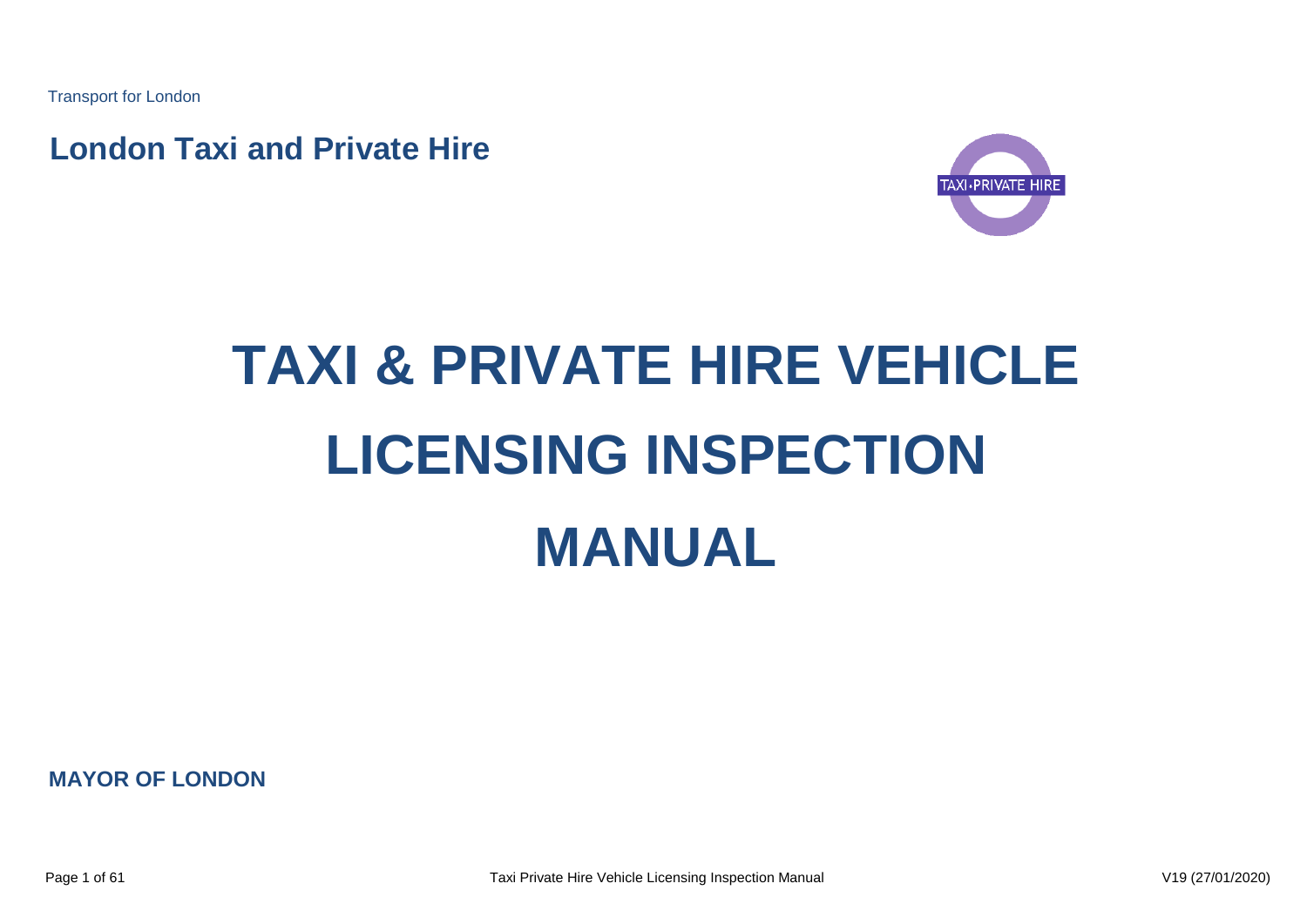| Section      | Index                                                | Page Number |
|--------------|------------------------------------------------------|-------------|
|              | <b>Version Control</b>                               | 5           |
|              | <b>Preface</b>                                       | 9           |
|              | <b>Abbreviations</b>                                 | 10          |
|              | <b>Legislative Requirements</b>                      | 11          |
| 1            | <b>Documents</b>                                     |             |
| 1.1          | Vehicle Registration Document                        | 12          |
| 1.2          | Age Limits                                           | 14          |
| 1.3          | Surrender of Taxi Licence Plate and PHV Licence      | 16          |
| 1.4          | Tax disc                                             | 17          |
| 1.5          | <b>MOT</b>                                           | 18          |
| 1.6          | <b>Insurance Certificate</b>                         | 20          |
| $\mathbf{2}$ | European Whole Vehicle Type Approval                 |             |
| 2.1          | Conformance                                          | 22          |
| 3            | <b>Interior Compartment</b>                          |             |
| 3.1          | <b>Driver Controls</b>                               | 24          |
| 3.2          | Driver / Passenger                                   | 25          |
| 3.3          | Passenger Windows / Doors                            | 26          |
| 3.4          | Passenger Seats                                      | 27          |
| 3.5          | Lighting/Heating/Ventilation                         | 30          |
| 3.6          | Interior Signage/Advertising                         | 31          |
| 3.7          | Luggage/Boot Compartment                             | 32          |
| 3.8          | Intercom System                                      | 33          |
| 4            | <b>Obligatory Lamps</b>                              |             |
| 4.1          | Front Lamps, Rear Lamps, Repeater Lamps & Reflectors | 34          |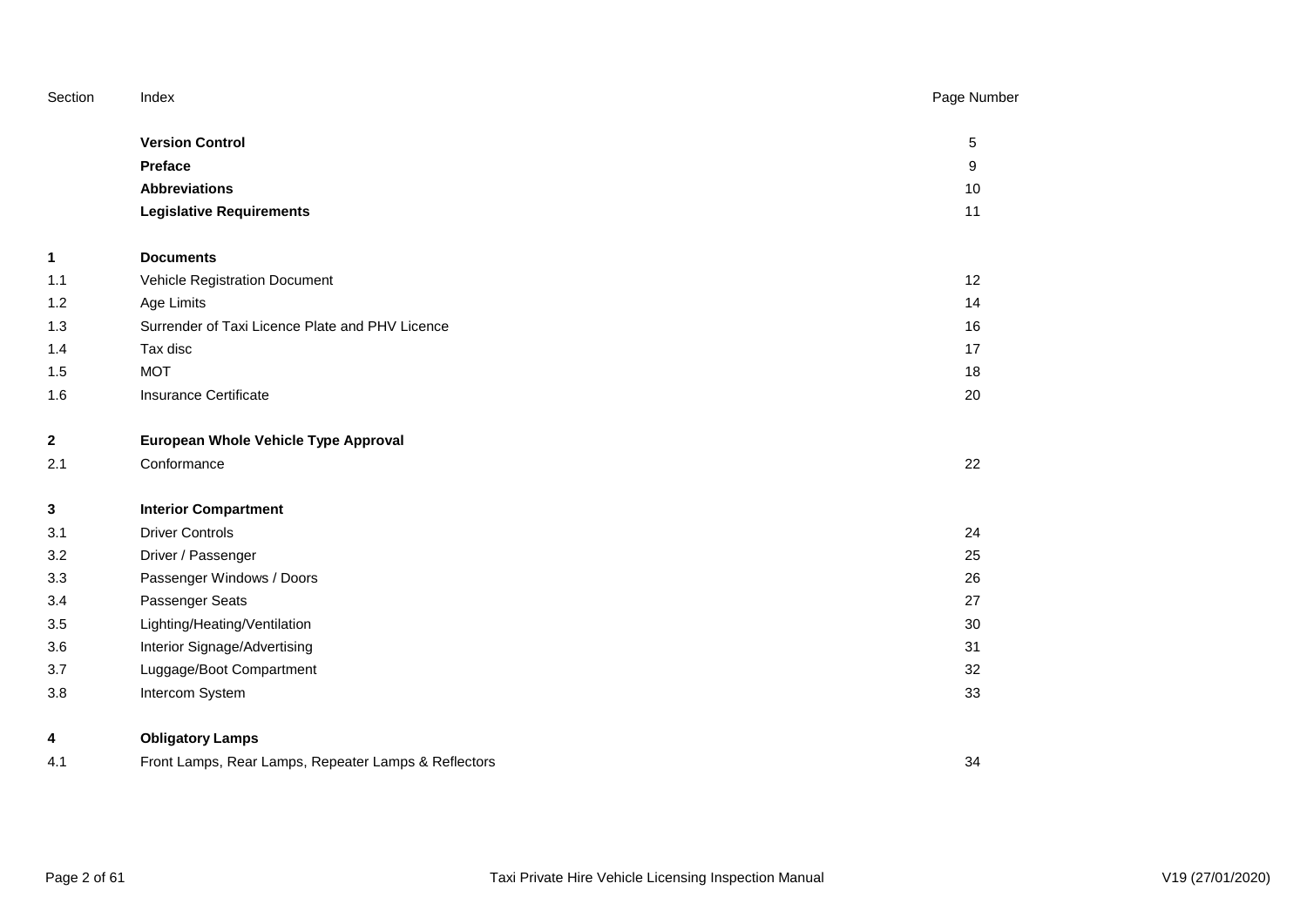| 5                       | <b>Engine Compartment</b>                                     |    |
|-------------------------|---------------------------------------------------------------|----|
| 5.1                     | Vehicle Identification Number                                 | 35 |
| 6                       | <b>Condition of Bodywork and Paint</b>                        |    |
| 6.1                     | <b>Topside Body Condition/Glass Section</b>                   | 36 |
| 6.2                     | External signage/Advertising                                  | 39 |
| $\overline{\mathbf{7}}$ | <b>Road Tyres and Wheels</b>                                  |    |
| 7.1                     | Tyre & Wheel Condition                                        | 40 |
| 8                       | <b>Underside Inspection</b>                                   |    |
| 8.1                     | Fluid Leaks/Component Security                                | 41 |
| 8.2                     | Abatement Systems & Alternative Fuel Systems                  | 42 |
| 9                       | <b>Taximeter and Associated Fittings</b>                      |    |
| 9.1                     | Taximeter, Lamp Box, Roof Lamp, Seals and Associated Fittings | 43 |
| 9.2                     | <b>Taximeter Receipt Printer</b>                              | 46 |
| 10                      | <b>Wheelchair Access and Securing Equipment</b>               |    |
| 10.1                    | <b>Safety Belts</b>                                           | 47 |
| 10.2                    | <b>Floor Tracking Systems</b>                                 | 48 |
| 10.3                    | Ramps/Hoist/Winch                                             | 49 |
| 10.4                    | Integral Ramp                                                 | 50 |
| 10.5                    | Powered Step Operation                                        | 51 |
| 11                      | <b>Automatic Door Locking System (ADLS)</b>                   |    |
| 11.1                    | <b>ADLS Operation</b>                                         | 52 |
| 12                      | <b>Steering</b>                                               |    |
| 12.1                    | <b>Steering Manoeuvrability</b>                               | 54 |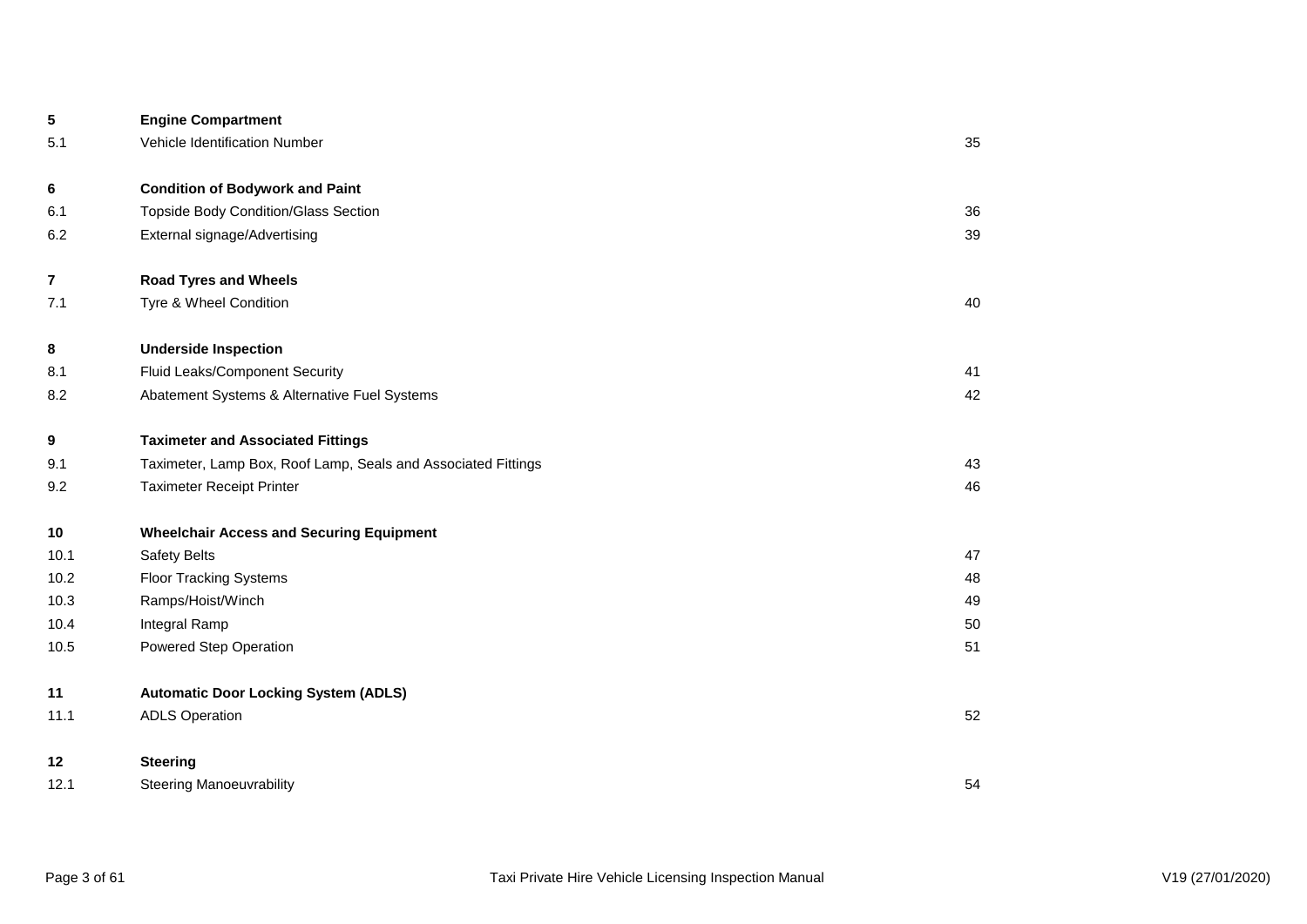| 13   | <b>Aftermarket Equipment Fixtures and Fittings</b>    |    |
|------|-------------------------------------------------------|----|
| 13.1 | <b>Safety Partition Screens</b>                       | 55 |
| 13.2 | Electronic Sub Assemblies                             | 56 |
| 13.3 | Disabled Driver Controls/Adaption's                   | 58 |
| 14   | <b>Other Defects</b>                                  |    |
| 14.1 | Construction and Use/Conditions of Fitness Compliance | 59 |
| 15   | <b>Special Inspections</b>                            |    |
| 15.1 | Pre Licensing                                         | 60 |
| 15.2 | Post Licensing                                        | 61 |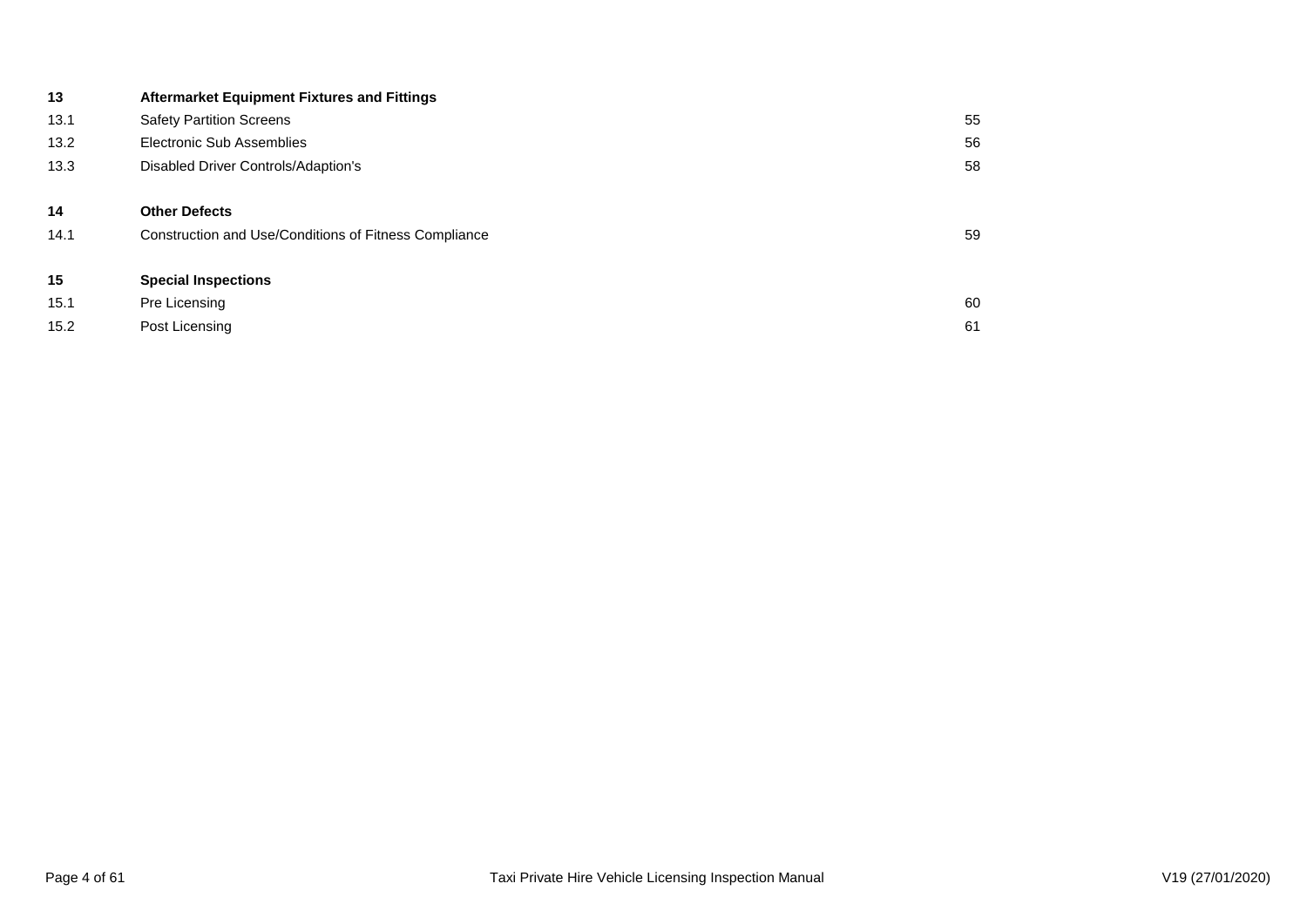#### **VERSION CONTROL**

#### **Version 9.0**

Author: Alexander Moffat - Vehicle Policy Manager Date: 4th May 2016 Document status: Published Summary of amendments

- 
- Section 1.1 Proof of ownership information **Section 3.2 (6)** Card payment devices
- Section 1.2 PHV first licencing information <br>• Section 3.6 (6) Interior signage & information
- 
- Section 1.5 (4) VIN numbers verification(MOT certificate) Section 13.2 (7) Card payment devices & information
- Section 1.6 (1) PHV Hire & Reward insurance & information Section 14.1 (4) VIN verification & information

## **Approved: Tom Moody**

**Head of Policy and Service Development**

### **Version 10.0**

Author: Alexander Moffat - Vehicle Policy Manager Date: 19 October 2016 Document status: Published Summary of amendments

# **Approved: Tom Moody Head of Policy and Service Development**

- Section 1.1 (4) VIN number verification **Section 3.1 (5)** Consistancy of identification numbers & information
	-
	-
- Section 1.4 Road fund licence disc removal **Section Section 5.1 (4)** VIN verification & information
	-
	-

• Section - 13.1 (4) Removal of declaration form requirement • Section - 13.2 (4) Removal of declaration form requirement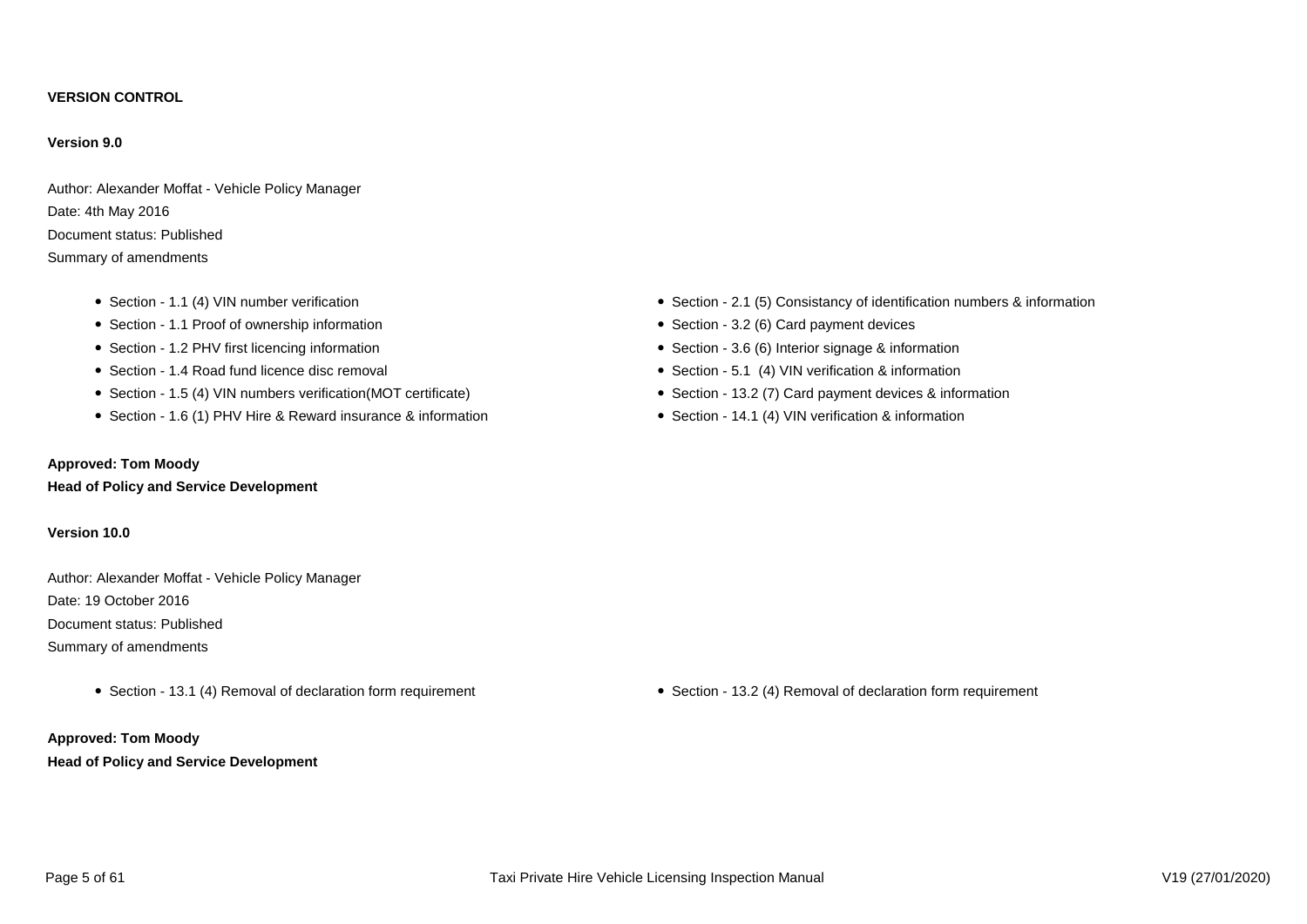Date: 12 January 2017 **Date: 8 February 2017** Document status: Published Document status: Published Summary of amendments Summary of amendments Summary of amendments

• Section - 3.6 Amendment to card payment signage requirement • Section - 1.1 (4) Reference to Section 14 "information

**Approved: Tom Moody Section - 2.1 (9) 2nd VIN plate** 

### **Version 11.0 Version 12.0**

Author: Alexander Moffat - Vehicle Policy Manager Author: Alexander Moffat - Vehicle Policy Manager Author: Alexander Moffat - Vehicle Policy Manager

- 
- $\bullet$  Section 1.5 (4) 2nd VIN plate
- 
- Head of Policy and Service Development **Section 5.1 (2)** 2nd VIN plate re chassis replacement
	- Section 14.1 Information re 2nd VIN plate requirement

**Approved: Tom Moody Head of Policy and Service Development**

#### **Version 13.0**

Author: Alexander Moffat - Vehicle Policy Manager Date: 1 June 2018 Document status: Published Summary of amendments

- Legislative & other requirements approved sites information **Section 3.5 (b)** Passenger compartment lamps defective
- Section 1.2 Age limit and emission requirement **Section 3.6(1b)** Unauthorised signage
- Section 1.5 MOT certificate information **Section 6.1 Bodywork guidance Section 6.1 Bodywork guidance**
- Section 1.6 Insurance certificate information **Section 6.2 (6a)** Signage/advertising
- 

#### **Approved: Tom Moody**

### **Head of Policy and Service Development**

- 
- 
- 
- 
- Section 3.4 (19) Seat belts Section 3.4 (19) Seat belts Section 8.2 (3) Abatement systems
	- Section 14.1 (5) Construction & Use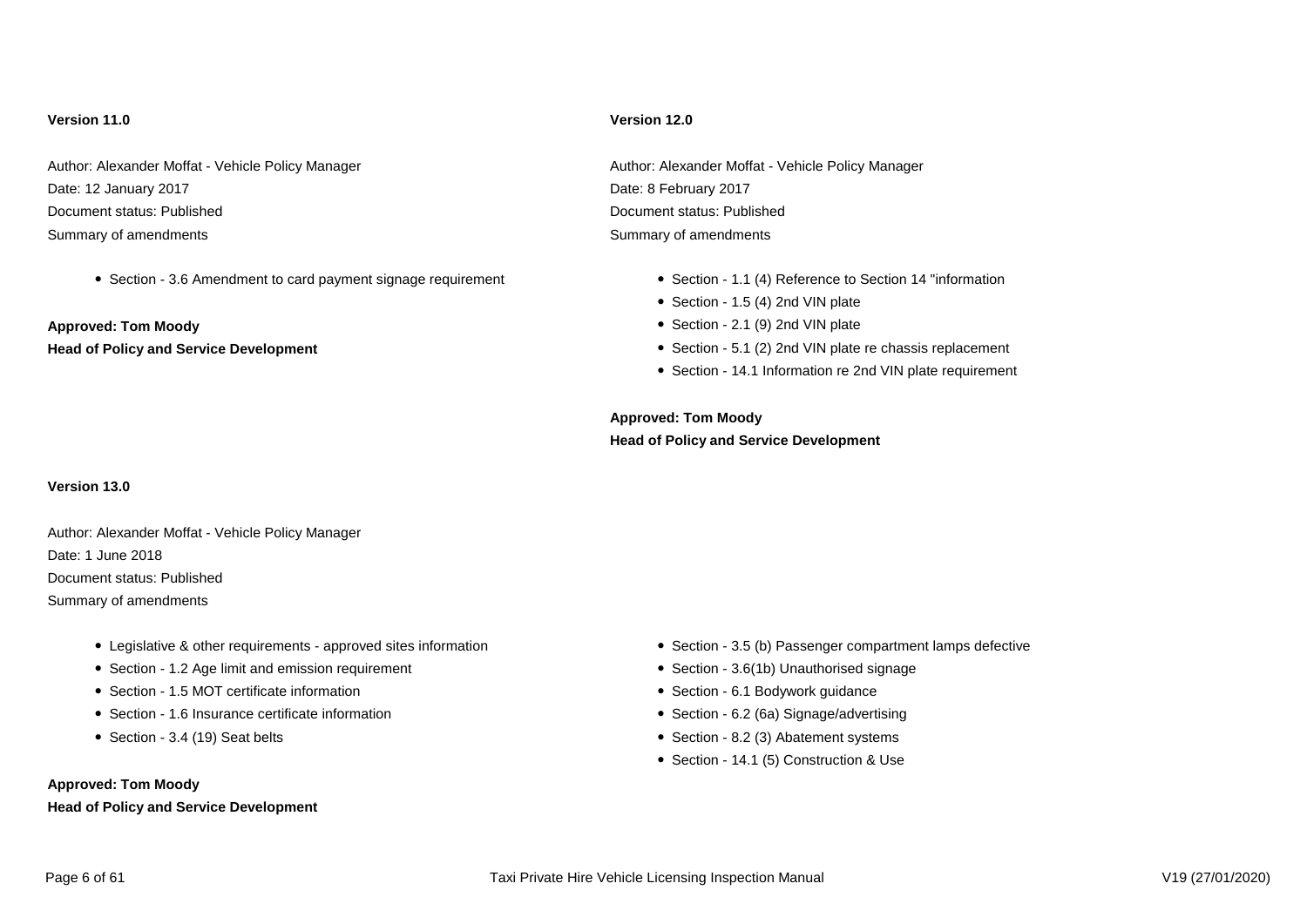Date: 26 November 2018 Date: 23 January 2019 Document status: Published Document status: Published Summary of amendments Summary of amendments Summary of amendments

**Approved: Tom Moody Approved: Tom Moody Head of Policy and Service Development Head of Policy and Service Development**

#### **Version 16.0 Version 17.0**

Author: Alexander Moffat - Vehicle Policy Manager Author: Alexander Moffat - Vehicle Policy Manager Date: 14th May 2019 **Date: 14th May 2019** Document status: Published Document status: Published Summary of amendments **Summary of amendments** Summary of amendments

• Section - 1.1 Proof of ownership documentation. 
• Section - 1.2 Age limits.

**Approved: Tom Moody Approved: Tom Moody Head of Policy and Service Development Head of Policy and Service Development**

#### **Version 14.0 Version 15.0**

Author: Alexander Moffat - Vehicle Policy Manager **Author: Alexander Moffat - Vehicle Policy Manager** Author: Alexander Moffat - Vehicle Policy Manager

• Section - 14.1.1 (b) Outstanding DVSA recall recorded 
in Section - 14.1.1 (b) Outstanding DVSA recall recorded advisory notice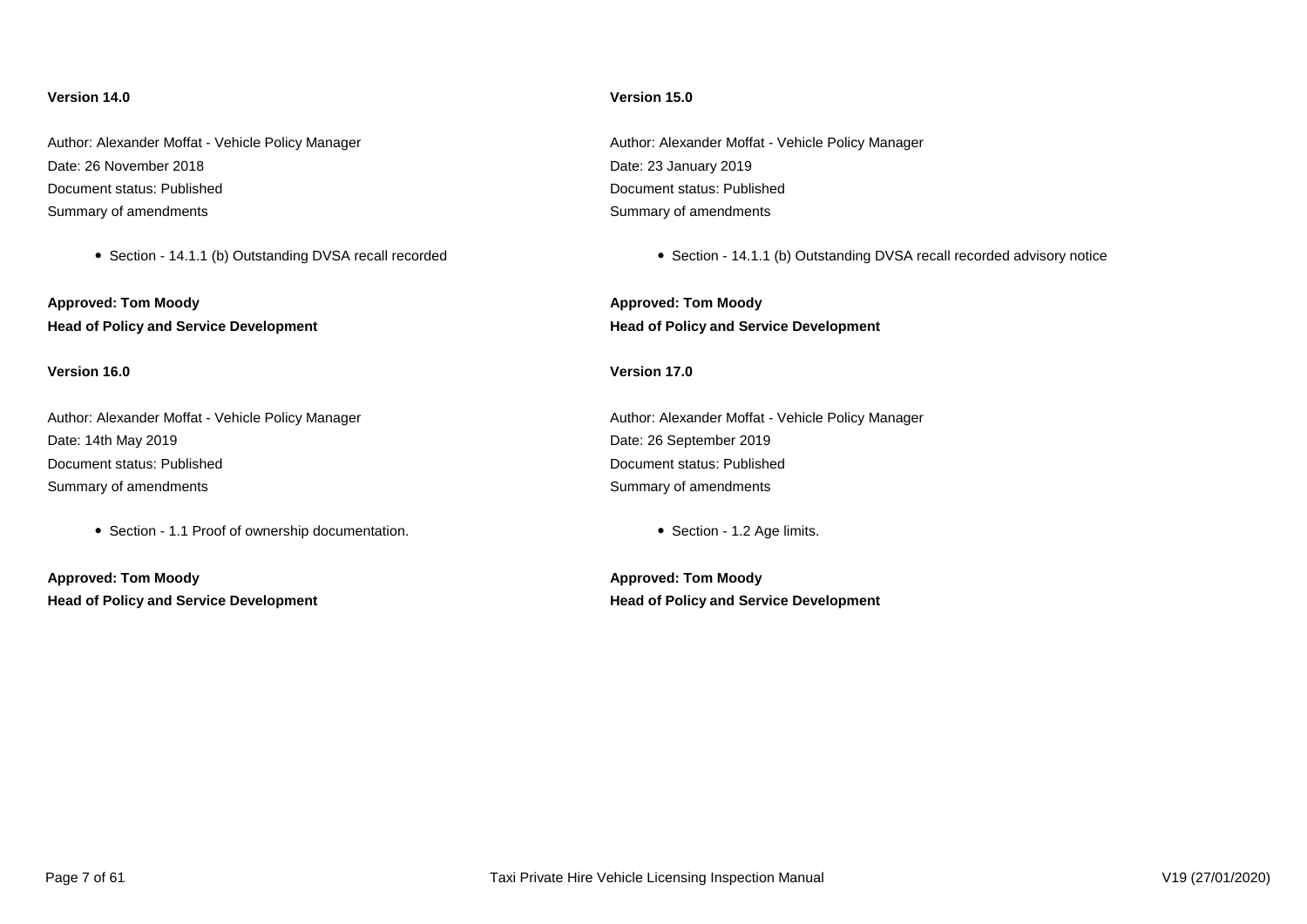#### **Version 18.0 Version 19.0**

Author: Alexander Moffat - Vehicle Policy Manager **Author: Author: Alexander Moffat - Vehicle Policy Manager** Author: Alexander Moffat - Vehicle Policy Manager Date: 22 January 2020 Date: 27 January 2020 Document status: Published Document status: Published Summary of amendments Summary of amendments Summary of amendments

**Approved: Tom Moody Approved: Tom Moody Head of Policy and Service Development Head of Policy and Service Development**

• Section - 1.1 (a) Salvaged vehicles Section - 1.2 (a) Emissions standards for PHV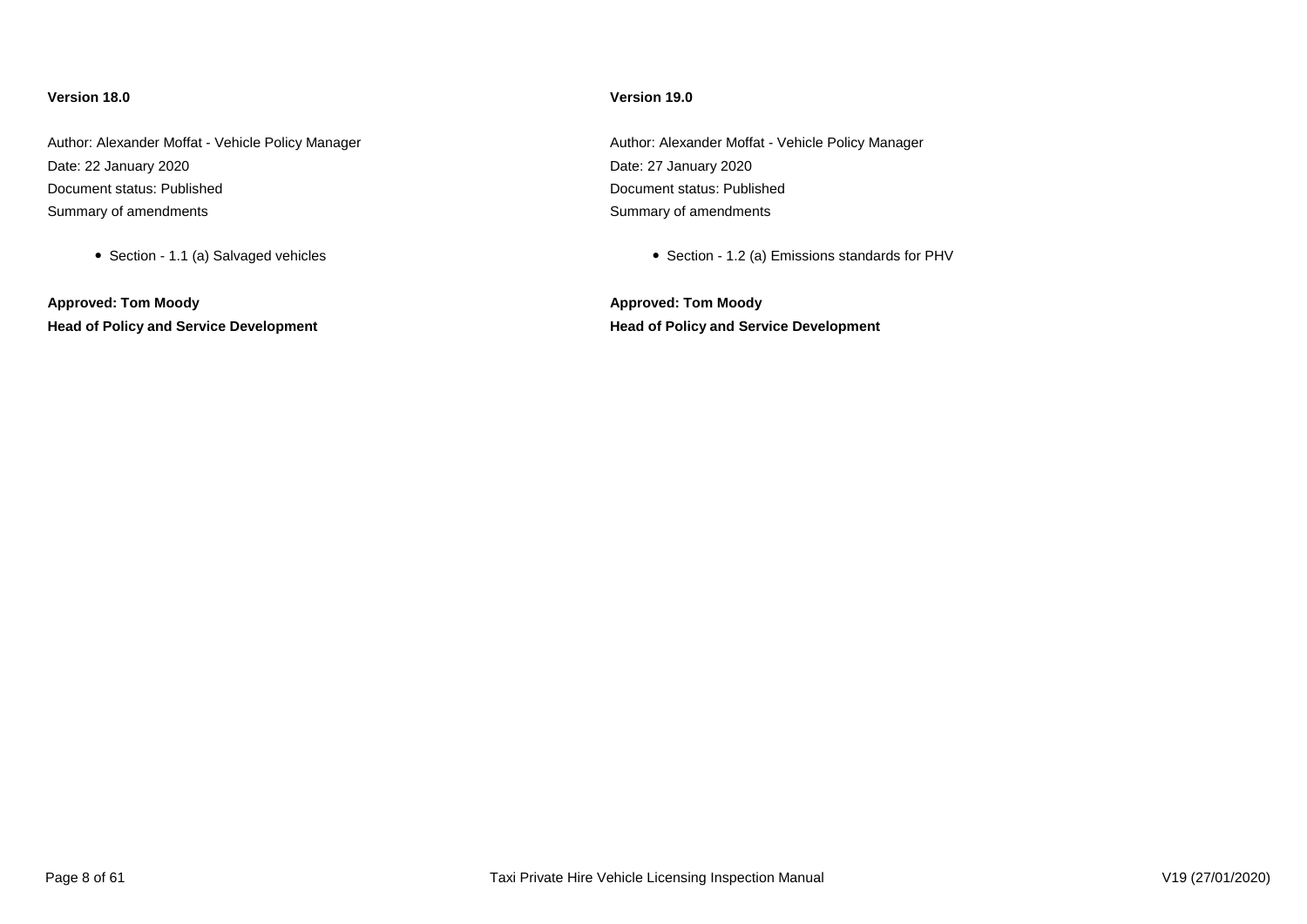# **London Taxi and Private Hire Vehicle Inspection Manual**

This document provides a working quide for owners, inspectors and those involved with the maintenance of taxis and private hire vehicles in London. The vehicle will be assessed against the licensing criteria as defined in the Construction and Licensing of Motor Taxis for Use in London Conditions of Fitness (2007) as amended and the Private Hire Vehicles (London PHV vehicles) Regulations 2004 as amended and this manual describes how those standards will be assessed.

All taxis and private hire vehicles more than 12 months from date of manufacture are required to pass two MoT tests as a condition of continued annual licensing. (The 1st MoT certificate must be issued not more than fourteen (14) days prior to the date of the licensing inspection, day one (1) being the date of licence inspection). For those vehicles that require an MoT at the time of licensing inspection, the vehicle owner must ensure a second MoT is obtained six (6) months from the date of grant of licence (ongoing system validation will be in place)

**NOTE**: In accordance with the Road Traffic Act (RTA), **taxis** are required to obtain an MoT when the vehicle reaches 1 year old.

# **In this document the abbreviations signified by letters T, P, T/P and M refer:**

- **(T)** denotes a licensing inspection item applies only to Taxis.
- **(P)** denotes a licensing inspection item applies only to Private Hire Vehicles.
- **(T/P)** denotes a licensing inspection item applies to both Taxi and Private Hire Vehicles.

**(M)** denotes an inspection item which may require the vehicle to pass an MoT test in order to verify an on-street compliance 'unfit' notice issued for a defect has been rectified.

Every taxicab and private hire vehicle in London must comply in all respects with the relevant European and UK legislative requirements and those other requirements specified by Transport for London as described in section Legislative and Other Requirements.

Any owner wishing to make modifications or adaption's to their vehicle(s) including the fittings of extra or alternative parts to a licensed vehicle must first apply for **approval of a modification** from the Licensing Authority before incurring any expense **(note: this includes proposed chassis replacement).** Only approved fittings may be attached to or carried on the inside or outside of the vehicle. Vehicle owners must understand that any alteration or fitting added to the vehicle after delivery from the manufacturer will be inspected to ensure that the addition/alteration/adaptation does not present a risk to the safety of the passenger, driver and other road users.

Certain modifications may require a special inspection or a field trial, before the Licensing Authority gives approval. If any unsuitable features arise following these modifications, it must be clearly understood that any approval already granted may have to be withdrawn.

All fixtures and fittings must be kept clean and properly maintained. Licensed vehicles may be subjected to on-going compliance tests or inspections throughout the period of the licence. If any defects are found during the licence period, the registered keeper (owner) will be issued with a notice stating that the vehicle in question is no longer considered as fit for use prohibiting the vehicle from being used as a taxi or private hire vehicle until such time as the defect has been rectified .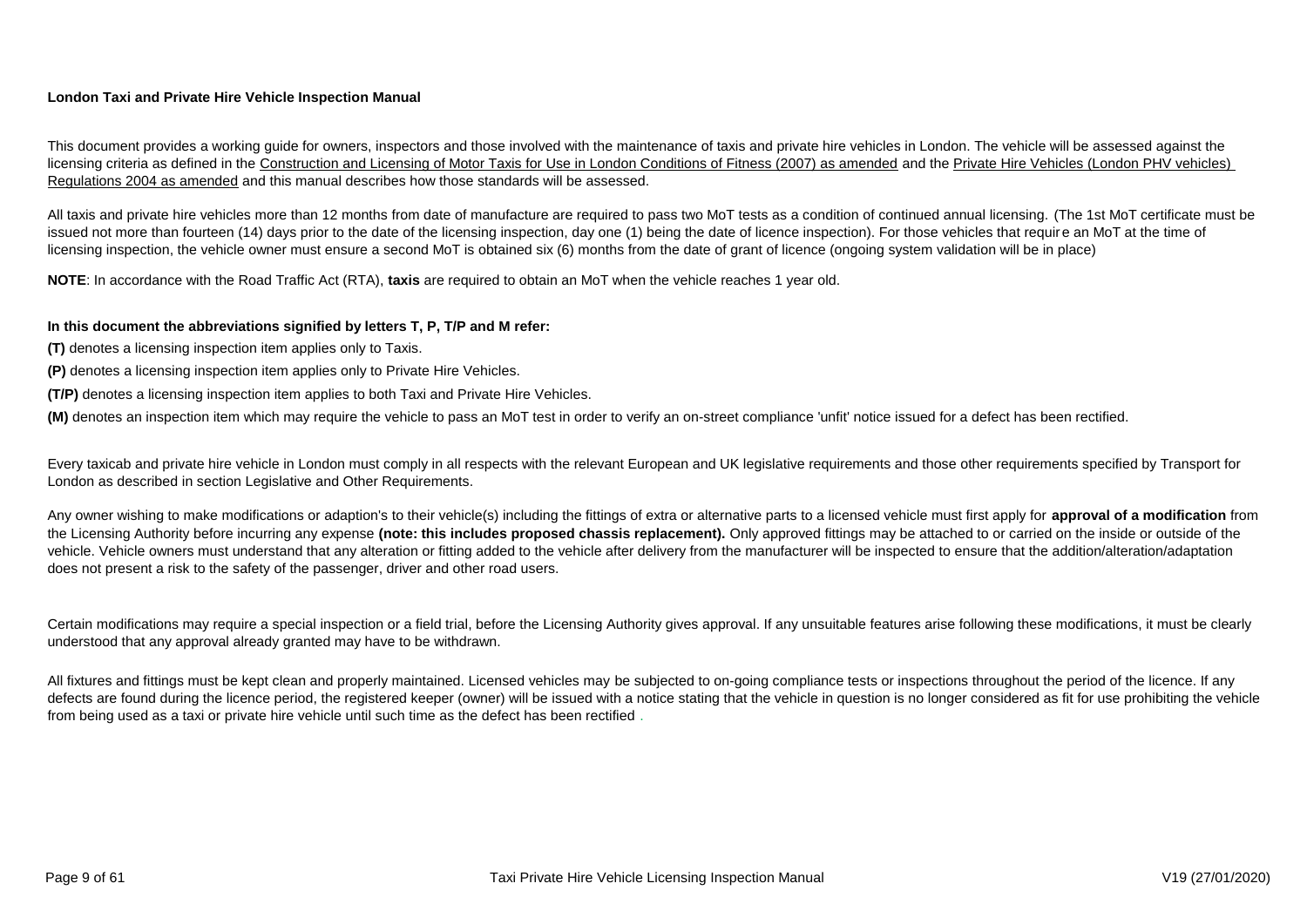## **PLEASE NOTE:**

The London Taxi and Private Hire Directorate may, from time to time, need to make alterations to the taxi Conditions of Fitness document (2007) or private hire vehicle regulations to reflect changes in road vehicles regulations, UK and EC legislation and EC Directives, etc. Such changes will be notified to the licensing inspection provider as soon as practicable prior to any implementation date and in the agreed change process mechanism. Any significant changes will also be published via the taxi and PHV trade press and on the TfL website. TfL may also require the service provider to deal with customer communications relating to licensing standards and changes etc.

# **LONDON TAXI AND PRIVATE HIRE TAXI AND PRIVATE HIRE VEHICLE LICENSING, INSPECTION MANUAL**

This manual provides a working guide for those involved in the licensing of taxis and private hire vehicles in London in accordance with the Construction and Licensing of Motor Taxis for Use in London Conditions of Fitness (2007) as amended and the Private Hire Vehicles (London PHV vehicles) Regulations 2004 as amended

#### **Wherever the word "approved" is used in this manual, it refers to approval having been granted by the Licensing Authority**

Abbreviations used throughout this manual.

| Act          | Private Hire Vehicles (London) Act 1998                   | <b>DVSA</b> | Driver and Vehicle Standards Agency (formally VOSA and DSA) |
|--------------|-----------------------------------------------------------|-------------|-------------------------------------------------------------|
| CE           | European Conformity                                       | <b>VPM</b>  | Vehicle Policy Manager                                      |
| C&U          | Road Vehicles (Construction and Use) Regulations 1986     | <b>VRC</b>  | Vehicle Registration Document/Certificate (v5) or (V5C)     |
| CoF          | <b>Conditions of Fitness</b>                              | <b>VRM</b>  | Vehicle Registration Mark                                   |
| <b>DVLA</b>  | Driver and Vehicle Licensing Agency                       | MIB         | Motor Insurance Bureau                                      |
| <b>EWVTA</b> | European Whole Vehicle Type Approval Directive 2007/46/EC | <b>PHV</b>  | Private Hire Vehicles (London) Act 1998                     |
| IVA.         | Individual Vehicle Approval                               | <b>PNC</b>  | <b>Police National Computer</b>                             |
| LA           | Licensing Authority                                       | <b>RTA</b>  | Road Traffic Act 1988                                       |
| <b>LOLER</b> | Lifting operations and Lifting Equipment Regulations 1998 | <b>SVA</b>  | Single Vehicle Approval                                     |
| LCO          | London Cab Order                                          | TfL.        | Transport for London                                        |
| <b>LTPH</b>  | London Taxi and Private Hire                              | VEL         | Vehicle Excise Licence and Registration Act                 |
| MOT          | Roadworthiness Certificate issued by VOSA (VT20)          | VIN.        | Vehicle Identification Number                               |
| <b>MPV</b>   | Multi Purpose Vehicle                                     | <b>VIR</b>  | Vehicle Inspection Report                                   |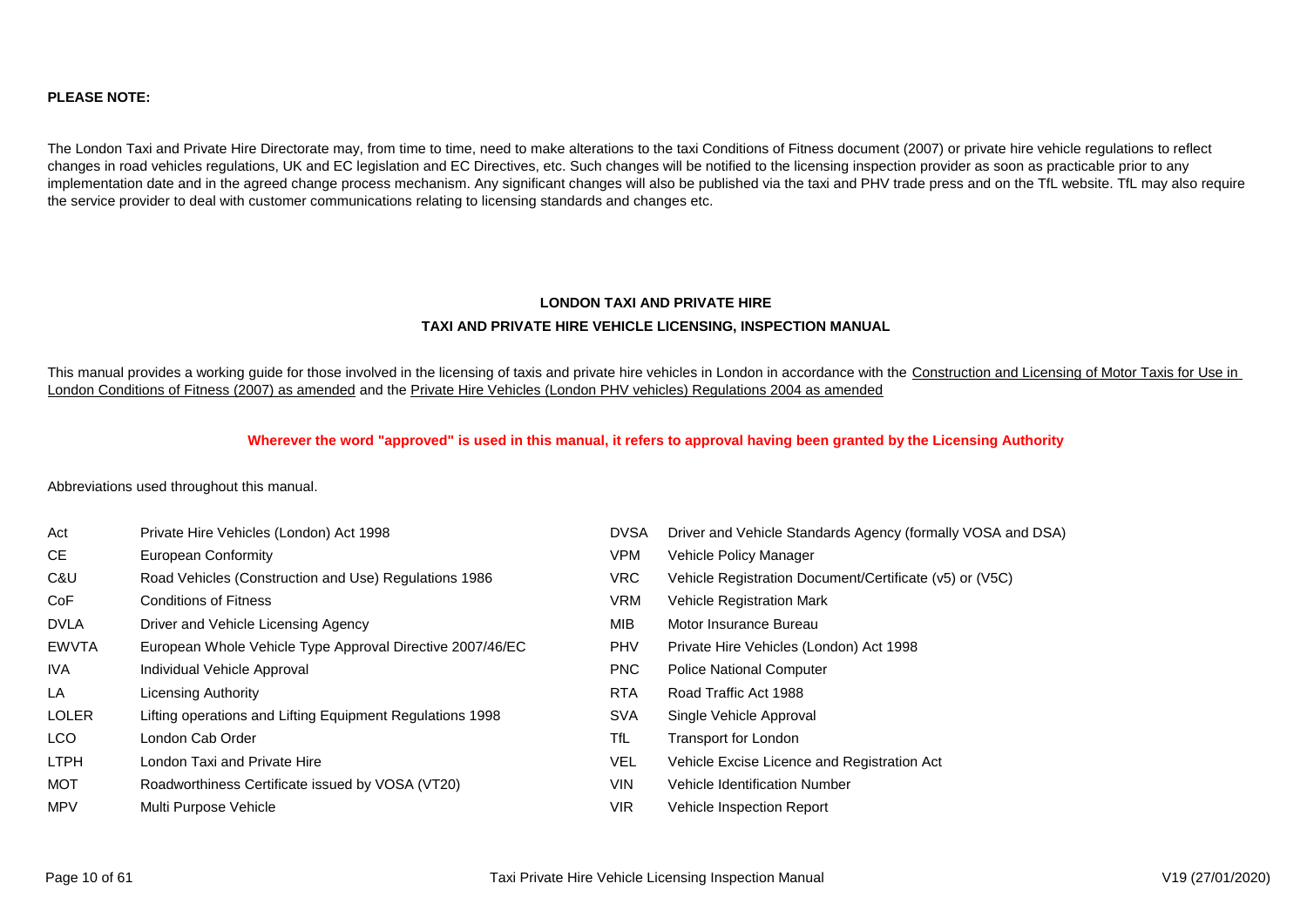## **Legislative and Other Requirements**

Taxi and private hire vehicles must meet the requirements set out in the following legislation, where it is applicable to that make, model and year of manufacture of the vehicle. Please note that this list is to be used as a reference guide only, and is by no means an exhaustive list:

| Taxi (T) Private Hire Vehicle (P) MOT (M) | <b>Legislative and Other Requirements</b>                                                                                                                                                                                                                                                                                                                                                                                                                                                                      |
|-------------------------------------------|----------------------------------------------------------------------------------------------------------------------------------------------------------------------------------------------------------------------------------------------------------------------------------------------------------------------------------------------------------------------------------------------------------------------------------------------------------------------------------------------------------------|
|                                           | London Cab Order 1934 as amended by the Greater London Authority Act 1999                                                                                                                                                                                                                                                                                                                                                                                                                                      |
|                                           | Construction and Licensing of Motor Taxis for Use in London Conditions of Fitness (2007) as amended                                                                                                                                                                                                                                                                                                                                                                                                            |
| P                                         | Private Hire Vehicles (London) Act 1998 as amended                                                                                                                                                                                                                                                                                                                                                                                                                                                             |
| P                                         | Private Hire Vehicles (London PHV Licences) Regulation 2004 as amended                                                                                                                                                                                                                                                                                                                                                                                                                                         |
| T/P                                       | European Directive 88/77/EEC as amended - Measures to be taken against the emission of gaseous pollutants from diesel engines for use in<br>vehicles                                                                                                                                                                                                                                                                                                                                                           |
| T/P                                       | European Directive 88/77/EEC as amended - The approximation of the laws of the Member States relating to measures to be taken against the<br>emission of gaseous and particulate pollutants from compression ignition engines for use in vehicles, and the emissions of gaseous pollutants from<br>positive ignition engines fuelled with natural gas or liquefied petroleum gas for the use in vehicles and amending Council Directive 88/77/EEC                                                              |
| T/P                                       | European Directive 95/54/EC as amended - Automotive Electro Magnetic Compatibility Directive - Adapting to technical progress Directive<br>72/245/EEC on the approximation of the laws of the Member States relating to the suppression of radio interference produced by spark ignition<br>engines fitted to motor vehicles and amending European Directive 2007/46/EC as amended on the approximation of the laws of the Member States<br>relating to the type-approval of motor vehicles and their trailers |
| T/P                                       | European Directive 2007/46/EC as amended - Type-approval of motor vehicles and their trailers                                                                                                                                                                                                                                                                                                                                                                                                                  |
| T/P                                       | European Directive 77/649/EEC as amended - Field of vision of motor vehicle drivers                                                                                                                                                                                                                                                                                                                                                                                                                            |
| T/P                                       | Motor vehicle (Type Approval) Regulations 1980 as amended                                                                                                                                                                                                                                                                                                                                                                                                                                                      |
| T/P                                       | Road Vehicles (Construction and Use) Regulations 1986 as amended                                                                                                                                                                                                                                                                                                                                                                                                                                               |
| T/P                                       | Motor Vehicle (EC Type Approval) Regulations 1998 as amended                                                                                                                                                                                                                                                                                                                                                                                                                                                   |
| T/P                                       | Road Vehicles (Registration and Licensing) Regulations 2002 as amended                                                                                                                                                                                                                                                                                                                                                                                                                                         |
| T/P                                       | Motor Vehicle (Type Approval) (Great Britain) (Amendment) (No 2) Regulations 1984 as amended                                                                                                                                                                                                                                                                                                                                                                                                                   |

Taxi and private hire vehicle licensing inspections must be carried out at authorised sites agreed by TfL, allowing access to all equipment required to complete the inspection apropriately, including the ability to carry out an underside vehicle inspection if necessary. Full vehicle inspections should not be conducted outside of the workshop.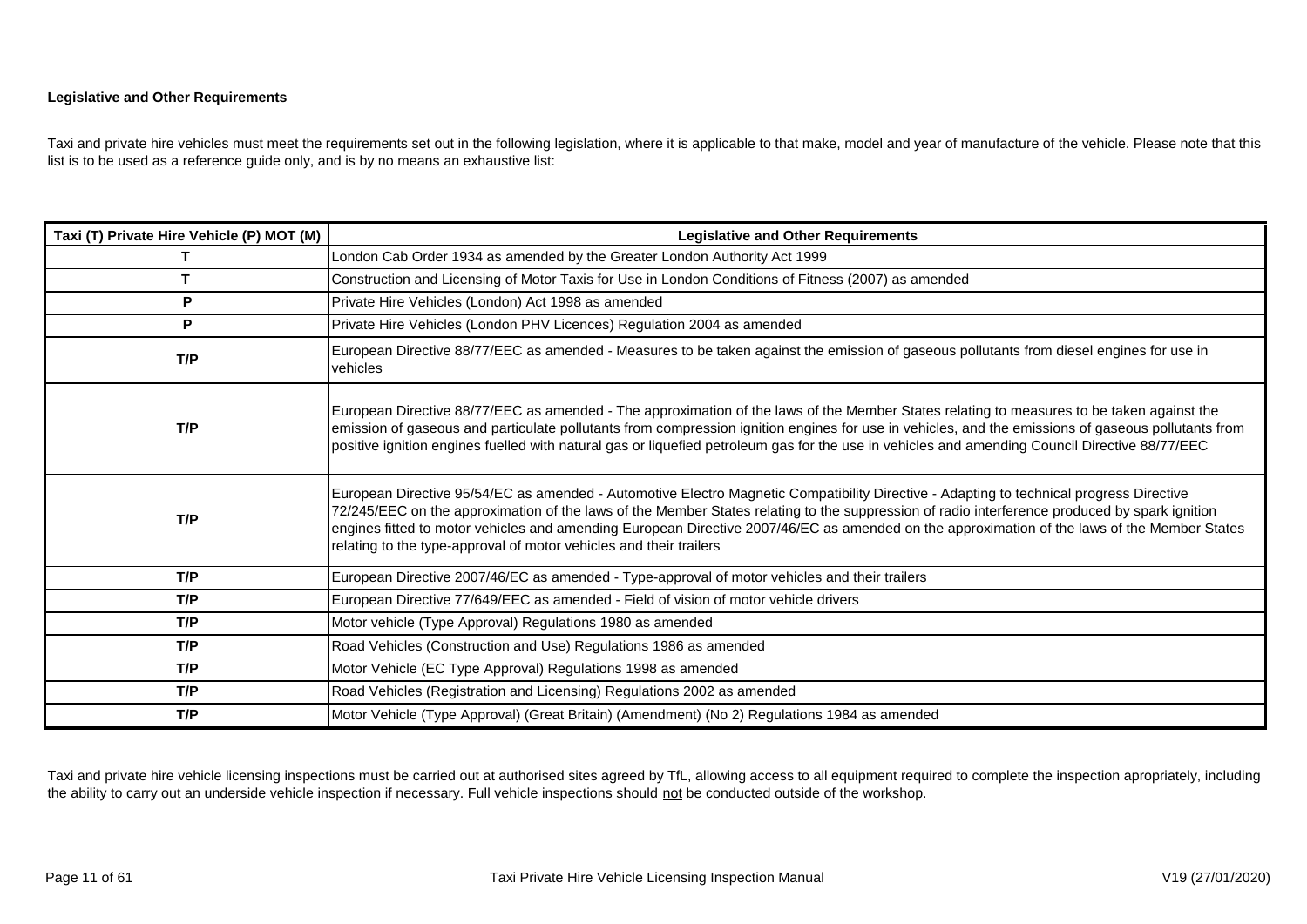|                                                                                                                                                                                                                                                                                                                                                                                                                                                                                                                                                                                                                                                                                                                                                                          | <b>Section 1 Documents</b>                                                                                                                                                                                                                                                                                                                                                                                                                     |                          |                                                                                                                                                                                                                                                                                                                                                                                                                                                                                             |                        |  |  |
|--------------------------------------------------------------------------------------------------------------------------------------------------------------------------------------------------------------------------------------------------------------------------------------------------------------------------------------------------------------------------------------------------------------------------------------------------------------------------------------------------------------------------------------------------------------------------------------------------------------------------------------------------------------------------------------------------------------------------------------------------------------------------|------------------------------------------------------------------------------------------------------------------------------------------------------------------------------------------------------------------------------------------------------------------------------------------------------------------------------------------------------------------------------------------------------------------------------------------------|--------------------------|---------------------------------------------------------------------------------------------------------------------------------------------------------------------------------------------------------------------------------------------------------------------------------------------------------------------------------------------------------------------------------------------------------------------------------------------------------------------------------------------|------------------------|--|--|
|                                                                                                                                                                                                                                                                                                                                                                                                                                                                                                                                                                                                                                                                                                                                                                          | 1.1 Vehicle Registration Document                                                                                                                                                                                                                                                                                                                                                                                                              |                          |                                                                                                                                                                                                                                                                                                                                                                                                                                                                                             |                        |  |  |
| Information                                                                                                                                                                                                                                                                                                                                                                                                                                                                                                                                                                                                                                                                                                                                                              | Method of Inspection                                                                                                                                                                                                                                                                                                                                                                                                                           |                          | Reason for Refusal                                                                                                                                                                                                                                                                                                                                                                                                                                                                          | <b>Advisory Notice</b> |  |  |
| Compare the details within the V5 or V5C to<br>ensure they relate to the vehicle in question.<br>Check the authenticity of the document, and<br>check for evidence of tampering or forgery.                                                                                                                                                                                                                                                                                                                                                                                                                                                                                                                                                                              | Inspection<br>Inspection conducted with the vehicle road wheels<br>on a level surface<br><b>Examination</b>                                                                                                                                                                                                                                                                                                                                    |                          |                                                                                                                                                                                                                                                                                                                                                                                                                                                                                             |                        |  |  |
| If V5 document states vehicle owner as the<br>leasing company, ensure leasing company<br>terms & conditions allow vehicle to be used<br>as PHV - NOTE: Motobility vehicle leasing<br>rules DO NOT permit PHV useage.<br>The "vehicle Category" is shown as M1, if<br>not, appropriate recertification must be<br>produced. Please refer to the TPH vehicle<br>policy team in the first instance prior to<br>inspection.<br>Where the change of ownership slip is<br>presented without a copy of the V5, use<br>other documents to confirm the identity of<br>the vehicle. (This process does not change<br>for fleet vehicles where the V5 has been<br>suppressed)<br>Note: The new keeper supplement is<br>only valid for two months after the<br>transfer of ownership | Check that:-<br>The DVLA (V5 or V5c) document has:-<br>1. Been submitted for inspection<br>2. The owner's details agree with LTPH records<br>3. The vehicle VRM matches the details printed<br>on the V5 or V5c<br>4. The VIN matches the manufacturer's stamped<br>in body number, statutory plate (VIN plate), stamped<br>in chassis number and all other documents - see<br>section 14.1 "information" re LTC 2nd VIN plate<br>requirement. | T/P<br>T/P<br>T/P<br>T/P | a. The DVLA (V5 or V5c) document has<br>not been submitted for inspection or the<br>fleet V5 printout is more than 14 days old<br>a. The owner's details do not agree with<br>$\mathsf{I2}^-$<br><b>LTPH</b> records<br>a. The Vehicle VRM does not match the<br>number printed on the V5 or V5c<br>a. The VIN fails to match the<br>manufacturer's stamped in body number,<br>stautory plate (VIN plate), and stamped in<br>chassis number or fails to match any of<br>the other documents |                        |  |  |
| Cont'd                                                                                                                                                                                                                                                                                                                                                                                                                                                                                                                                                                                                                                                                                                                                                                   | Cont'd                                                                                                                                                                                                                                                                                                                                                                                                                                         |                          | Cont'd                                                                                                                                                                                                                                                                                                                                                                                                                                                                                      | Cont'd                 |  |  |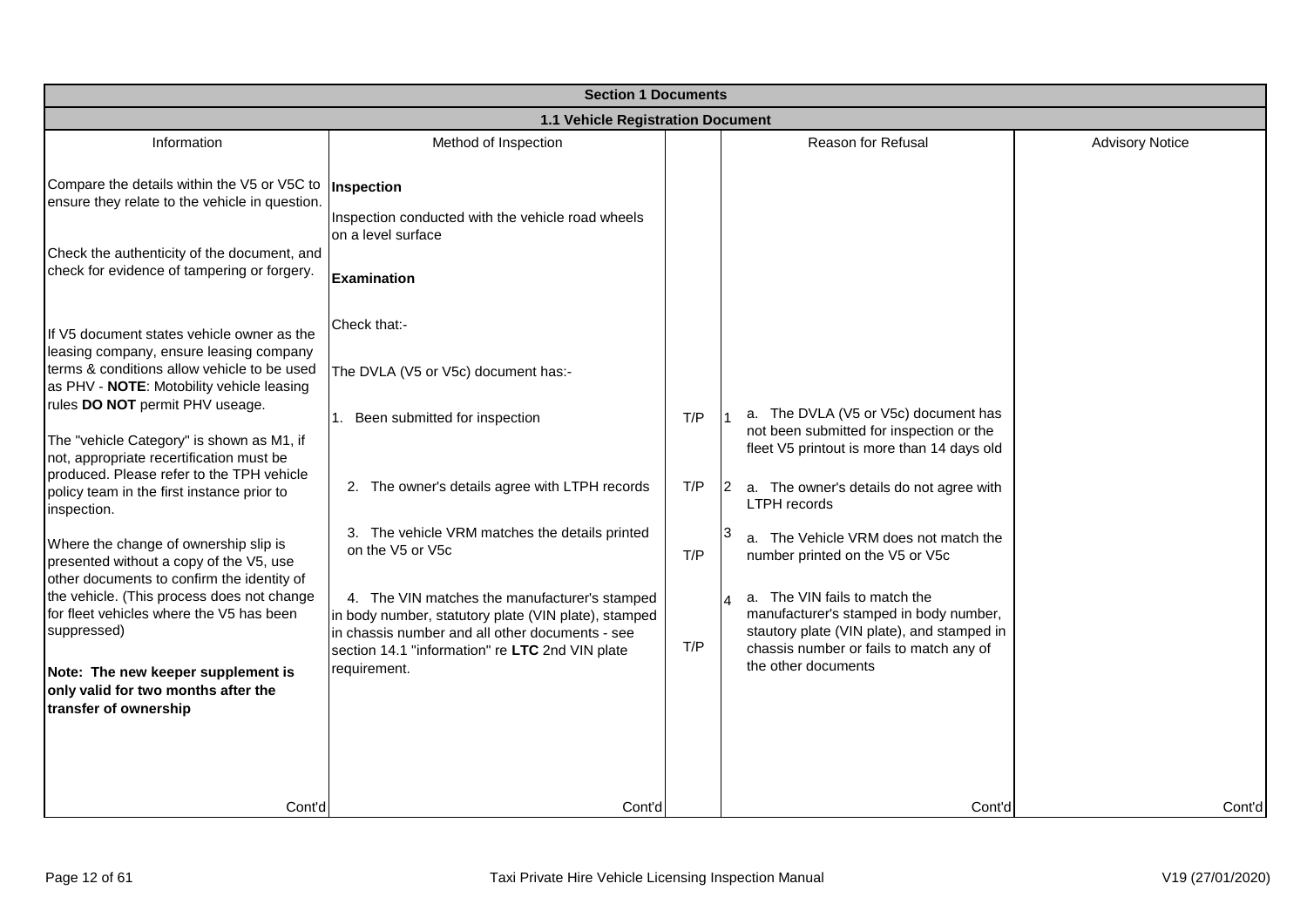| <b>Section 1 Documents</b>                                                                                                                                                                                                   |                                                                                                                                                                                   |     |                                                                                                        |                        |  |
|------------------------------------------------------------------------------------------------------------------------------------------------------------------------------------------------------------------------------|-----------------------------------------------------------------------------------------------------------------------------------------------------------------------------------|-----|--------------------------------------------------------------------------------------------------------|------------------------|--|
|                                                                                                                                                                                                                              | 1.1 Vehicle Registration Document                                                                                                                                                 |     |                                                                                                        |                        |  |
| Information                                                                                                                                                                                                                  | Method of Inspection                                                                                                                                                              |     | Reason for Refusal                                                                                     | <b>Advisory Notice</b> |  |
| If the vehicle has been purchased from a<br>dealership, it would be acceptable to use<br>.GOV document to verify ownership which is<br>supplied by the dealership. This should be<br>scanned into TOLA for future reference. | 5. the change of ownership (new keeper<br>supplement) slip and/or printed DVLA confirmation of<br>ownership has been completed and presented for<br>inspection (where applicable) | T/P | a. The change of ownership slip has not<br>been completed or has not been<br>presented for inspection. |                        |  |
| Where reference is made to the vehicle<br>having been salvaged because of                                                                                                                                                    | 6. the vehicle details agree with LTPH records                                                                                                                                    | T/P | 6 a. The vehicle details do not agree with<br><b>LTPH</b> records                                      |                        |  |
| structural damage, within the special notes<br>section on page 1 of the V5C document, the<br>vehicle should be referred to the Vehicle<br>Policy Team for review.                                                            | there is no evidence of tampering with any of the<br>7.<br>information on the document                                                                                            | T/P | a. There is evidence of tampering with the<br>information on the document                              |                        |  |
|                                                                                                                                                                                                                              | 8. there is no evidence of the document being a<br>forgery                                                                                                                        | T/P | a. There is evidence that the document<br>is a forgery                                                 |                        |  |
|                                                                                                                                                                                                                              | 9. the V5 or V5c is an original document or good<br>quality photocopy                                                                                                             | T/P | a. The V5 or V5c is not an original<br>9<br>document or the quality of the photocopy<br>is poor        |                        |  |
|                                                                                                                                                                                                                              | 10. there is no evidence the vehicle has been<br>salvaged on the V5C or V5 document                                                                                               | T/P | 10 there is evidence the vehicle has been<br>salvaged on the V5C or V5 document                        |                        |  |
|                                                                                                                                                                                                                              |                                                                                                                                                                                   |     |                                                                                                        |                        |  |
|                                                                                                                                                                                                                              |                                                                                                                                                                                   |     |                                                                                                        |                        |  |
|                                                                                                                                                                                                                              |                                                                                                                                                                                   |     |                                                                                                        |                        |  |
| Cont'd                                                                                                                                                                                                                       | Cont'd                                                                                                                                                                            |     | Cont'd                                                                                                 | Cont'd                 |  |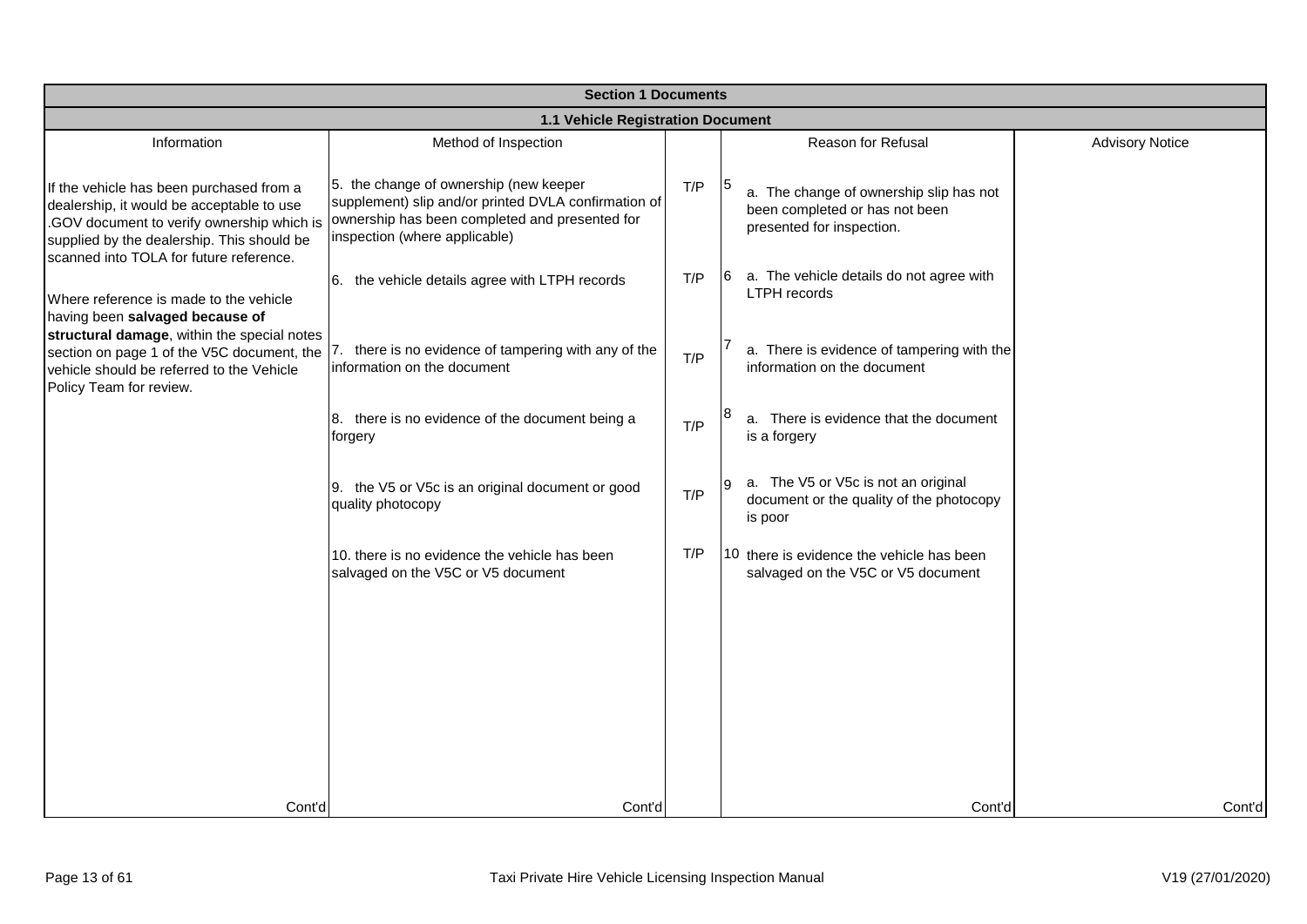| <b>Section 1 Documents</b>                                                                                                                                                                                                                                                                         |                                                                                                             |        |                                                                                         |                        |  |  |
|----------------------------------------------------------------------------------------------------------------------------------------------------------------------------------------------------------------------------------------------------------------------------------------------------|-------------------------------------------------------------------------------------------------------------|--------|-----------------------------------------------------------------------------------------|------------------------|--|--|
| 1.2 Vehicle Age Limits                                                                                                                                                                                                                                                                             |                                                                                                             |        |                                                                                         |                        |  |  |
| Information                                                                                                                                                                                                                                                                                        | Method of Inspection                                                                                        |        | Reason for Refusal                                                                      | <b>Advisory Notice</b> |  |  |
| Age of vehicle will normally be taken from<br>the date on which the vehicle was first<br>registered under the Vehicle and Excise<br>Registration Act 1994 (first registered with                                                                                                                   | Inspection                                                                                                  |        |                                                                                         |                        |  |  |
| the DVLA or country of origin if imported).<br>Applications and inspections for re-<br>licensing or to renew a taxi or PHV                                                                                                                                                                         | Inspection conducted with the vehicle road wheels<br>on a level surface                                     |        |                                                                                         |                        |  |  |
| licence would need to take place within<br>24 months (exemption criteria see TPH                                                                                                                                                                                                                   | <b>Examination</b>                                                                                          |        |                                                                                         |                        |  |  |
| notice 09/11) of the licence expiring, any<br>application thereafter will be treated as a<br>new application and the relevant age                                                                                                                                                                  | Check that:-                                                                                                |        |                                                                                         |                        |  |  |
| limits and Euro standards for first<br>licensing criteria will apply.                                                                                                                                                                                                                              | 1. Vehicle is within the age limits and/or has an<br>approved exemption                                     | T/P    | a. Vehicle is not within the age limits and<br>does not have an approved exemption      |                        |  |  |
| Vehicle presented for first<br><b>PHVs</b>                                                                                                                                                                                                                                                         |                                                                                                             |        |                                                                                         |                        |  |  |
| licensing in London must not be older than<br>10 years from date of first registration.                                                                                                                                                                                                            | 2. New or new to licensing vehicle complies with the<br>relevant emission standards and does not exceed     | T/P    | a. New or new to licensing vehicle does<br>not comply with the relevant emission        |                        |  |  |
| Commencing 1 January 2020 PHVs<br>presented for licensing for the first time, that<br>are under 18 months old must meet ZEC<br>requirement as defined in TPH notice<br>(01/16) PHVs over 18 months old must<br>meet, as a minimum, euro 6 emission<br>standards for ICE petrol or diesel vehicles. | age limit<br>3. Exemption to the age limits is approved                                                     | T/P    | standards and/or exceeds age limit<br>a. Exemption to the age limits is not<br>approved |                        |  |  |
| <b>TAXI</b>                                                                                                                                                                                                                                                                                        | 4. Ensure that the previous licence plates have<br>been surrendered                                         | $\top$ | a. previous licence plates have not been<br>surrendered                                 |                        |  |  |
| Commencing 1 January 2018 Taxi vehicles<br>presented for licensing for the first time in<br>London must be zero emission capable<br>(ZEC) as defined in TPH notice 01/16                                                                                                                           | 5. Ensure any previously issued PHV licence has<br>been surrendered                                         | P      | a. Previous PHV licence has not been<br>surrendered                                     |                        |  |  |
| Commencing 1 November 2019 no taxi will<br>be licensed to operate over its maximum<br>relevant age limit. The maximum age for<br>euro 3, 4 and                                                                                                                                                     | 6. Ensure exemption in place for vehicles returning<br>after break in vehicle licence (excess of 3 months - | T/P    | a. Vehicle exemption for break in<br>16.<br>licensing not in place - see information.   |                        |  |  |
| 5 taxis are shown on page 14                                                                                                                                                                                                                                                                       | Cont'd see information)<br>Cont'd                                                                           |        | Cont'd                                                                                  | Cont'd                 |  |  |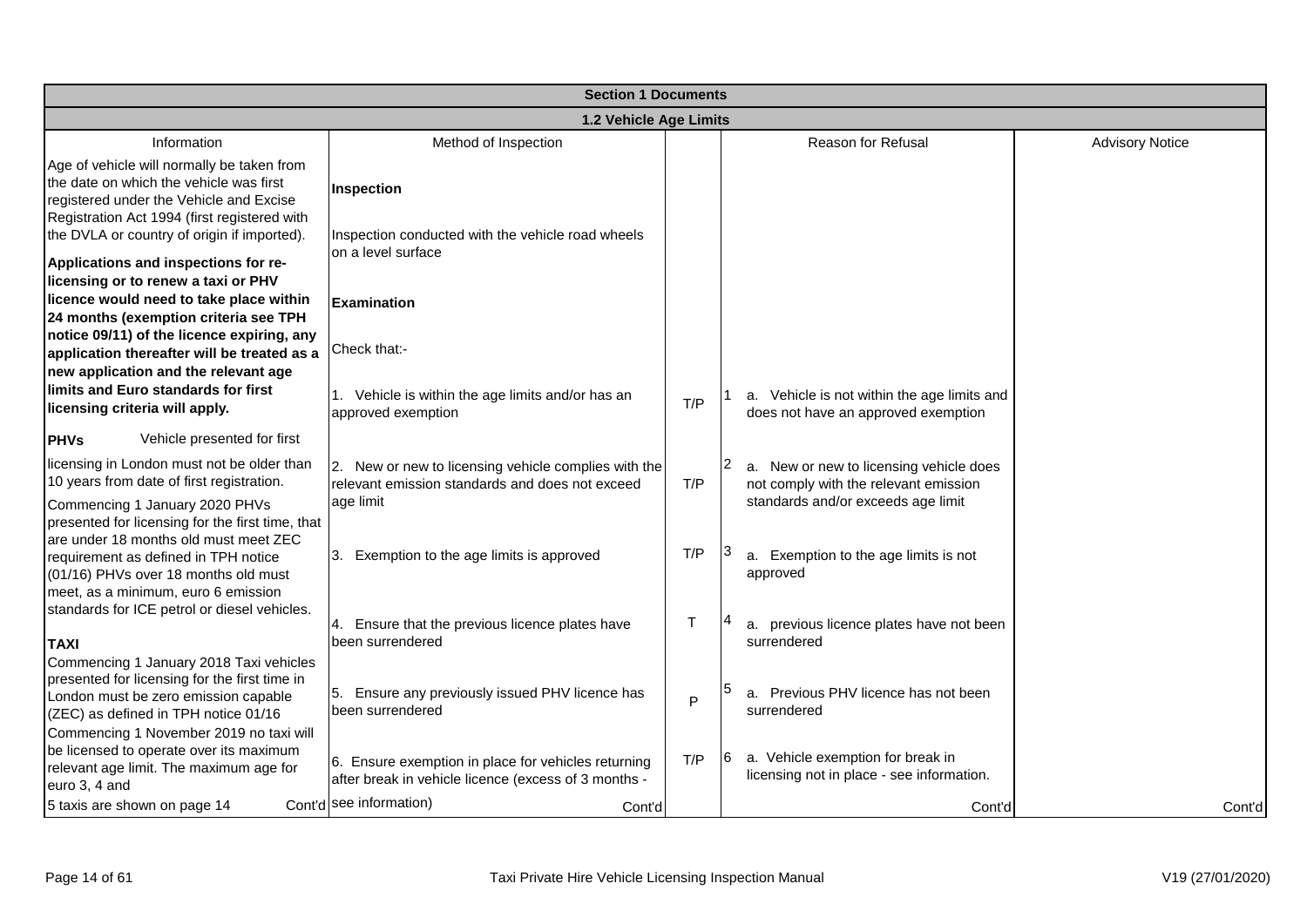| <b>Section 1 Documents</b>                                         |                                                                                                                                       |        |                                                                        |     |                                                                     |                        |  |
|--------------------------------------------------------------------|---------------------------------------------------------------------------------------------------------------------------------------|--------|------------------------------------------------------------------------|-----|---------------------------------------------------------------------|------------------------|--|
|                                                                    | 1.2 Vehicle Age Limits                                                                                                                |        |                                                                        |     |                                                                     |                        |  |
| document.                                                          | Information<br>All taxi ages are taken from the first<br>registered date stated on the V5C<br>All taxis must not exceed the maximum   |        | Method of Inspection<br>7. Ensure taxi age does not exceed the maximum |     | Reason for Refusal<br>(a) Age of taxi exceeds maximum relevant<br>7 | <b>Advisory Notice</b> |  |
|                                                                    | relevant age for the duration of the whole<br>licence period granted (1 year).                                                        |        | relevant age as per V5C document (see table in<br>information)         | T   | age as per V5C document<br>(b) Age of taxi will exceed maximum      |                        |  |
| <b>Date</b><br>effective<br>01.11.2019<br>01.11.2020<br>01.11.2021 | <b>Maximum</b> age<br>limit<br>15 Years<br>14 Years<br>13 Years                                                                       |        |                                                                        |     | relevant age during the duration of the<br>licence if granted.      |                        |  |
| 01.11.2022                                                         | 12 Years<br>LPG, Euro 6 and ZEC taxis are exempt and<br>are permitted to be licensed until 15 years of<br>age (see TPH notice 05/19). |        |                                                                        |     |                                                                     |                        |  |
|                                                                    | Age limit exemptions may apply to the<br>following categories of vehicle:                                                             |        |                                                                        |     |                                                                     |                        |  |
| PHVs)                                                              | Alternative fuel conversions (taxi and                                                                                                |        |                                                                        | T/P |                                                                     |                        |  |
|                                                                    | Historic and classic/niche vehicles                                                                                                   |        |                                                                        | P   |                                                                     |                        |  |
|                                                                    | PHVs used for specialist needs                                                                                                        |        |                                                                        | P   |                                                                     |                        |  |
| Zone (LEZ)                                                         | PHVs affected by the Low Emission                                                                                                     |        |                                                                        | P   |                                                                     |                        |  |
|                                                                    | Wheelchair accessible PHVs                                                                                                            |        |                                                                        | P   |                                                                     |                        |  |
| needs                                                              | Disabled drivers (taxis and PHVs):<br>where substantial adaptations have<br>been made to accommodate their                            |        |                                                                        | T/P |                                                                     |                        |  |
| uses                                                               | Specialist adaptations to PHVs: e.g.<br>adaptations required to vehicles used<br>for music touring or other specialist                |        |                                                                        | P   |                                                                     |                        |  |
|                                                                    |                                                                                                                                       | Cont'd | Cont'd                                                                 |     | Cont'd                                                              | Cont'd                 |  |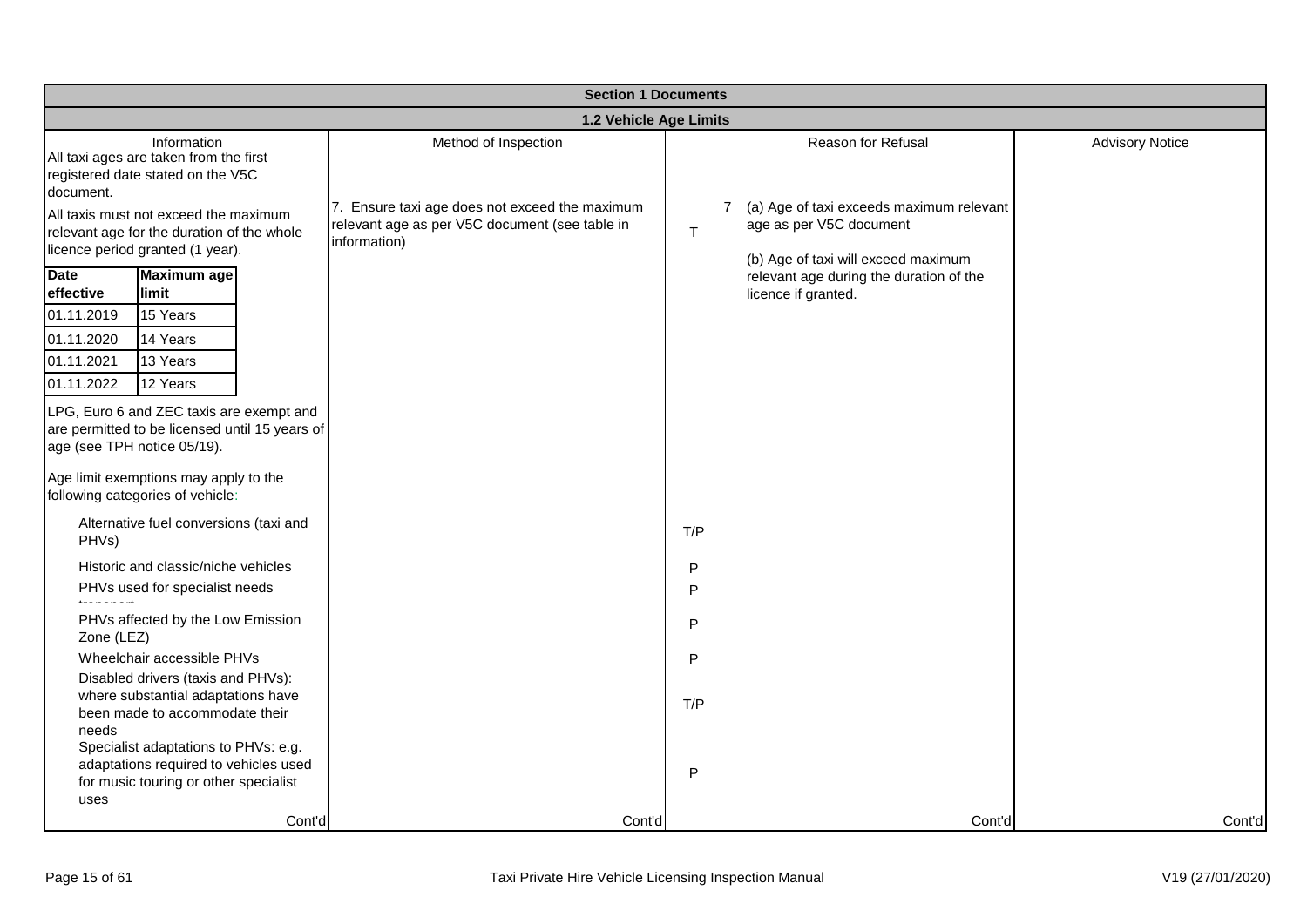| <b>Section 1 Documents</b> |                                                                         |   |                                                                   |                        |
|----------------------------|-------------------------------------------------------------------------|---|-------------------------------------------------------------------|------------------------|
|                            | 1.3 Surrender of Taxi Licence Plates & PHV Licence                      |   |                                                                   |                        |
| Information                | Method of Inspection                                                    |   | Reason for Refusal                                                | <b>Advisory Notice</b> |
|                            | Inspection                                                              |   |                                                                   |                        |
|                            | Inspection conducted with the vehicle road wheels<br>on a level surface |   |                                                                   |                        |
|                            | <b>Examination</b>                                                      |   |                                                                   |                        |
|                            | Check that:-                                                            |   |                                                                   |                        |
|                            | 1. Ensure that the previous licence plates have<br>been surrendered     | T | a. Previous licence plates have not been<br>surrendered           |                        |
|                            | 2. Ensure any previously issued PHV licence has<br>been surrendered     | P | a. Previous PHV licence and/or discs<br>have not been surrendered |                        |
|                            |                                                                         |   |                                                                   |                        |
|                            |                                                                         |   |                                                                   |                        |
|                            |                                                                         |   |                                                                   |                        |
|                            |                                                                         |   |                                                                   |                        |
| Cont'd                     | Cont'd                                                                  |   | Cont'd                                                            | Cont'd                 |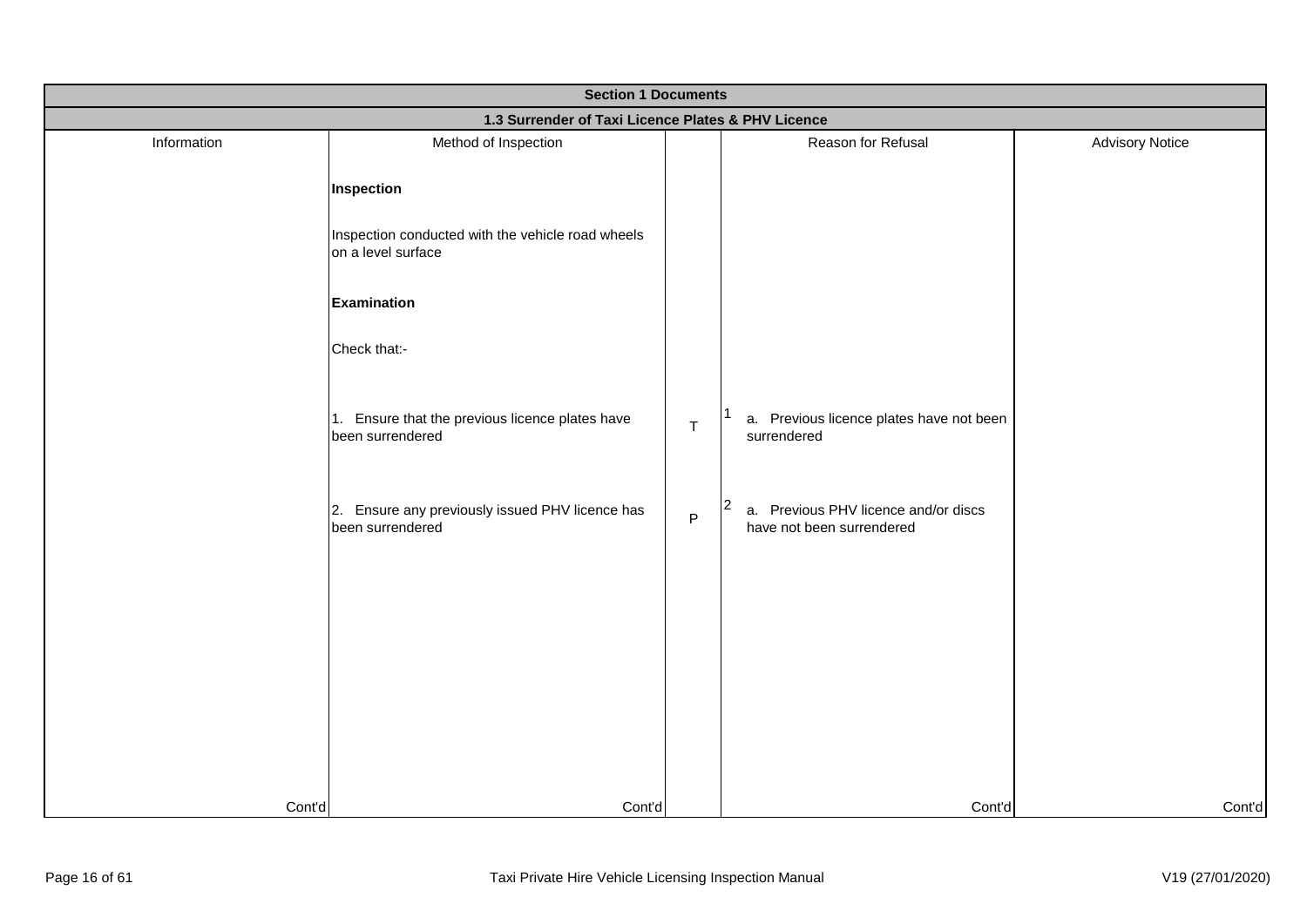|                                                                                                                                                                                                                  | <b>Section 1 Documents</b>                                                                                                                                                                    |     |                                                                                                                         |                        |  |  |
|------------------------------------------------------------------------------------------------------------------------------------------------------------------------------------------------------------------|-----------------------------------------------------------------------------------------------------------------------------------------------------------------------------------------------|-----|-------------------------------------------------------------------------------------------------------------------------|------------------------|--|--|
|                                                                                                                                                                                                                  | 1.4 Tax Disc                                                                                                                                                                                  |     |                                                                                                                         |                        |  |  |
| Information                                                                                                                                                                                                      | Method of Inspection                                                                                                                                                                          |     | Reason for Refusal                                                                                                      | <b>Advisory Notice</b> |  |  |
| Visually check all details                                                                                                                                                                                       | Inspection                                                                                                                                                                                    |     |                                                                                                                         |                        |  |  |
| <b>First Registered Vehicles</b>                                                                                                                                                                                 | Inspection conducted with the vehicle road<br>wheels on a level surface<br><b>Examination</b>                                                                                                 |     |                                                                                                                         |                        |  |  |
| Where a new first registered vehicle is<br>presented documentary evidence of road<br>fund duty must be presented with the vehicle Check that:-<br>to show duty has been paid.                                    |                                                                                                                                                                                               |     |                                                                                                                         |                        |  |  |
| The DVLA Confirmation of Registration<br>Details document will be deemed as<br>sufficient evidence to show the vehicle<br>manufacturer/dealer/registered keeper has<br>paid the appropriate amount of duty for a | 1. Appropriate documentation is presented to<br>confirm duty has been paid. This may include<br>electronic validation/evidence.<br>a. Copy of receipt for tax purchased online<br>showing VRM | T/P | Appropriate documentation is not<br>presented confirming duty has been paid.<br>Online receipt not presented<br>a.      |                        |  |  |
| valid tax disc.                                                                                                                                                                                                  | b. Entry displayed on the DVLA online vehicle<br>tax portal.                                                                                                                                  | T/P | b. No current entry on vehicle tax<br>portal                                                                            |                        |  |  |
| The following information must be shown on<br>the Confirmation of Registration Details<br>document:-                                                                                                             | c. Copy of counter receipt issued by the post<br>office showing the vehicle VRM.                                                                                                              | T/P | Post Office receipt not presented<br>c.<br>or does not contain VRM                                                      |                        |  |  |
| <b>Registration Mark</b><br>Date of Registration<br>Make/Model<br>Keeper/Owner Details<br><b>VIN</b>                                                                                                             | d. Copy of direct debate mandate issued by<br>the DVLA for duty paid showing VRM and<br>keeper details.                                                                                       | T/P | d. Copy of direct debate mandate<br>issued by the DVLA for duty paid<br>showing VRM and deeper details not<br>produced. |                        |  |  |
| Manufacturer/Dealership Stamp<br>Signature/Date<br>Duty Paid<br>Cont'd                                                                                                                                           | Cont'd                                                                                                                                                                                        |     | Cont'd                                                                                                                  | Cont'd                 |  |  |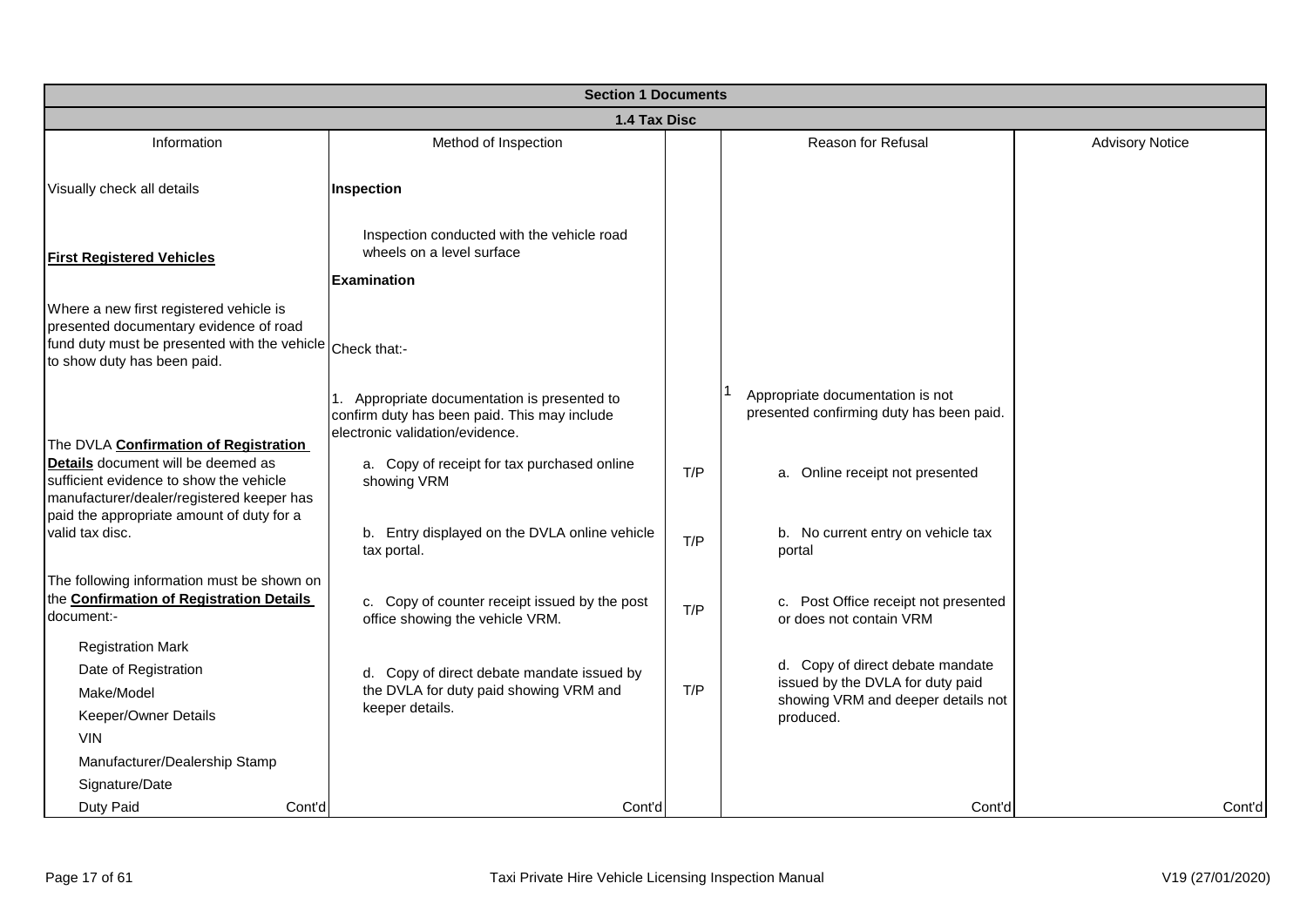|                                                                                                                                                                                                                                                 | <b>Section 1 Documents</b>                                                                                                                                                                        |     |                                                                                                                                                            |                        |  |  |
|-------------------------------------------------------------------------------------------------------------------------------------------------------------------------------------------------------------------------------------------------|---------------------------------------------------------------------------------------------------------------------------------------------------------------------------------------------------|-----|------------------------------------------------------------------------------------------------------------------------------------------------------------|------------------------|--|--|
|                                                                                                                                                                                                                                                 | <b>1.5 MOT Certificate</b>                                                                                                                                                                        |     |                                                                                                                                                            |                        |  |  |
| Information                                                                                                                                                                                                                                     | Method of Inspection                                                                                                                                                                              |     | Reason for Refusal                                                                                                                                         | <b>Advisory Notice</b> |  |  |
| <b>MOT certificate (VT20)</b><br>Compare the details of all documents<br>presented to ensure they relate to the<br>vehicle in question                                                                                                          | Inspection<br>Inspection conducted with the vehicle road<br>wheels on a level surface                                                                                                             |     |                                                                                                                                                            |                        |  |  |
| Check for evidence of tampering, forgery<br>and authenticity.                                                                                                                                                                                   | <b>Examination</b><br>Check that:-<br>1. The MOT certificate has been submitted for<br>inspection                                                                                                 | T/P | a. The MOT certificate has not been<br>submitted for inspection                                                                                            |                        |  |  |
| Note start and end date.                                                                                                                                                                                                                        |                                                                                                                                                                                                   |     |                                                                                                                                                            |                        |  |  |
| All taxis are required to obtain an MoT 12<br>months from date of first registration<br>If the vehicle is more than 12 months old at                                                                                                            | 2. The MOT certificate relates to the vehicle.<br>3. The VRM, VIN and all other relevant vehicle                                                                                                  | T/P | a. The MOT certificate does not relate<br>to the vehicle being presented for<br>inspection.                                                                |                        |  |  |
| the time of the inspection, it will be<br>necessary to have had an MOT that must<br>have been issued not more than fourteen<br>(14) days prior to the date of the licensing                                                                     | details have been correctly recorded on the MOT<br>certificate.<br>4. The VIN matches the manufacturer's plate                                                                                    | T/P | a. The VRM and/or VIN and other<br>relevant vehicle details have not been<br>recorded on the MOT certificate.                                              |                        |  |  |
| inspection. (i.e. count back 14 days from the<br>date of the licensing inspection, where the<br>date of the licensing inspection is day one<br>(1)                                                                                              | (statutory plate or 2nd VIN plate, fitted adjacent to<br>statutory plate, where a new replacement chassis<br>has been fitted), stamped in chassis number, body<br>number and all other documents. | T/P | a. The VIN fails to match the<br>4<br>manufacturer's plate, 2nd VIN plate (if<br>applicable) stamped in chassis number,<br>body number or any of the other |                        |  |  |
| For those vehicles that require an MOT at<br>the time of licensing inspection, the vehicle<br>owner must ensure a second MOT is<br>obtained six (6) months from the date of<br>grant of licence (ongoing system validation<br>will be in place) | 5. The MOT certificate is correctly endorsed by<br>an authorised MOT test station.                                                                                                                | T/P | documents.<br>a. The MOT certificate is not correctly<br>5<br>endorsed by an authorised test station.                                                      |                        |  |  |
| Cont'd                                                                                                                                                                                                                                          | Cont'd                                                                                                                                                                                            |     | Cont'd                                                                                                                                                     | Cont'd                 |  |  |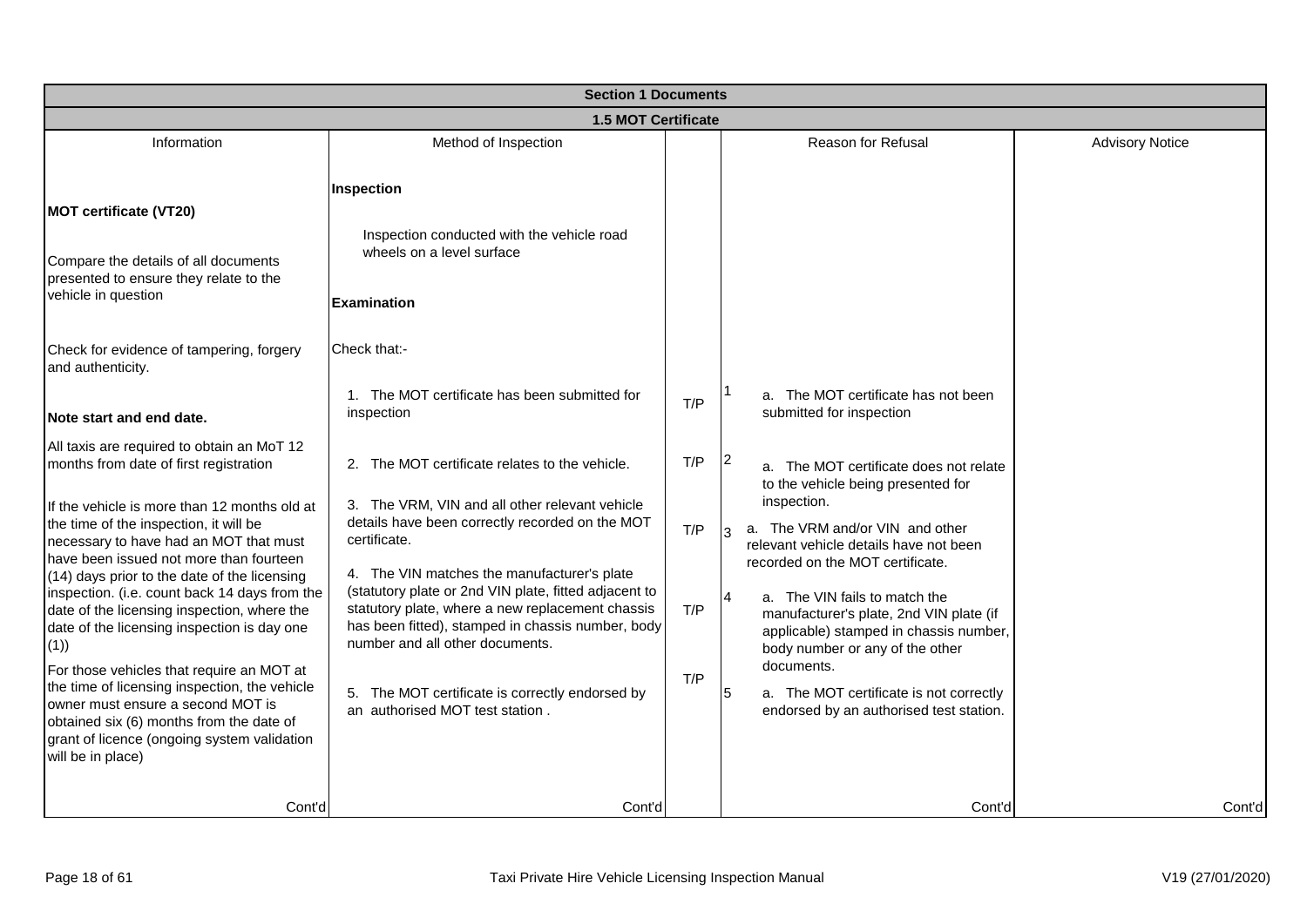|                                                                                                                                                                                                                                                                              | <b>Section 1 Documents</b>                                                                                                               |            |     |                                                                                                                               |                        |  |
|------------------------------------------------------------------------------------------------------------------------------------------------------------------------------------------------------------------------------------------------------------------------------|------------------------------------------------------------------------------------------------------------------------------------------|------------|-----|-------------------------------------------------------------------------------------------------------------------------------|------------------------|--|
|                                                                                                                                                                                                                                                                              | <b>1.5 MOT Certificate</b>                                                                                                               |            |     |                                                                                                                               |                        |  |
| Information                                                                                                                                                                                                                                                                  | Method of Inspection                                                                                                                     |            |     | Reason for Refusal                                                                                                            | <b>Advisory Notice</b> |  |
| Although a minor defect or advisory notice<br>may not be deemed an MOT failure, they<br>could be considered a licensing inspection<br>failure. Therefore, note any minor defects<br>and/or advisories stated on MOT certificate<br>to aid the vehicles licensing inpsection. | 6. The MOT certificate has been issued no more<br>than fourteen days prior to the date of the inspection.                                | T/P        | 16. | a. The MOT certificate was issued<br>more than fourteen days before the<br>date of the inspection.                            |                        |  |
| Minor defects, as defined and recommended<br>by DVSA, should be repaired as soon as<br>possible. Therefore, unrectifed MOT minor<br>defects should be failed under section 14                                                                                                | 7. The MOT tester has signed and printed his/her<br>name on the certificate.                                                             | T/P        |     | a. The MOT tester has not signed and<br>printed his/her name on the certificate.                                              |                        |  |
| (14.1)                                                                                                                                                                                                                                                                       | 8. Vehicle mileage is recorded on the certificate                                                                                        | T/P        | 18  | a. Vehicle mileage not recorded on<br>certificate                                                                             |                        |  |
| Unrectified advisory notices may be failed<br>under section 14 (14.1) depending on item.<br>Any defect present on a vehicle that could<br>constitute an MOT failure or bring the<br>vehicles road worthiness into question<br>should be failed under section 14 (14.1)       | 9. There is no evidence of tampering or alteration to<br>any of the information on the document.<br>10. The MOT is an original document. | T/P<br>T/P | 10  | a. There is evidence of tampering or<br>alteration to the information on the<br>document.<br>a. The MOT certificate is not an |                        |  |
|                                                                                                                                                                                                                                                                              | 11. Certificate date of issue and date of expiry<br>format is incorrect.                                                                 | T/P        | 11  | original document.<br>a. Certificate date of issue or date of<br>expiry format is incorrect.                                  |                        |  |
|                                                                                                                                                                                                                                                                              |                                                                                                                                          |            |     |                                                                                                                               |                        |  |
| Cont'd                                                                                                                                                                                                                                                                       | Cont'd                                                                                                                                   |            |     | Cont'd                                                                                                                        | Cont'd                 |  |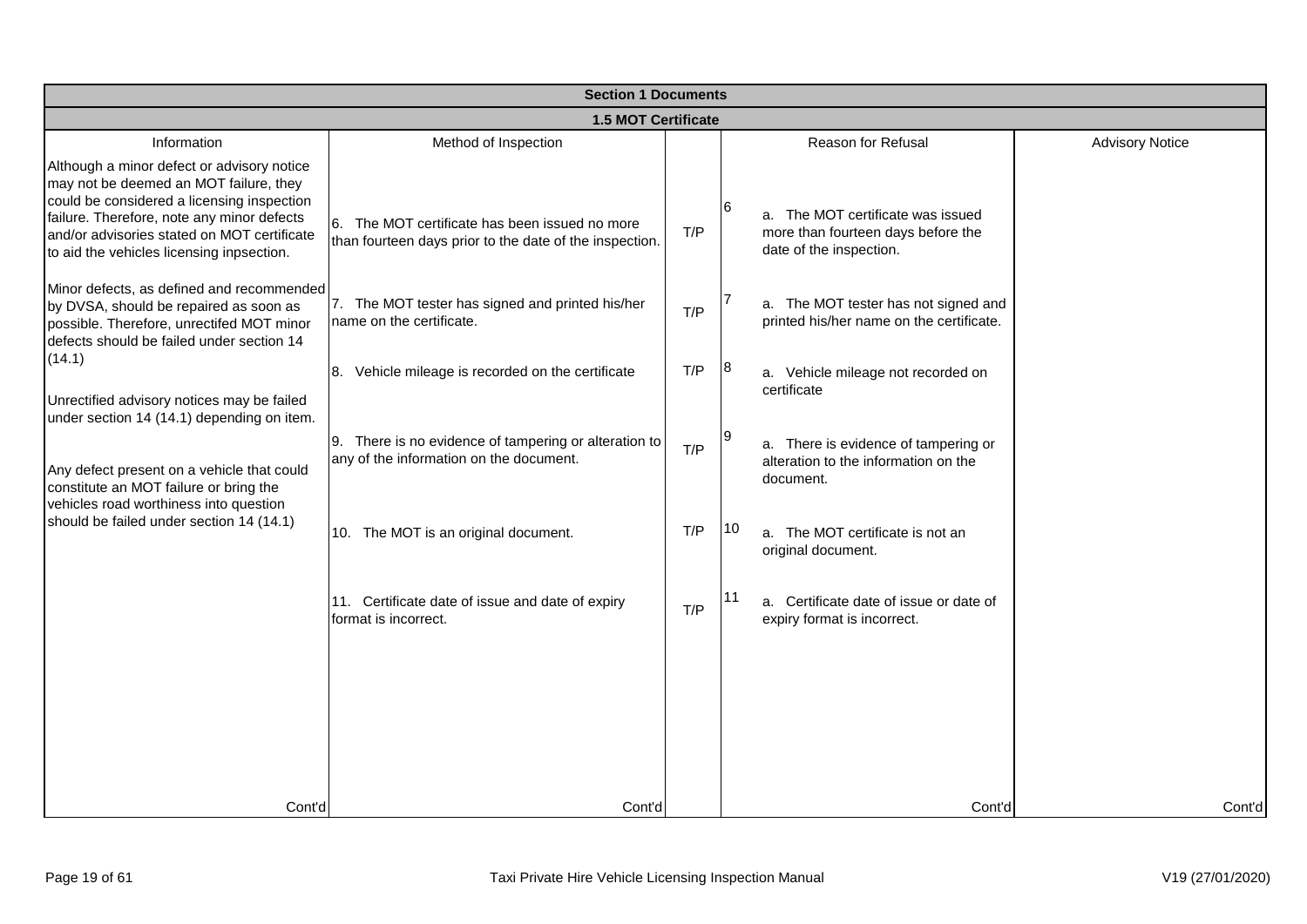|                                                                                                                                                                                         | <b>Section 1 Documents</b>                                                                                                                   |     |                                                                                                                 |                        |
|-----------------------------------------------------------------------------------------------------------------------------------------------------------------------------------------|----------------------------------------------------------------------------------------------------------------------------------------------|-----|-----------------------------------------------------------------------------------------------------------------|------------------------|
|                                                                                                                                                                                         | 1.6 Insurance Certificate                                                                                                                    |     |                                                                                                                 |                        |
| Information                                                                                                                                                                             | Method of Inspection                                                                                                                         |     | <b>Reason for Refusal</b>                                                                                       | <b>Advisory Notice</b> |
| Certificate of Insurance or Cover note                                                                                                                                                  | Inspection                                                                                                                                   |     |                                                                                                                 |                        |
| Compare the details of all documents<br>presented to ensure they relate to the<br>vehicle in question.                                                                                  | Inspection conducted with the vehicle road wheels<br>on a level surface                                                                      |     |                                                                                                                 |                        |
| Check for evidence of tampering, forgery<br>and authenticity. Pay particular attention to<br>font irregularities and/or inconsistencies.                                                | <b>Examination</b>                                                                                                                           |     |                                                                                                                 |                        |
|                                                                                                                                                                                         | Check that:-                                                                                                                                 |     |                                                                                                                 |                        |
| Note start and end dates.                                                                                                                                                               |                                                                                                                                              |     | a. Current hire and reward insurance, the                                                                       |                        |
| Note that the VRM may not always be<br>included on a block insurance certificate.<br>Where the vehicle is covered as part of a<br>block insurance policy ensure that the                | Current hire and reward insurance, the vehicle<br>insurance certificate, cover note or bond certificate<br>has been presented for inspection | T/P | vehicle insurance certificate, cover note or<br>bond certificate has not been presented                         |                        |
| insurance policy is in the name of the<br>registered keeper.                                                                                                                            | 2. No alterations have been made to the document                                                                                             | T/P | a. the document has been altered or<br>defaced.                                                                 |                        |
| PHV insurance complies with 7(2)(b) of the<br>1998 Act and covering the use of the vehicle<br>to carry passengers for hire and reward at                                                | Where applicable the VRM matches all other<br>3.<br>documents                                                                                | T/P | a. The VRM does not match the other<br>documents                                                                |                        |
| point of inspection and while in use as a<br>PHV. Acceptable means of verification of<br>correct insurance is in place will be (i) a<br>valid, legible copy of a current certificate of | 4. The insurance certificate, cover note or bond<br>certificate is current                                                                   | T/P | a. The insurance certificate, cover note<br>or bond certificate has expired                                     |                        |
| motor insurance relating to the PHV, i.e. (ii)<br>details displayed within the vehicle in an<br>authorised position in clear view from the<br>vehicle exterior.                         | 5. The insurance certificate, cover note or bond<br>certificate is signed on behalf of the insurer                                           | T/P | a. The insurance certificate, cover note<br>or bond certificate has not been signed on<br>behalf of the insurer |                        |
| Insurance details that are displayed must<br>not be hand written.                                                                                                                       | 6. The certificate/cover note or bond certificate is an<br>original document                                                                 | T/P | a. The certificate/cover note or bond<br>certificate is not an original document.                               |                        |
| Cont'd                                                                                                                                                                                  | Cont'd                                                                                                                                       |     | Cont'd                                                                                                          | Cont'd                 |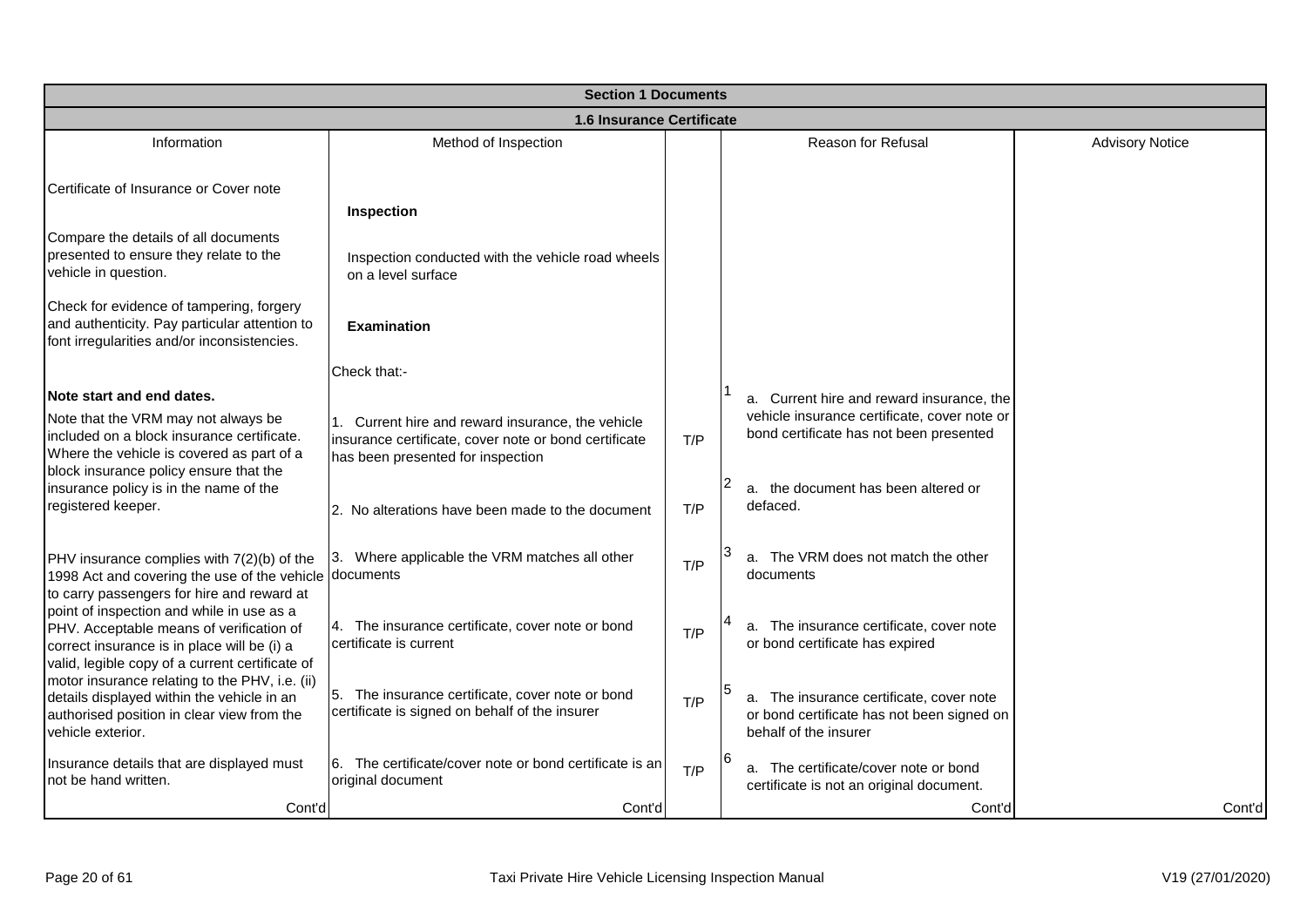| <b>Section 1 Documents</b>                                                                                                                                                                                                                                  |                                                                                                                                                                                                                            |        |                                                                                                                                                                                            |                        |
|-------------------------------------------------------------------------------------------------------------------------------------------------------------------------------------------------------------------------------------------------------------|----------------------------------------------------------------------------------------------------------------------------------------------------------------------------------------------------------------------------|--------|--------------------------------------------------------------------------------------------------------------------------------------------------------------------------------------------|------------------------|
|                                                                                                                                                                                                                                                             | 1.6 Insurance Certificate                                                                                                                                                                                                  |        |                                                                                                                                                                                            |                        |
| Information                                                                                                                                                                                                                                                 | Method of Inspection                                                                                                                                                                                                       |        | <b>Reason for Refusal</b>                                                                                                                                                                  | <b>Advisory Notice</b> |
| Authorised positions not specified at this<br>time, however must:                                                                                                                                                                                           | Bond certificate or block insurance certificate is<br>7.<br>in the name of the registered keeper.                                                                                                                          | T/P    | a. Bond certificate or block insurance<br>certificate is not in the name of the<br>registered keeper.                                                                                      |                        |
| if displayed, be the details of, or<br>➤<br>copy of, the current valid authorised<br>certificate and should be in clear view within<br>the interior of the motor vehicle. It must not                                                                       | 8. The insurance schedule document lists all VRMs<br>covered under block insurance cover.                                                                                                                                  | T/P    | 8<br>a. Insurance schedule document does<br>not list all VRMs.                                                                                                                             |                        |
| obscure driver or passenger vision from the<br>vehicle or interfere with vehicle safety<br>systems (such as air bags etc) and must<br>comply with Road Vehicle (Construction &                                                                              | 9. Insurance details are displayed in authorised<br>position in clear view.                                                                                                                                                | T/P    | a. Insurance details are displayed in an<br>unauthorised position and/or not in clear<br>view.                                                                                             |                        |
| Use) Regulations 1986<br>It is not acceptable to present a copy<br>electronically for example via a smart phone<br>or tablet device                                                                                                                         | 10. Insurance details displayed does not obscure<br>driver or passenger vision from the vehicle or<br>interfere with vehicle safety systems (such as air<br>bags)<br>11. Insurance details displayed are not hand written. | P<br>P | 10 a. Insurance details obscure<br>driver/passenger vision from the vehicle<br>and/or interfere with vehicle safety<br>system(s)<br>11 a. Insurance details displayed are hand<br>written. |                        |
| Taxi Hire & Reward Insurance: complies with<br>the requirements of section 8 of the London<br>Cab Order 1934 is displayed in the approved<br>position and that the certificate is current,<br>valid and details relate to the<br>vehicle/registered keeper. |                                                                                                                                                                                                                            |        |                                                                                                                                                                                            |                        |
| Cont'd                                                                                                                                                                                                                                                      | Cont'd                                                                                                                                                                                                                     |        | Cont'd                                                                                                                                                                                     | Cont'd                 |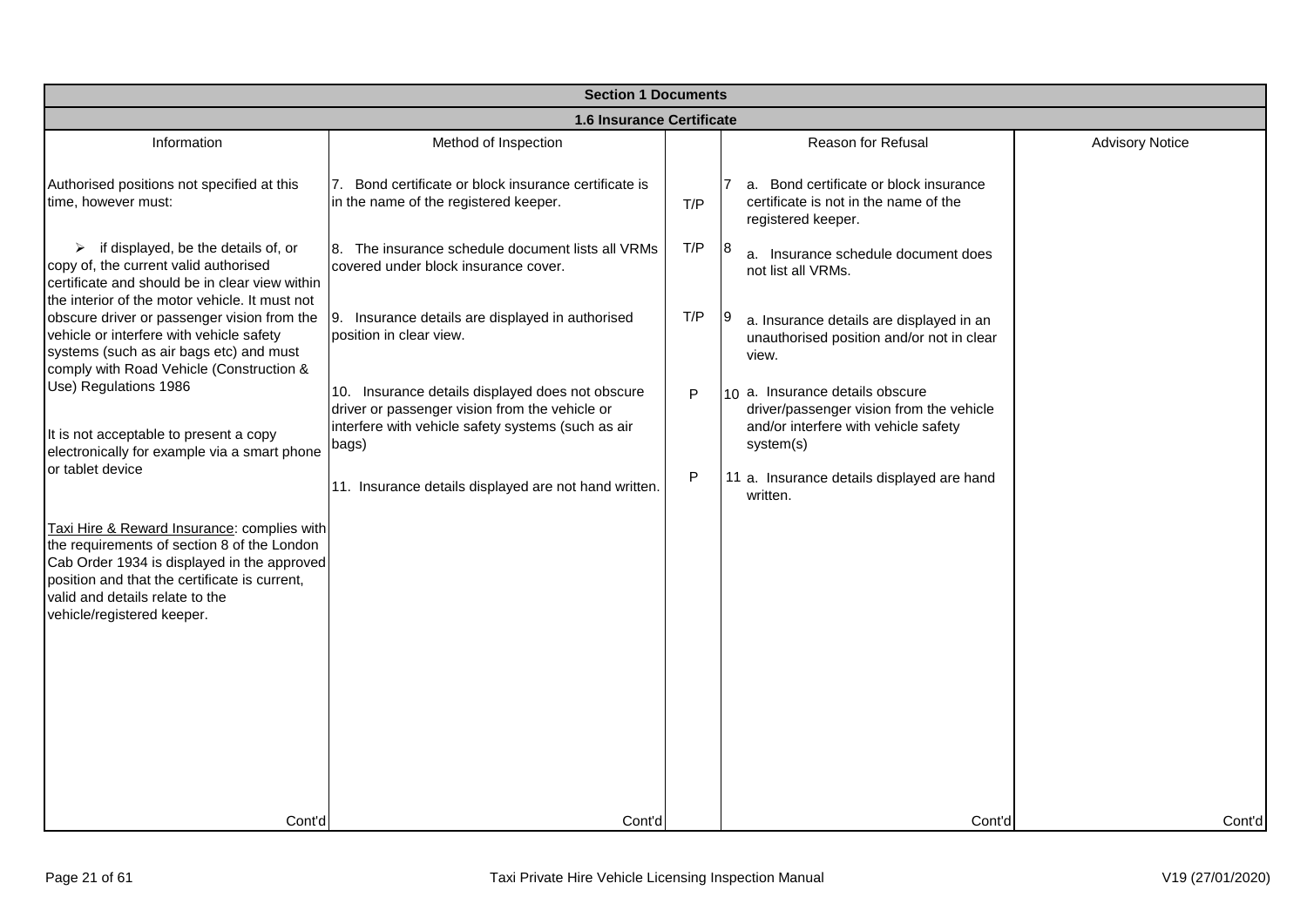|                                                                                                                                                                                                                                                                                               | Section 2 European Whole Vehicle Type Approval                                                                                                                                                                                                                 |            |               |                                                                                                                                                                                                                                                                               |                        |
|-----------------------------------------------------------------------------------------------------------------------------------------------------------------------------------------------------------------------------------------------------------------------------------------------|----------------------------------------------------------------------------------------------------------------------------------------------------------------------------------------------------------------------------------------------------------------|------------|---------------|-------------------------------------------------------------------------------------------------------------------------------------------------------------------------------------------------------------------------------------------------------------------------------|------------------------|
|                                                                                                                                                                                                                                                                                               | 2.1 Conformance                                                                                                                                                                                                                                                |            |               |                                                                                                                                                                                                                                                                               |                        |
| Information<br><b>Check to ensure:-</b>                                                                                                                                                                                                                                                       | Method of Inspection                                                                                                                                                                                                                                           |            |               | Reason for Refusal                                                                                                                                                                                                                                                            | <b>Advisory Notice</b> |
| PHVs satisfies the 2004 Regulations<br>conformance requirements, in that the<br>vehicle must satisfy European Directive<br>2007/46/EC Whole Vehicle Type Approval<br>Category M1 as amended.                                                                                                  | Inspection<br>Inspection conducted with the vehicle road wheels<br>on a level surface                                                                                                                                                                          |            |               |                                                                                                                                                                                                                                                                               |                        |
| Any other category (N1 & M2 etc.),<br>presented for licensing for the first time must<br>be referred to the TPH Contracts team for<br>assessment in the first instance prior to<br>inspection.                                                                                                | <b>Examination</b><br>Check that::-                                                                                                                                                                                                                            |            |               |                                                                                                                                                                                                                                                                               |                        |
| Taxi satisfies European Directive<br>2007/46/EC Whole Vehicle Type Approval<br>Category M1 as amended and Construction<br>and Licensing of Motor Taxis for Use in<br>London Conditions of Fitness (2007) as<br>amended.<br>Re-certification will apply to the following<br>type of vehicles:- | 1. The vehicle is fitted with a minimum of four road<br>wheel.<br>2. The vehicle must comply at all times with the<br>relevant sections of the Road Traffic Act,<br>Construction and Use Regulations and Road<br>Vehicles Lighting Regulations that may apply. | T/P<br>T/P | $\vert$ 2     | a. The vehicle is fitted with fewer than<br>four road wheels<br>a. The vehicle fails to comply with<br>either, the Road Traffic Act,<br>Construction and Use Regulations or<br>Road Vehicles Lighting Regulations.                                                            |                        |
| Limousines, adapted/modified vehicles,<br>special purpose vehicles, wheelchair<br>accessible vehicles (WAVs), imported<br>vehicles issued by recognised converters.<br>The use of 2nd hand chassis as a means of                                                                              | 3. The vehicle satisfies Motor Vehicle Type Approval<br>Regulations, or European Whole Vehicle Type<br>Approval Regulations, or a Minister's Approval<br>Certificate is in force for the vehicle or the vehicle is<br>an historic vehicle.                     | T/P        | $\vert$ 3     | a. The vehicle fails to satisfy either<br>Motor Vehicle Type Approval<br>Regulations, or European Whole<br>Vehicle Type Approval Regulations, or<br>there is no evidence that a Minister's<br>Approval certificate is in force and the<br>vehicle is not an historic vehicle. |                        |
| repair is not approved by TfL.<br>The VIN displayed (statutory plate, Stamped<br>in chassis and body number) must all be<br>consistant and reflect that shown on all<br>documentation.                                                                                                        | 4. The vehicle passenger seating capacity including<br>wheelchair positions does not exceed 8 passengers                                                                                                                                                       | P          | $\mathsf{I}4$ | a. The vehicle seating capacity<br>exceeds 8 passengers                                                                                                                                                                                                                       |                        |
| Cont'd                                                                                                                                                                                                                                                                                        | Cont'd                                                                                                                                                                                                                                                         |            |               | Cont'd                                                                                                                                                                                                                                                                        | Cont'd                 |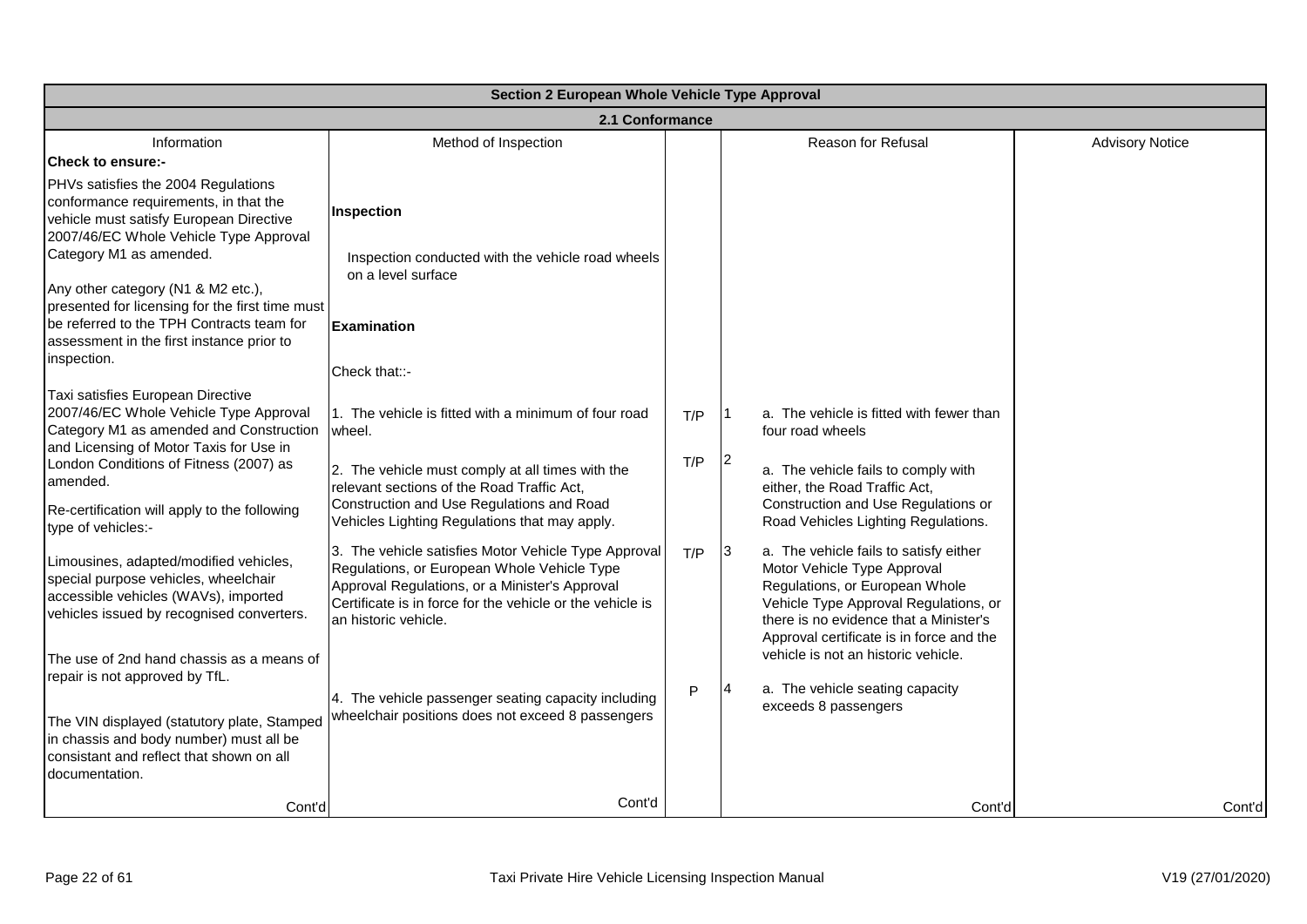|                                                                                                                                                                          | Section 2 European Whole Vehicle Type Approval                                                                                                                                                                                    |     |                                                                                                                                           |                        |  |  |
|--------------------------------------------------------------------------------------------------------------------------------------------------------------------------|-----------------------------------------------------------------------------------------------------------------------------------------------------------------------------------------------------------------------------------|-----|-------------------------------------------------------------------------------------------------------------------------------------------|------------------------|--|--|
|                                                                                                                                                                          | 2.1 Conformance                                                                                                                                                                                                                   |     |                                                                                                                                           |                        |  |  |
| Information                                                                                                                                                              | Method of Inspection                                                                                                                                                                                                              |     | Reason for Refusal                                                                                                                        | <b>Advisory Notice</b> |  |  |
| Examination items 2 & 3 are to be applied<br>within the context and standards of this<br>inspection manual. This includes the<br>inspection process, vehicle components, | 5. Where the vehicle has been<br>adapted/modified/converted, including stretched<br>limousines, ensure that the conversion is certified<br>(see notes)                                                                            | P   | a. A conversion is not supported by an<br>appropriate certificate and an exemption<br>has not been granted by the Licensing<br>Authority. |                        |  |  |
| approved modifications, adaption's, systems<br>and standards as defined in this inspection<br>manual.                                                                    | 6. The steering wheel is on the right hand<br>side/offside of the vehicle.                                                                                                                                                        | T/P | a. The steering wheel is not on the right<br>hand side or offside of the vehicle and an<br>exemption has not been granted by the          |                        |  |  |
| Acceptable certification would be the<br>following:-                                                                                                                     |                                                                                                                                                                                                                                   |     | Licensing Authority.                                                                                                                      |                        |  |  |
| • Voluntary Single Vehicle approval<br>confirmation of compliance (VSVA)                                                                                                 | 7. Any modification or conversion to the vehicle's<br>braking system, steering, engine, transmission, fuel<br>system, suspension or lighting is supported by                                                                      | T/P | a. A modification or conversion to the<br>vehicle's braking system, steering, engine,<br>transmission, fuel system, suspension or         |                        |  |  |
| • Voluntary Individual Vehicle Approval<br>Confirmation of Compliance (VIVA)                                                                                             | certification from an appropriate agency.                                                                                                                                                                                         |     | lighting is not supported by a certificate<br>from an appropriate agency and an                                                           |                        |  |  |
| • Certificate of Initial Fitness (COIF)                                                                                                                                  |                                                                                                                                                                                                                                   |     | exemption has not been granted by the<br>Licensing Authority.                                                                             |                        |  |  |
| • Minister Approval Certificate (MAC)<br>• European Whole Vehicle Type<br>Approval Certificate (EWVTA)                                                                   | 8. The vehicle is not of such design that it could lend<br>any person to believe it was or is a London taxi. If<br>there is any doubt as to the design of the vehicle an<br>examination of the following documents(s) relating to |     | a. The vehicle is of such design that it<br>could lead a person to believe it was or is                                                   |                        |  |  |
| Volume National Type Approval<br>Certificate                                                                                                                             | • Vehicle Certification Agency (VCA) Low   the vehicle must be carried out to confirm the vehicle<br>is not type approved as a taxi:                                                                                              | P   | a London Taxi and:                                                                                                                        |                        |  |  |
| • Where vehicle converters have had                                                                                                                                      | • Acopy of the original Whole Vehicle Type<br>Approval document                                                                                                                                                                   |     | • the Whole Vehicle Type Approval<br>document states taxi; and/or                                                                         |                        |  |  |
| independent testing carried out by an<br>authorised authority (VCA) on specific<br>areas of the adaption, for example, seats,<br>seatbelts and anchorages to comply with | • A copy of the V5 vehicle registration<br>document                                                                                                                                                                               |     | • the V5 registration document<br>model or body type states taxi                                                                          |                        |  |  |
| M1 standards, evidence of such<br>certification will be acceptable for<br>licensing purposes.                                                                            | 9. Check all three VIN numbers are present and<br>consistant with statutory plate (2nd VIN plate if<br>applicable), body number and stamped in chassis                                                                            | T/P | a. One or more of the VIN numbers<br>present does not match.                                                                              |                        |  |  |
| In all cases the V5 must show that the<br>vehicle is registered with the DVLA                                                                                            | number                                                                                                                                                                                                                            |     | b. Evidence of 2nd hand chassis fitted.<br>c. 2nd LTC VIN plate not fitted.                                                               |                        |  |  |
| Cont'd                                                                                                                                                                   | Cont'd                                                                                                                                                                                                                            |     | Cont'd                                                                                                                                    | Cont'd                 |  |  |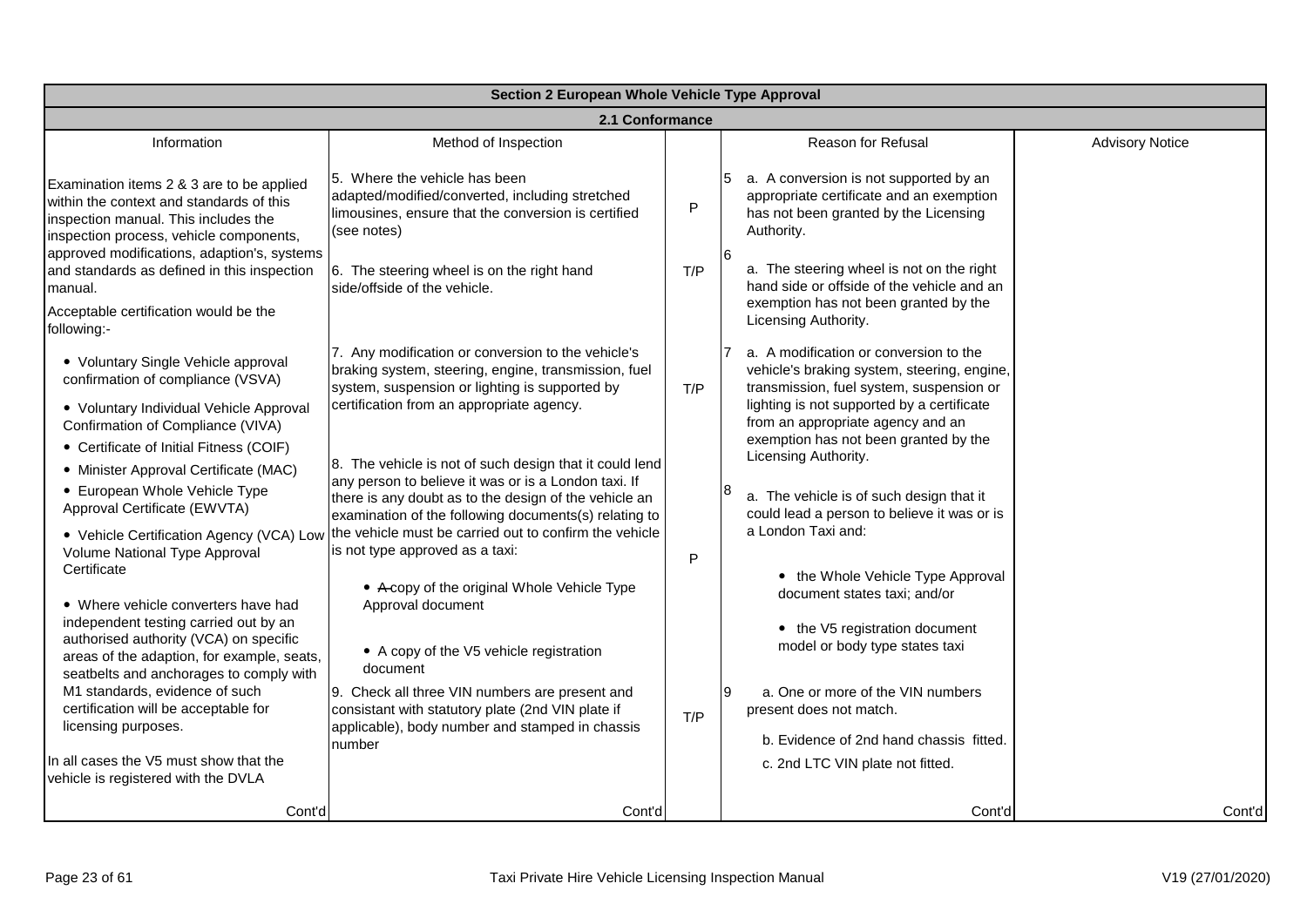|                                                                                                                                           | <b>Section 3 Interior Compartment</b>                                                                 |           |                                                                                                             |
|-------------------------------------------------------------------------------------------------------------------------------------------|-------------------------------------------------------------------------------------------------------|-----------|-------------------------------------------------------------------------------------------------------------|
|                                                                                                                                           | <b>3.1 Driver Controls</b>                                                                            |           |                                                                                                             |
| Information                                                                                                                               | Method of Inspection                                                                                  |           | <b>Reason for Refusal</b><br><b>Advisory Notice</b>                                                         |
| Obligatory rear view mirrors - if the interior<br>mirror is obscured (bulkhead) a mirror to the<br>offside and nearside of the vehicle is | Inspection<br>Inspection conducted with the vehicle standing on a                                     |           |                                                                                                             |
| required to be fitted                                                                                                                     | level surface                                                                                         |           |                                                                                                             |
| The handbrake indicator lamp should<br>extinguish with handbrake in off position                                                          | <b>Examination</b>                                                                                    |           |                                                                                                             |
| Illuminated driver warning lamps/indicators                                                                                               | Check driver warning lamp/indicators are not<br>illuminating with ignition switched on                |           |                                                                                                             |
| may be an indication of a malfunction or<br>imminent failure within one or more of the                                                    | Check that:-                                                                                          |           |                                                                                                             |
| vehicle safety critical systems or<br>components                                                                                          | 1. All driver warning lamps/indicators are not<br>illuminating (excluding the handbrake warning lamp) | T/P/M     | a. one or more driver warning<br>lamps/indicators are illuminated<br>(excluding the handbrake warning lamp) |
|                                                                                                                                           | 2. Dash lamps illuminate correctly                                                                    | T/P/M     | a. Dash lamps not working                                                                                   |
|                                                                                                                                           | Driver tell-tale lamps are working correctly<br>3.                                                    | T/P/M     | a. Driver tell-tale lamp(s) not working<br>13.                                                              |
|                                                                                                                                           | 4. The audible warning (horn) is working                                                              | T/P/M     | a. The audible warning (horn) is not<br>working                                                             |
|                                                                                                                                           | 5. All washers and wipers are working                                                                 | $T/P/M$ 5 | a. Windscreen washers and wipers not<br>working<br>1. Record on vehicle file and advise                     |
|                                                                                                                                           |                                                                                                       |           | b. Headlamp washer/wiper not working<br>vehicle presenter of finding                                        |
|                                                                                                                                           | 6. The obligatory rear view mirrors are present and<br>in good condition                              | $T/P/M$ 6 | a. one or more of the obligatory rear view<br>mirrors are not present and/or in poor<br>condition           |
|                                                                                                                                           | 7. All airbag and curtain deployment positions are<br>free from obstruction                           | T/P       | a. one or more airbag and/or curtain<br>deployment positions are obstructed                                 |
|                                                                                                                                           | 8. Handbrake locking mechanism operates<br>correctly                                                  | T/P/M     | a. Handbrake locking mechanism not<br>working                                                               |
| Cont'd                                                                                                                                    | Cont'd                                                                                                |           | Cont'd<br>Cont'd                                                                                            |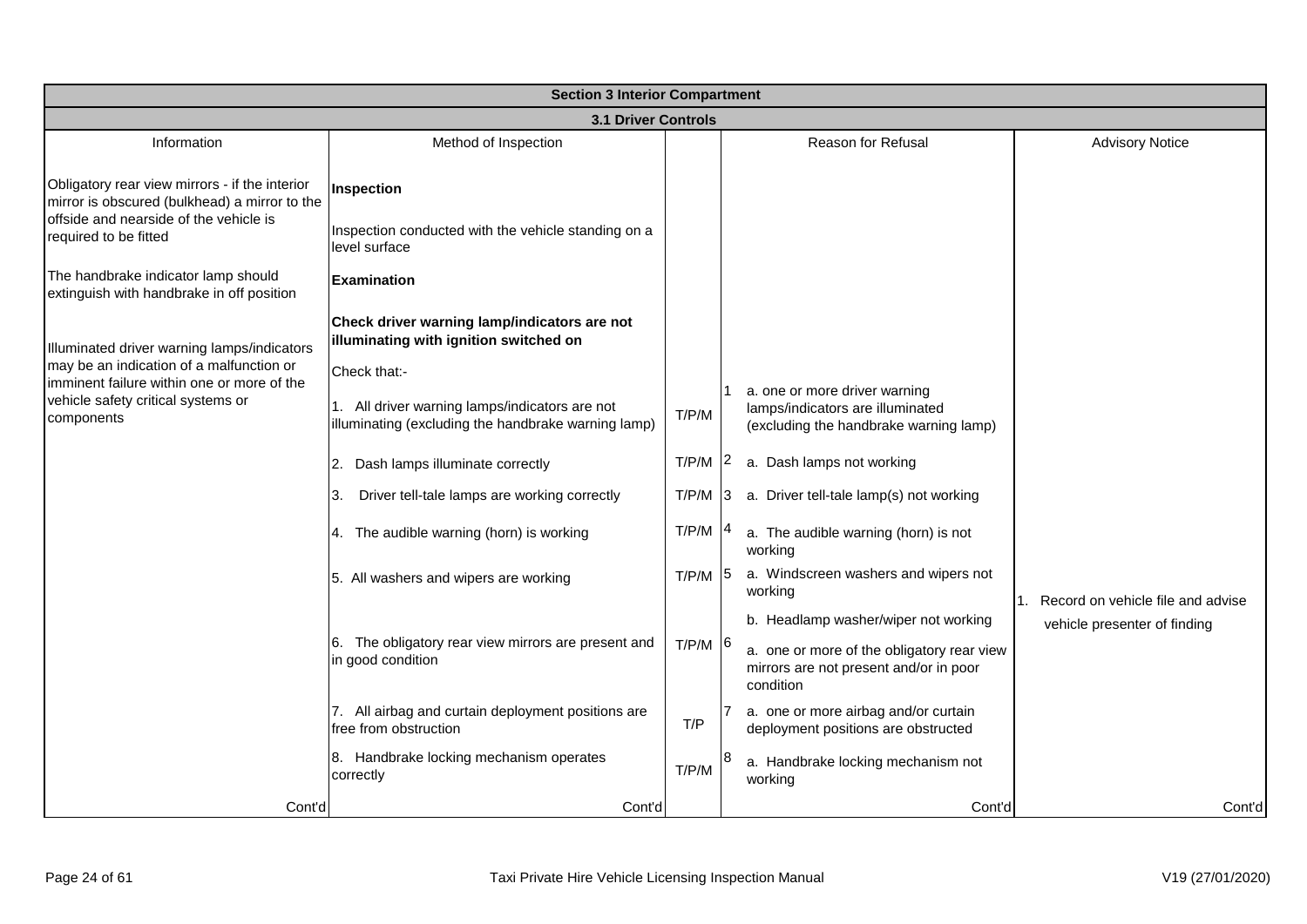| <b>Section 3 Interior Compartment</b>                                                                                                                                                                                 |                                                                                                                 |              |                                                                                                                                                                         |                        |  |
|-----------------------------------------------------------------------------------------------------------------------------------------------------------------------------------------------------------------------|-----------------------------------------------------------------------------------------------------------------|--------------|-------------------------------------------------------------------------------------------------------------------------------------------------------------------------|------------------------|--|
|                                                                                                                                                                                                                       | 3.2 Driver / Passenger                                                                                          |              |                                                                                                                                                                         |                        |  |
| Information                                                                                                                                                                                                           | Method of Inspection                                                                                            |              | Reason for Refusal                                                                                                                                                      | <b>Advisory Notice</b> |  |
| Visually inspect the condition of fixtures and<br>fittings                                                                                                                                                            | Inspection<br>Inspection conducted with the vehicle standing on a<br>level surface                              |              |                                                                                                                                                                         |                        |  |
| Commencing 1st January 2017 all licenced<br>London taxis must be fitted with a fully<br>operational approved card payment device<br>(CPD) in the rear passenger compartment<br>which should include the capability of | <b>Examination</b><br>Check that:-                                                                              |              |                                                                                                                                                                         |                        |  |
| providing the passenger with a printed<br>receipt on demand.                                                                                                                                                          | 1. the driver/front passenger and compartment is<br>clean and accessible                                        | T/P          | a. The driver/front passenger<br>compartment is not clean or accessible                                                                                                 |                        |  |
| Check Tech memos issued for each<br>authorised CPD showing correct installation<br>criteria                                                                                                                           | 2. the upholstery, headlining, carpets and door trims<br>are not damaged or soiled                              | T/P          | a. The upholstery, headlining, carpets,<br>door trims are damaged, insecure and/or<br>soiled                                                                            |                        |  |
|                                                                                                                                                                                                                       | 3. the devices for opening/closing the driver/front<br>passenger windows operate correctly                      | T/P          | a. The devices for opening/closing the<br>driver/front passenger windows fail to<br>operate correctly                                                                   |                        |  |
|                                                                                                                                                                                                                       | 4. the driver's seat adjustment mechanism is in<br>good working condition                                       | T/P/M        | a. The driver's seat adjustment<br>mechanism is defective or inoperative                                                                                                |                        |  |
|                                                                                                                                                                                                                       | 5. the driver's seat is in a good condition, not soiled,<br>stained or dirty and the inner fibre is not exposed | T/P          | a. The driver's seat is in a poor condition,<br>soiled, stained, dirty or the inner fibre is<br>exposed.                                                                |                        |  |
|                                                                                                                                                                                                                       | 6. there is an approved card payment device fitted &<br>operating within the rear passenger compartment.        | $\mathsf{T}$ | a. Card payment device not fitted.<br>p. Unapproved card payment device<br>fitted.<br>c. Card payment system inoperative,<br>defective, incorrectly fitted or insecure. |                        |  |
| Cont'd                                                                                                                                                                                                                | Cont'd                                                                                                          |              | Cont'd                                                                                                                                                                  | Cont'd                 |  |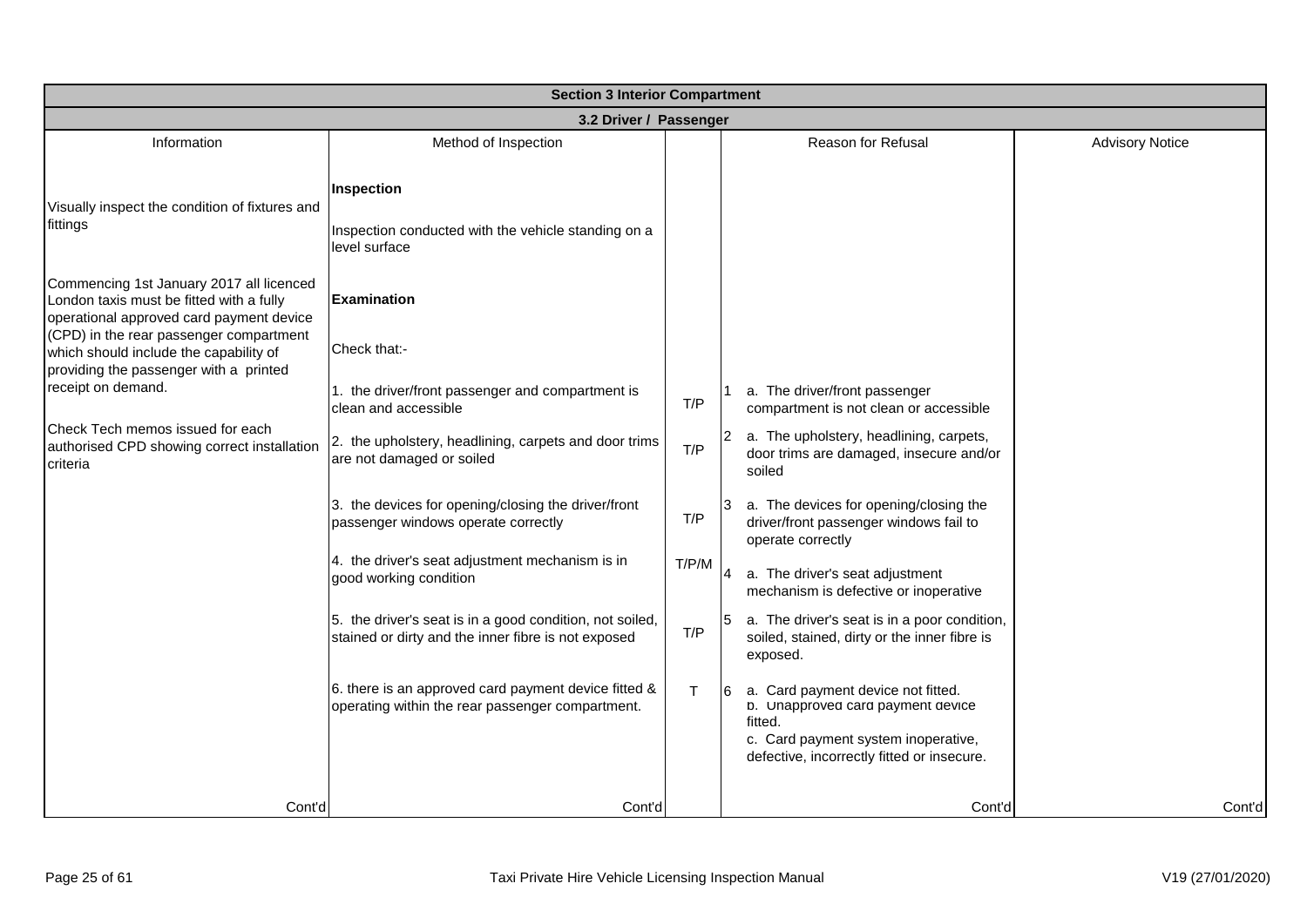|                                         | <b>Section 3 Interior Compartment</b>                                                           |           |                                                                                   |                        |  |  |
|-----------------------------------------|-------------------------------------------------------------------------------------------------|-----------|-----------------------------------------------------------------------------------|------------------------|--|--|
|                                         | 3.3 Passenger Windows/Doors                                                                     |           |                                                                                   |                        |  |  |
| Information                             | Method of Inspection                                                                            |           | Reason for Refusal                                                                | <b>Advisory Notice</b> |  |  |
| Refer to DVSA Tinted Windows Document:- | Inspection<br>Inspection conducted with the vehicle standing on a                               |           |                                                                                   |                        |  |  |
| DVSA/ENF/1769/June 08                   | level surface                                                                                   |           |                                                                                   |                        |  |  |
|                                         | <b>Examination</b>                                                                              |           |                                                                                   |                        |  |  |
|                                         | Check that:-                                                                                    |           |                                                                                   |                        |  |  |
|                                         | 1. all tinted windows comply with the relevant RTA<br>and/or C&U regulations                    | T/P/M     | a. Tinted windows do not comply with the<br>relevant RTA and/or C&U regulations   |                        |  |  |
|                                         | 2. the devices designed for opening any passenger<br>windows are in place and operate correctly | T/P       | a. Passenger windows fail to operate<br>correctly                                 |                        |  |  |
|                                         | 3. all passenger doors can be opened from inside<br>and outside the vehicle                     | $T/P/M$ 3 | a. Passenger door or doors cannot be<br>opened from inside or outside the vehicle |                        |  |  |
|                                         | 4. all passenger doors close securely                                                           | $T/P/M$ 4 | a. Passenger door or doors cannot be<br>closed securely                           |                        |  |  |
|                                         | 5. the child locks can be engaged and disengaged                                                | P         | a. The child locks do not operate correctly<br>5                                  |                        |  |  |
|                                         | 6. passenger courtesy lights operate correctly                                                  | T/P       | a. The passenger courtesy lights are<br>6<br>inoperative                          |                        |  |  |
|                                         |                                                                                                 |           |                                                                                   |                        |  |  |
|                                         |                                                                                                 |           |                                                                                   |                        |  |  |
| Cont'd                                  | Cont'd                                                                                          |           | Cont'd                                                                            | Cont'd                 |  |  |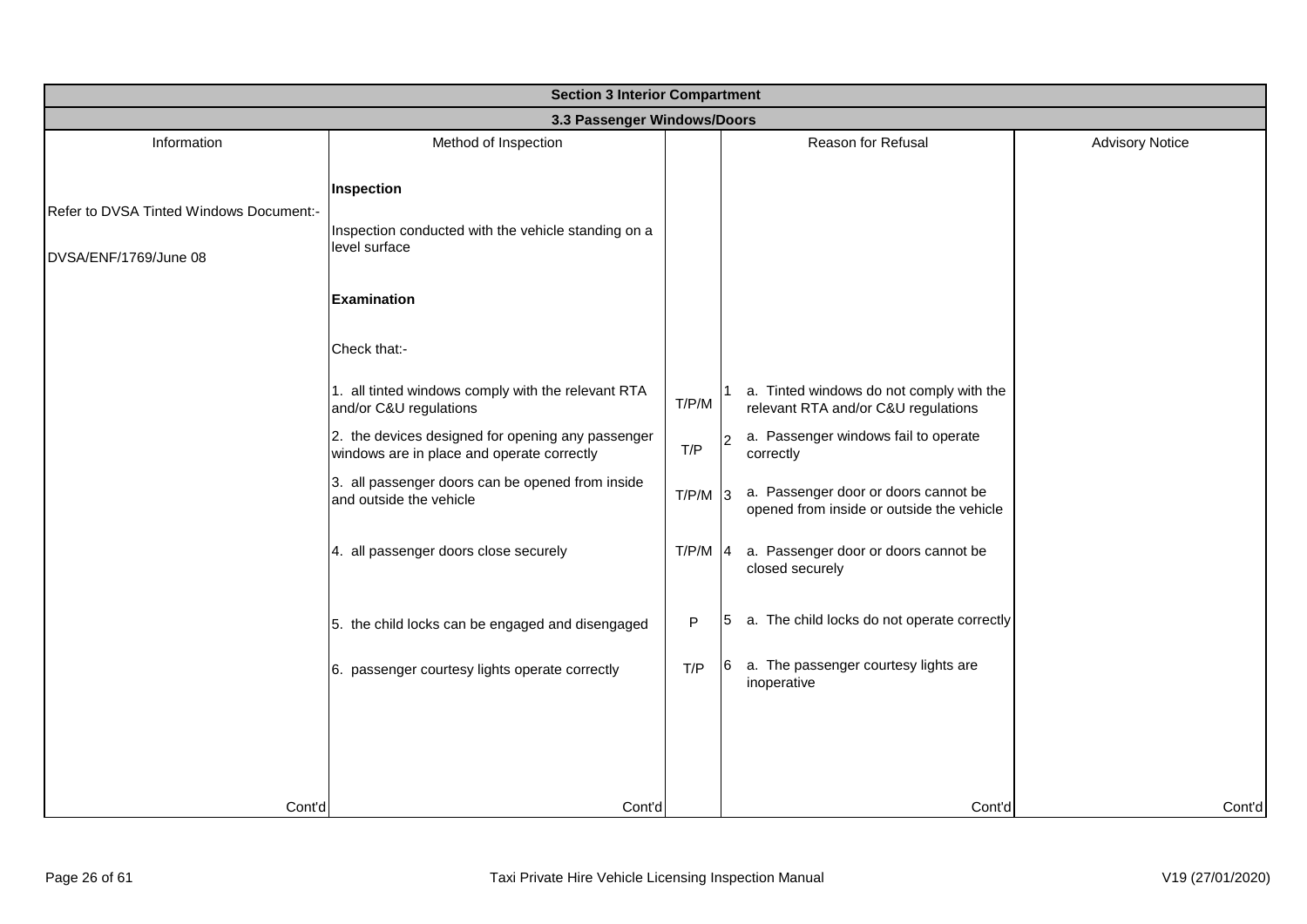|                                                                                                                                                                              | <b>Section 3 Interior Compartment</b>                                                                              |           |                                                                                                                                |                        |  |  |
|------------------------------------------------------------------------------------------------------------------------------------------------------------------------------|--------------------------------------------------------------------------------------------------------------------|-----------|--------------------------------------------------------------------------------------------------------------------------------|------------------------|--|--|
|                                                                                                                                                                              | 3.4 Passenger Seats                                                                                                |           |                                                                                                                                |                        |  |  |
| Information                                                                                                                                                                  | Method of Inspection                                                                                               |           | Reason for Refusal                                                                                                             | <b>Advisory Notice</b> |  |  |
| Vehicle seating capacity and configurations<br>may be adapted to meet the maximum<br>seating capacities of PHV regulations, such                                             | Inspection                                                                                                         |           |                                                                                                                                |                        |  |  |
| as for example:                                                                                                                                                              | Inspection conducted with the vehicle standing on a<br>level surface                                               |           |                                                                                                                                |                        |  |  |
| a. The permanent removal of one or<br>more seating positions                                                                                                                 | <b>Examination</b>                                                                                                 |           |                                                                                                                                |                        |  |  |
|                                                                                                                                                                              | Check that:-                                                                                                       |           |                                                                                                                                |                        |  |  |
| b. Seats that have been repositioned<br>from that of their originally<br>constructed position                                                                                | 1. All passenger seat adjustment mechanisms are<br>in good working condition                                       | T/P/M     | a. The passenger seat adjustment<br>mechanisms are defective                                                                   |                        |  |  |
| c. Floor pan modified to accommodate<br>the fitting of a floor tracking system                                                                                               | 2. All passenger seats are fitted with seat belts<br>(includuing seat belt stalks)                                 | $T/P/M$ 2 | a. Passenger seat belts are not fitted, or<br>are missing, and an exemption has not<br>been granted by the Licensing Authority |                        |  |  |
| The removal of seats at (a) above will need<br>to satisfy inspection criteria 13 and 14                                                                                      |                                                                                                                    |           | b. Damage, faulty (not functioning<br>correctly) or insecure                                                                   |                        |  |  |
|                                                                                                                                                                              | 3. Passenger seats are in good condition and the<br>inner fibre is not exposed                                     | T/P       | a. The passenger seats are not in good<br>13<br>condition or the inner fibre is exposed                                        |                        |  |  |
| Significant adaption's such as (b) and (c)<br>above will need to meet one of the<br>recertification standards most appropriate to<br>demonstrate the key technical standards | 4. The passenger seat frame is secured                                                                             | T/P/M     | a. Passenger seat frame not secured                                                                                            |                        |  |  |
| have been met                                                                                                                                                                | 5. Head restraints have been fitted to all forward<br>facing and rear facing passenger seats (where<br>applicable) | T/P/M     | a. Head restraints not fitted                                                                                                  |                        |  |  |
|                                                                                                                                                                              |                                                                                                                    |           |                                                                                                                                |                        |  |  |
| Cont'd                                                                                                                                                                       | Cont'd                                                                                                             |           | Cont'd                                                                                                                         | Cont'd                 |  |  |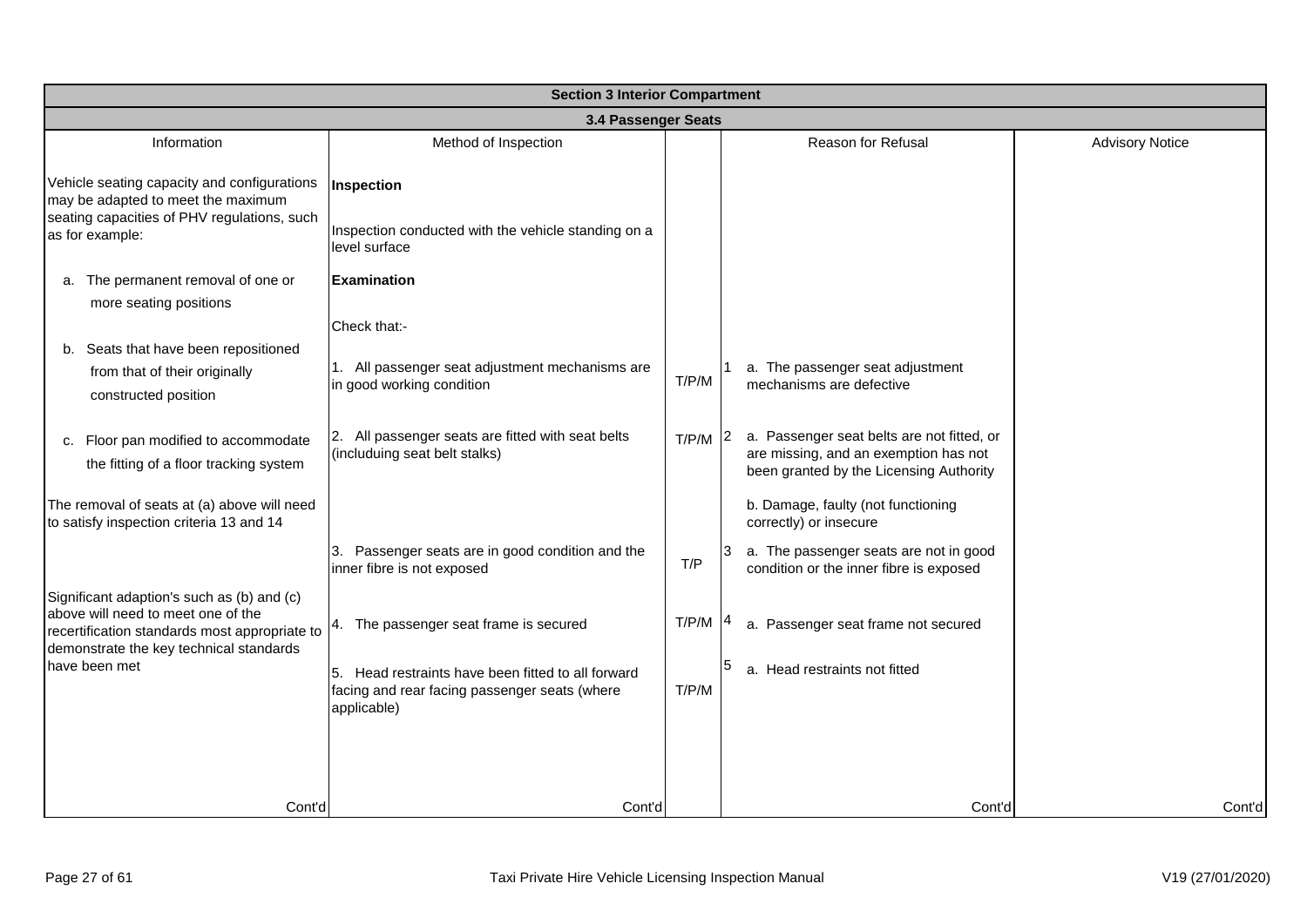|                                                                                                                                                                                                             | <b>Section 3 Interior Compartment</b>                                                                                        |     |                                                                                                 |                        |  |  |
|-------------------------------------------------------------------------------------------------------------------------------------------------------------------------------------------------------------|------------------------------------------------------------------------------------------------------------------------------|-----|-------------------------------------------------------------------------------------------------|------------------------|--|--|
|                                                                                                                                                                                                             | 3.4 Passenger Seats                                                                                                          |     |                                                                                                 |                        |  |  |
| Information                                                                                                                                                                                                 | Method of Inspection                                                                                                         |     | Reason for Refusal                                                                              | <b>Advisory Notice</b> |  |  |
| 1. Note - Existing taxi models from January<br>2004                                                                                                                                                         | 6. Where partition screen acts as a head restraint,<br>check for presence and condition of manufacturers<br>signage (note 6) | T   | 6 a. Manufacturer sign not present or<br>defaced                                                |                        |  |  |
| 2. Note - All new models of taxi from<br>January 2004 - Where a partition screen is<br>type approved as the head restraint system<br>a manufacturer's sign must be affixed to the<br>screen supporting this | 7. Sight patches have been fitted to a passenger<br>seats (where applicable)                                                 | T   | a. Sight patches not fitted                                                                     |                        |  |  |
| 3. Note - Sight patches should be fitted to                                                                                                                                                                 | 8. The condition of any sight patches are not<br>stained, damaged or crudely repaired                                        | т   | a. Sight patches dirty, stained, damaged<br>or crudely repaired                                 |                        |  |  |
| all taxis approved for licensing on or after<br>January 2004                                                                                                                                                | 9. The condition and operation of rear facing tip                                                                            |     | a. Rear facing tip seat fails to rise<br>automatically                                          |                        |  |  |
| 4. Forward facing passenger seat base<br>lifting facility is available on the TX and<br>MetroCab model range of taxis                                                                                       | seats                                                                                                                        | т   | b. Rear facing tip seat insecure, damaged<br>or crudely repaired                                |                        |  |  |
| 5. The swivel seat facility is only available<br>on the TX model range of taxis                                                                                                                             | 10. Forwarding facing seat base can lift and lock in<br>raised position (note 4)                                             | т   | 10 a. Forward facing seat base do not lift<br>and/or locking mechanism missing or<br>inoperable |                        |  |  |
| 6. Where partition screen head pads are<br>not present a manufacturer sign must be<br>present                                                                                                               | 11. Any alternative seating material satisfies TPH<br>guidelines                                                             | T/P | 11 a. Alternative seating material does not<br>satisfy TPH guidelines                           |                        |  |  |
|                                                                                                                                                                                                             | 12. The passenger swivel seat operates correctly<br>(note 5)                                                                 | T   | 12 a. Passenger swivel seat fails to pivot,<br>operate or lock correctly                        |                        |  |  |
|                                                                                                                                                                                                             |                                                                                                                              |     |                                                                                                 |                        |  |  |
|                                                                                                                                                                                                             |                                                                                                                              |     |                                                                                                 |                        |  |  |
| Cont'd                                                                                                                                                                                                      | Cont'd                                                                                                                       |     | Cont'd                                                                                          | Cont'd                 |  |  |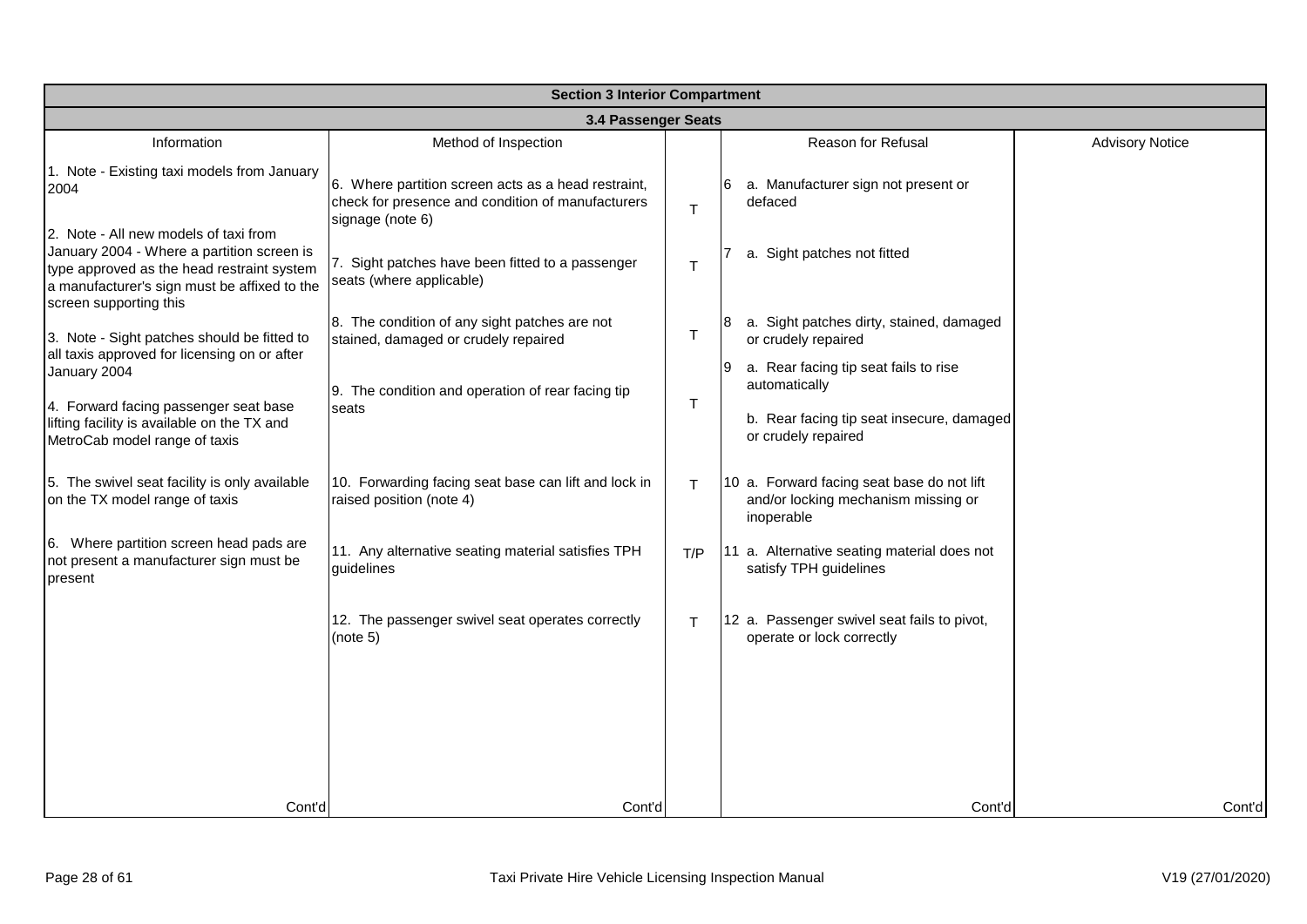|                                                                                                                                                                                                                  | <b>Section 3 Interior Passenger Compartment</b>                                                    |              |                                                                                                                                                                                 |                        |  |  |
|------------------------------------------------------------------------------------------------------------------------------------------------------------------------------------------------------------------|----------------------------------------------------------------------------------------------------|--------------|---------------------------------------------------------------------------------------------------------------------------------------------------------------------------------|------------------------|--|--|
|                                                                                                                                                                                                                  | 3.4 Passenger Seats                                                                                |              |                                                                                                                                                                                 |                        |  |  |
| Information                                                                                                                                                                                                      | Method of Inspection                                                                               |              | Reason for Refusal                                                                                                                                                              | <b>Advisory Notice</b> |  |  |
| Acceptable documentary evidence of<br>appropriate re-certification:-                                                                                                                                             |                                                                                                    |              |                                                                                                                                                                                 |                        |  |  |
| • Voluntary Single Vehicle approval<br>confirmation of compliance (VSVA)                                                                                                                                         | 13. Where seats have been removed all anchor<br>points (bolt holes) have been permanently sealed   | P            | 13 a. Anchor points (bolt holes have not<br>been permanently sealed                                                                                                             |                        |  |  |
| • Voluntary Individual Vehicle Approval<br>Confirmation of Compliance (VIVA)                                                                                                                                     | 14. Where seats have been removed no trip<br>hazards are present                                   | P            | 14 a. Trip hazard(s) present                                                                                                                                                    |                        |  |  |
| Certificate of Initial fitness (COIF)                                                                                                                                                                            |                                                                                                    |              |                                                                                                                                                                                 |                        |  |  |
| Minister Approval Certificate (MAC)                                                                                                                                                                              | 15. All mechanisms designed to release the                                                         |              | 15 a. The passenger seat mechanism does<br>not release to enable access to another                                                                                              |                        |  |  |
| European Whole Vehicle Type<br>$\bullet$<br>Approval Certificate (EWVTA)                                                                                                                                         | passenger seat, which enables access to another<br>seat, is in good working order                  | P            | passenger seat                                                                                                                                                                  |                        |  |  |
| • Vehicle Certification Agency (VCA)<br>Low Volume National Type Approval<br>Certificate                                                                                                                         | 16. All passenger doors allow safe access and<br>egress for the number of passengers               | T/P          | 16 a. There is insufficient space to allow safe<br>access and egress for the number of<br>passengers                                                                            |                        |  |  |
|                                                                                                                                                                                                                  | 17. All passenger grab handles for condition and<br>security                                       | T/P          | 17 a. Grab handle missing, insecure or<br>broken                                                                                                                                |                        |  |  |
| Where vehicle converters have had<br>independent testing carried out by an<br>authorised authority (VCA) on specific areas<br>of the adaption, for example, seats,<br>seatbelts and anchorages to comply with M1 | 18. Where appropriate colour contrasting covering<br>for vehicle approved on or after January 2004 | $\mathsf{T}$ | 18 a. Incorrectly colour coded (where<br>applicable)                                                                                                                            |                        |  |  |
| standards, evidence of such certification will<br>be acceptable for licensing                                                                                                                                    | 19. Seat belts, including stalks, are in good working<br>condition                                 | T/P          | 19 a. Seat belts do not function correctly<br>b. Seat belts are in poor condition<br>c. Seat belt stalks do not function correctly<br>d. Seat belt stalks are in poor condition |                        |  |  |
|                                                                                                                                                                                                                  |                                                                                                    |              |                                                                                                                                                                                 |                        |  |  |
| Cont'd                                                                                                                                                                                                           | Cont'd                                                                                             |              | Cont'd                                                                                                                                                                          | Cont'd                 |  |  |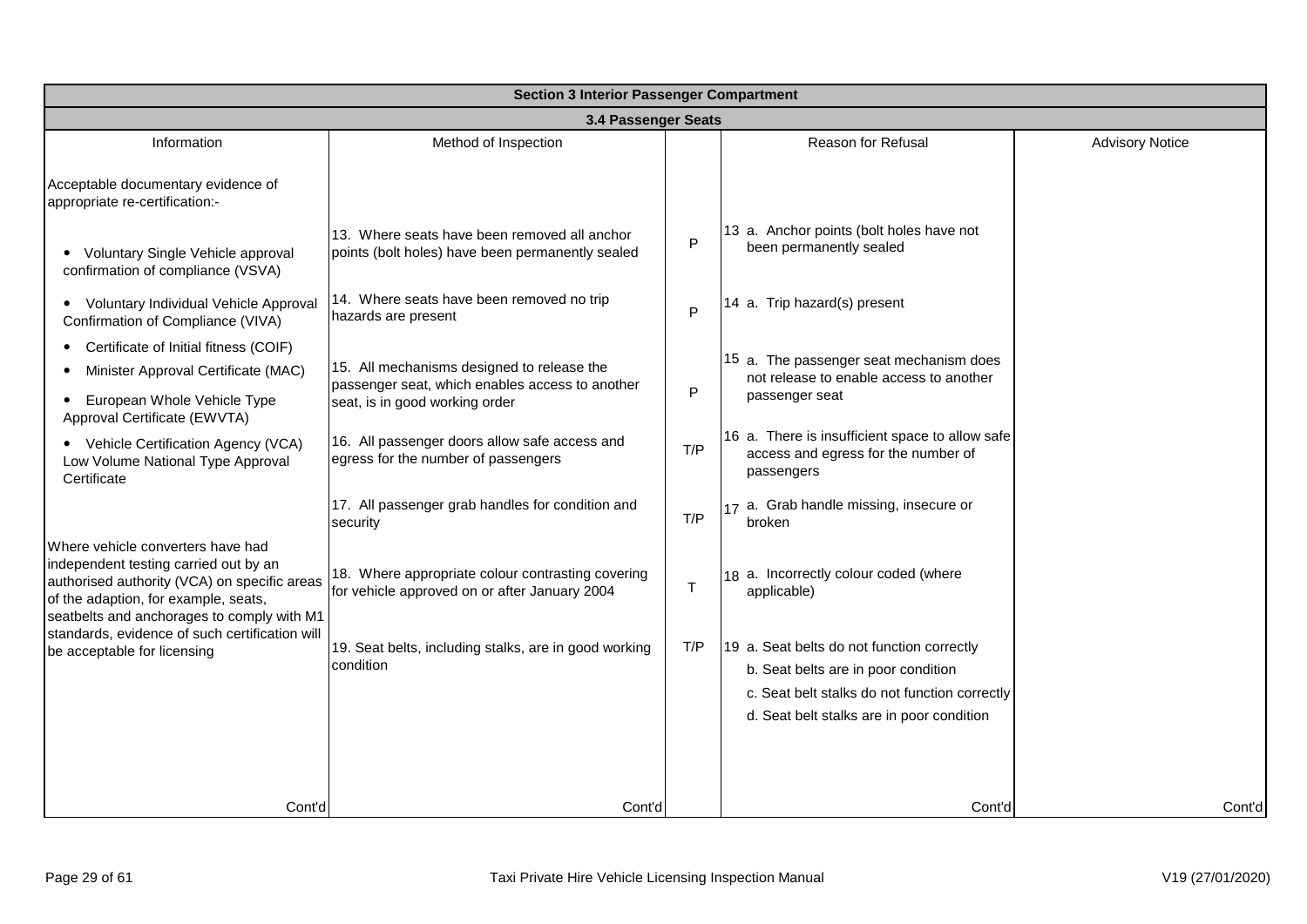|             | <b>Section 3 Interior Passenger Compartment</b>                                             |     |                                                                                                           |                        |  |  |
|-------------|---------------------------------------------------------------------------------------------|-----|-----------------------------------------------------------------------------------------------------------|------------------------|--|--|
|             | 3.5 Lighting / Heating / Ventilation                                                        |     |                                                                                                           |                        |  |  |
| Information | Method of Inspection                                                                        |     | Reason for Refusal                                                                                        | <b>Advisory Notice</b> |  |  |
|             | Inspection                                                                                  |     |                                                                                                           |                        |  |  |
|             | Inspection conducted with the vehicle standing on a<br>level surface                        |     |                                                                                                           |                        |  |  |
|             | <b>Examination</b>                                                                          |     |                                                                                                           |                        |  |  |
|             | Check:-                                                                                     |     |                                                                                                           |                        |  |  |
|             | 1. The condition of the rear parcel shelf                                                   | T/P | a. rear parcel shelf insecure, buckled,<br>dirty, stained or missing                                      |                        |  |  |
|             | 2. The security, accessibility and operation of<br>passenger compartment lamps and switches | T/P | 2 a. Passenger compartment lamp<br>switches defective                                                     |                        |  |  |
|             |                                                                                             |     | b. Passenger compartment lamp(s)<br>defective                                                             |                        |  |  |
|             | 3. The security, accessibility and operation of<br>passenger compartment heater and switch  | T/P | 3 a. Passenger compartment heating<br>defective, leaking or noisy in operation<br>and/or switch defective |                        |  |  |
|             | 4. The condition and cleanliness of passenger<br>compartment interior and fittings          | T/P | a. Passenger compartment and or fittings<br><b>14</b><br>unclean or interior has been poorly<br>renovated |                        |  |  |
|             |                                                                                             |     |                                                                                                           |                        |  |  |
|             |                                                                                             |     |                                                                                                           |                        |  |  |
|             |                                                                                             |     |                                                                                                           |                        |  |  |
|             |                                                                                             |     |                                                                                                           |                        |  |  |
| Cont'd      | Cont'd                                                                                      |     | Cont'd                                                                                                    | Cont'd                 |  |  |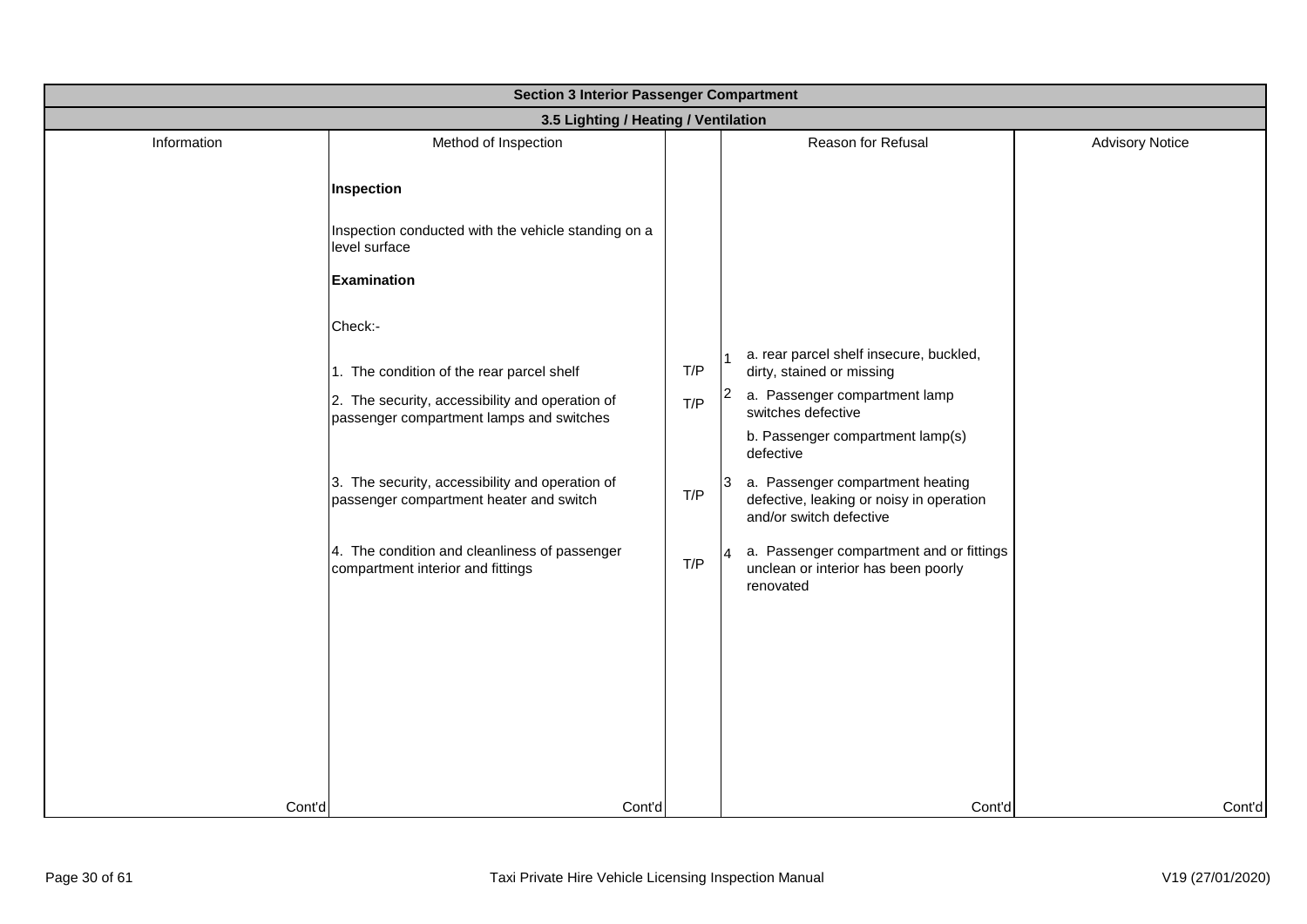|                                                                                                                                                                                    | <b>Section 3 Interior Passenger Compartment</b>                                                                                                               |              |                                                                                                                                              |                        |  |  |
|------------------------------------------------------------------------------------------------------------------------------------------------------------------------------------|---------------------------------------------------------------------------------------------------------------------------------------------------------------|--------------|----------------------------------------------------------------------------------------------------------------------------------------------|------------------------|--|--|
|                                                                                                                                                                                    | 3.6 Interior Signage / Advertising                                                                                                                            |              |                                                                                                                                              |                        |  |  |
| Information                                                                                                                                                                        | Method of Inspection                                                                                                                                          |              | <b>Reason for Refusal</b>                                                                                                                    | <b>Advisory Notice</b> |  |  |
| Visually check identifiers, signage and<br>advertising for position, security and<br>condition                                                                                     | Inspection                                                                                                                                                    |              |                                                                                                                                              |                        |  |  |
| Signage information:                                                                                                                                                               | Inspection conducted with the vehicle standing on a<br>level surface                                                                                          |              |                                                                                                                                              |                        |  |  |
|                                                                                                                                                                                    | <b>Examination</b>                                                                                                                                            |              |                                                                                                                                              |                        |  |  |
| Signage displaying card payment<br>information must be the approved signage<br>issued by TfL and fitted to designated<br>positions :-                                              | Check that:-<br>1. All Transport for London mandatory<br>signage/identifiers are attached in approved position,                                               | T/P          | a. All Transport for London mandatory<br>signage/identifiers are not attached in<br>approved position, in good condition,                    |                        |  |  |
| Top of NS & OS passenger door windows in good condition, secure and legible                                                                                                        |                                                                                                                                                               |              | secure and legible                                                                                                                           |                        |  |  |
| NS lower corner of front windscreen                                                                                                                                                |                                                                                                                                                               |              | b. unauthorised signage/information fitted                                                                                                   |                        |  |  |
| Partition screen various positions<br>depending on taxi model                                                                                                                      | 2. The condition and presence of the fare table and<br>cover                                                                                                  | $\mathsf{T}$ | a. Fare table out of date, defaced,<br>incorrect size, cover missing, broken,                                                                |                        |  |  |
| Please see website guidance detailing<br>acceptable placing of card payment<br>signage according to taxi model design<br>type: http://content.tfl.gov.uk/taxi-                     | 3. The position for mounting the internal cab licence<br>plate                                                                                                | т            | insecure, illegible or stained<br>a. No provision for mounting internal cab<br>licence plate                                                 |                        |  |  |
| payment-signage.pdf<br>No Smoking Signage is a legal requirement<br>and must be attached to the designated                                                                         | 4. Check the security and condition of bulkhead/tip<br>seat adverts                                                                                           | т            | a. Advert(s) insecure, broken stained,<br>defaced or unapproved                                                                              |                        |  |  |
| area in a licensed taxi and for PHV attached<br>in a visibly prominent place but must not<br>obscure the driver or passengers visibility<br>from the windows or be attached to any | 5. Mandatory CCTV signage is displayed in a<br>prominent position and data controller contact details<br>are completed and legible.                           | T/P          | a. Mandatory CCTV signage not<br>displayed in a prominent position and/or<br>data controller contact details not<br>completed or not legible |                        |  |  |
| airbag systems. The no smoking sign must<br>be at least 70mm diameter. Please refer to<br>PCO notice 17/07<br>No signs or advertising materials shall be                           | 6. No signs or advertising materials are displayed on<br>or from the private hire vehicle other than those<br>allowed/exempted as detailed in TfL guidelines. | P            | a. Signs or advertising materials are<br>6<br>displayed on or from the private hire<br>vehicle.                                              |                        |  |  |
| displayed on or from a private hire vehicle.                                                                                                                                       |                                                                                                                                                               |              |                                                                                                                                              |                        |  |  |
| Cont'd                                                                                                                                                                             | Cont'd                                                                                                                                                        |              | Cont'd                                                                                                                                       | Cont'd                 |  |  |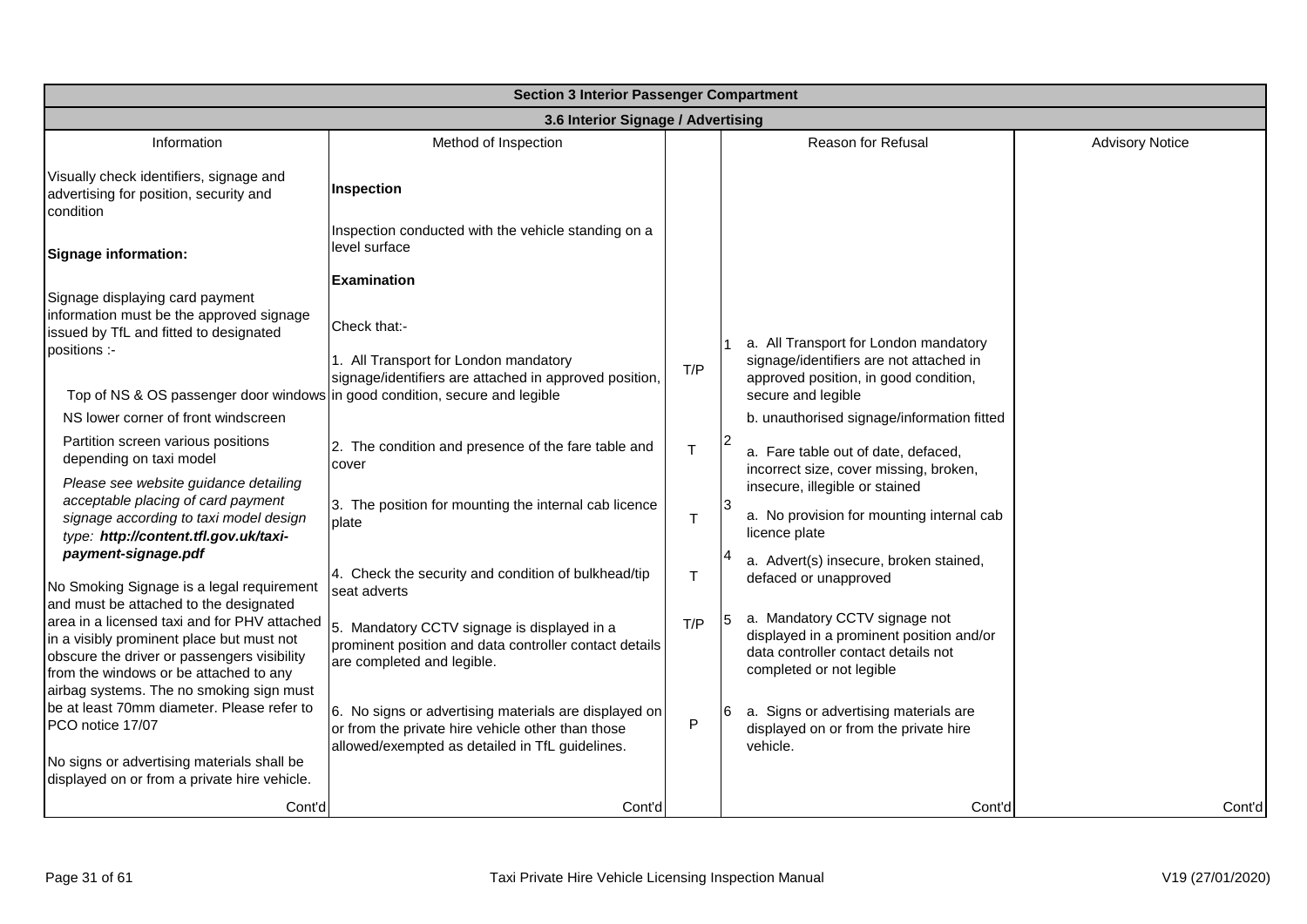| <b>Section 3 Interior Passenger Compartment</b>     |                                                                                                                                                   |     |                                                                                                                                            |                        |  |
|-----------------------------------------------------|---------------------------------------------------------------------------------------------------------------------------------------------------|-----|--------------------------------------------------------------------------------------------------------------------------------------------|------------------------|--|
|                                                     | 3.7 Luggage / Boot Compartment                                                                                                                    |     |                                                                                                                                            |                        |  |
| Information                                         | Method of Inspection                                                                                                                              |     | Reason for Refusal                                                                                                                         | <b>Advisory Notice</b> |  |
| Visually check for adequate luggage / boot<br>space | Inspection                                                                                                                                        |     |                                                                                                                                            |                        |  |
|                                                     | Inspection conducted with the vehicle standing on a<br>level surface                                                                              |     |                                                                                                                                            |                        |  |
|                                                     | <b>Examination</b>                                                                                                                                |     |                                                                                                                                            |                        |  |
|                                                     | check that:-                                                                                                                                      |     |                                                                                                                                            |                        |  |
|                                                     | 1. The luggage area is uncluttered, is suitable for<br>use and is capable of carrying the amount of luggage<br>for which the vehicle was designed | T/P | a. The luggage area is unsuitable for use<br>and is not capable of carrying the amount<br>of luggage for which the vehicle was<br>designed |                        |  |
|                                                     |                                                                                                                                                   |     |                                                                                                                                            |                        |  |
|                                                     |                                                                                                                                                   |     |                                                                                                                                            |                        |  |
|                                                     |                                                                                                                                                   |     |                                                                                                                                            |                        |  |
| Cont'd                                              | Cont'd                                                                                                                                            |     | Cont'd                                                                                                                                     | Cont'd                 |  |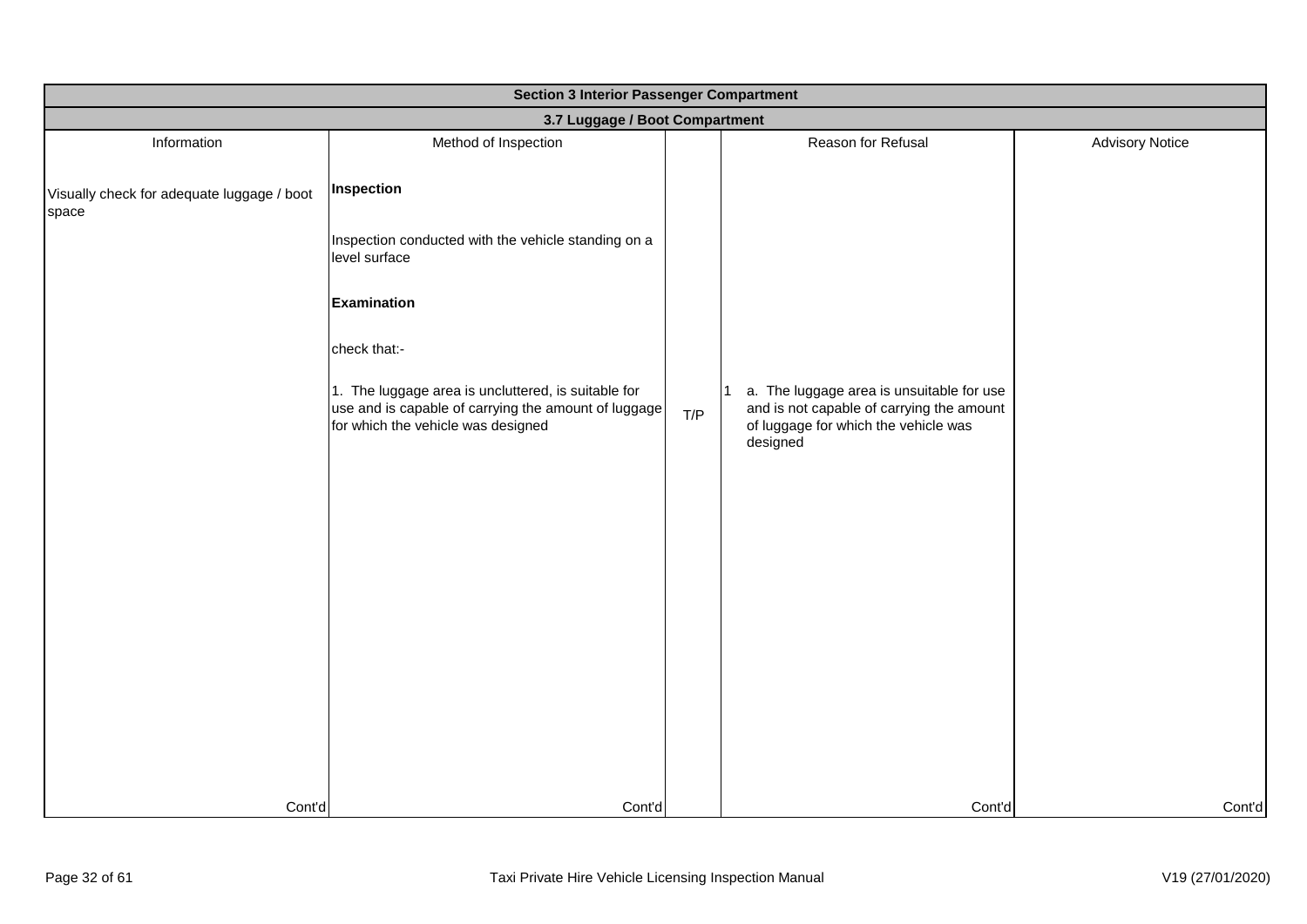|                                        | <b>Section 3 Interior Passenger Compartment</b>                                                                                                                    |              |                                                                |                        |  |  |
|----------------------------------------|--------------------------------------------------------------------------------------------------------------------------------------------------------------------|--------------|----------------------------------------------------------------|------------------------|--|--|
|                                        | 3.8 Intercom System                                                                                                                                                |              |                                                                |                        |  |  |
| Information                            | Method of Inspection                                                                                                                                               |              | Reason for Refusal                                             | <b>Advisory Notice</b> |  |  |
| An intercom system is required for all | Inspection                                                                                                                                                         |              |                                                                |                        |  |  |
| vehicles approved after January 2004   | Inspection conducted with the vehicle standing on a<br>level surface                                                                                               |              |                                                                |                        |  |  |
|                                        | <b>Examination</b>                                                                                                                                                 |              |                                                                |                        |  |  |
|                                        | Check that:-                                                                                                                                                       |              |                                                                |                        |  |  |
|                                        | 1. The intercom is fitted and of an approved type                                                                                                                  | $\top$       | a. Intercom not fitted and/or not of an<br>approved type       |                        |  |  |
|                                        | 2. The intercom can be switched on and off from the<br>passenger compartment                                                                                       | $\top$       | a. Passenger intercom switch not fitted or<br>2<br>inoperative |                        |  |  |
|                                        | 3. The operational warning lamp is functioning<br>correctly                                                                                                        | $\mathsf{T}$ | a. Warning lamp missing or inoperative                         |                        |  |  |
|                                        | 4. A clearly worded notice, indicating that the driver<br>can overhear any conversation when the light is<br>illuminated is affixed in clear view of the passenger | $\top$       | 4 a. Warning notice missing or defaced                         |                        |  |  |
|                                        |                                                                                                                                                                    |              |                                                                |                        |  |  |
|                                        |                                                                                                                                                                    |              |                                                                |                        |  |  |
|                                        |                                                                                                                                                                    |              |                                                                |                        |  |  |
|                                        |                                                                                                                                                                    |              |                                                                |                        |  |  |
| Cont'd                                 | Cont'd                                                                                                                                                             |              | Cont'd                                                         | Cont'd                 |  |  |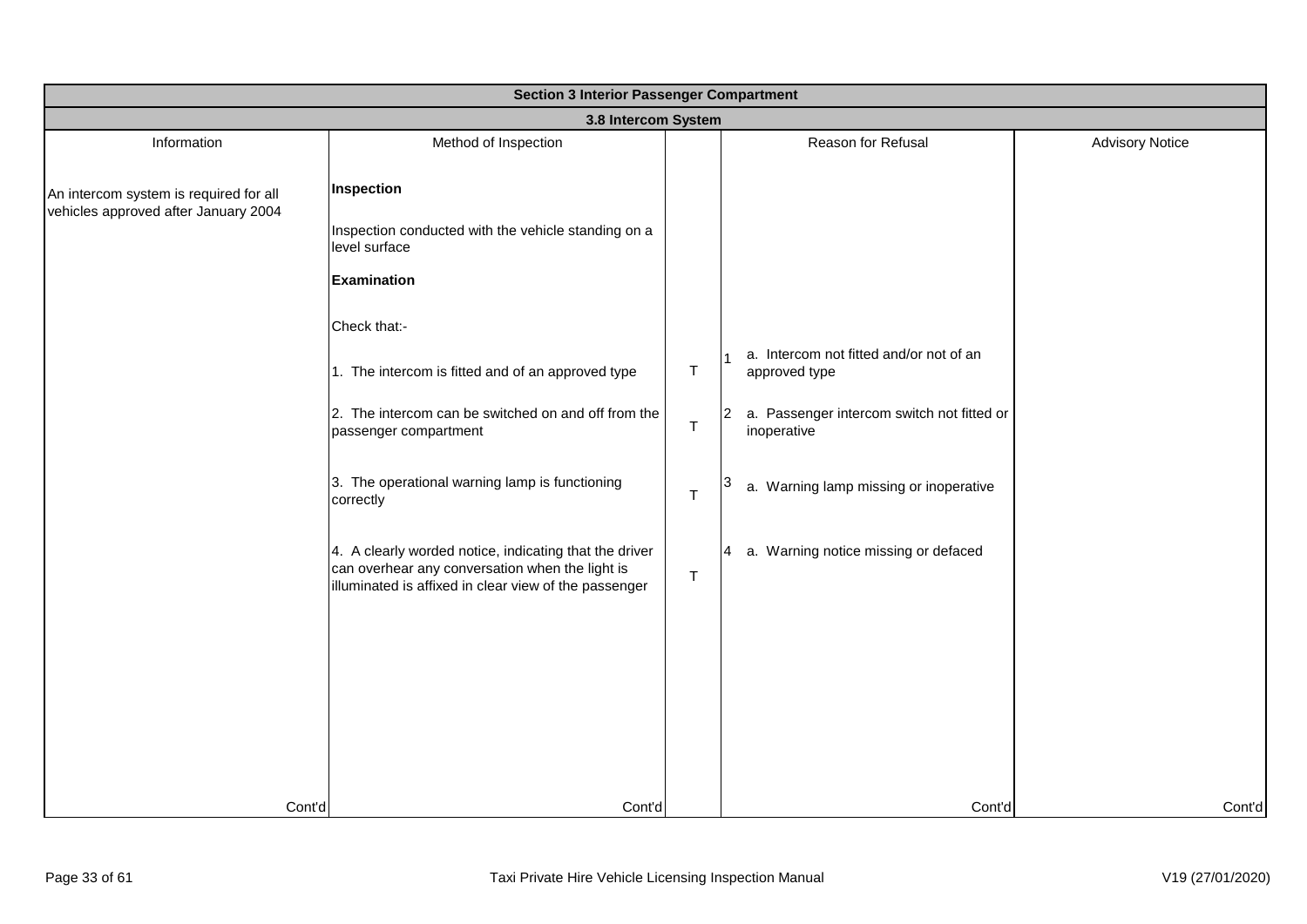|                                                                 | <b>Section 4 Obligatory Lamps / Lenses</b>                           |           |                                         |                                      |  |  |
|-----------------------------------------------------------------|----------------------------------------------------------------------|-----------|-----------------------------------------|--------------------------------------|--|--|
|                                                                 | 4.1 Front Lamps, Rear Lamps, Repeater Lamps & Reflectors             |           |                                         |                                      |  |  |
| Information                                                     | Method of Inspection                                                 |           | Reason for Refusal                      | <b>Advisory Notice</b>               |  |  |
|                                                                 |                                                                      |           |                                         |                                      |  |  |
| Obligatory lamps and reflectors:-                               | Inspection                                                           |           |                                         |                                      |  |  |
| <b>Front</b>                                                    | Inspection conducted with the vehicle standing on a<br>level surface |           |                                         |                                      |  |  |
| Headlamps                                                       | <b>Examination</b>                                                   |           |                                         |                                      |  |  |
| Side Lamps                                                      |                                                                      |           |                                         |                                      |  |  |
| Day Running Lamps (where applicable)                            | 1. Check all obligatory lamps and reflectors are:-                   |           | Obligatory lamp(s) not                  | 1. Record on vehicle file and advise |  |  |
| <b>Directional Indicators</b>                                   |                                                                      |           |                                         | vehicle presenter of findings        |  |  |
| <b>Hazard Warning Lamps</b>                                     | Present<br>(a)                                                       |           | a. Present                              |                                      |  |  |
| Lamp Lenses (security, adequate repair)                         | Secure<br>(b)                                                        | T/P/M     | b. Secure                               | Where a lamp is not operating        |  |  |
|                                                                 | <b>Operate Correctly</b><br>(c)                                      |           | c. Operating correctly                  | correctly - bulb not illuminating    |  |  |
| Rear                                                            |                                                                      |           |                                         |                                      |  |  |
|                                                                 | 2. Check all obligatory lamp and reflector lenses                    |           | 2<br>Lamp and/or reflector lens         |                                      |  |  |
| <b>Stop Lamps</b>                                               | are:-                                                                |           |                                         | 2. Record on vehicle file and advise |  |  |
| Side Lamps                                                      |                                                                      |           |                                         | vehicle presenter of findings        |  |  |
| Fog Lamps                                                       | Present<br>(a)                                                       |           | a. Present                              |                                      |  |  |
| <b>Directional Indicators</b>                                   | Secure<br>(b)                                                        | T/P/M     | b. Secure                               | Where a lamp lens has an             |  |  |
| <b>Hazard Warning Lamps</b>                                     | Adequately repaired<br>(c)                                           |           | c. Inadequately repaired                | inadequate repair                    |  |  |
| Number Plate Lamps                                              |                                                                      |           |                                         |                                      |  |  |
| Reverse Lamp(s)<br>Reflectors                                   | 3. Not showing white light to the rear                               | $T/P/M$ 3 | a. Lamp showing white light to the rear |                                      |  |  |
| Lamp Lenses (security, adequate repair,<br>showing white light) | 4. Any additional lighting is secure                                 | $T/P/M$ 4 | a. Additional lighting insecure         |                                      |  |  |
|                                                                 |                                                                      |           |                                         |                                      |  |  |
|                                                                 |                                                                      |           |                                         |                                      |  |  |
|                                                                 |                                                                      |           |                                         |                                      |  |  |
| Cont'd                                                          | Cont'd                                                               |           | Cont'd                                  | Cont'd                               |  |  |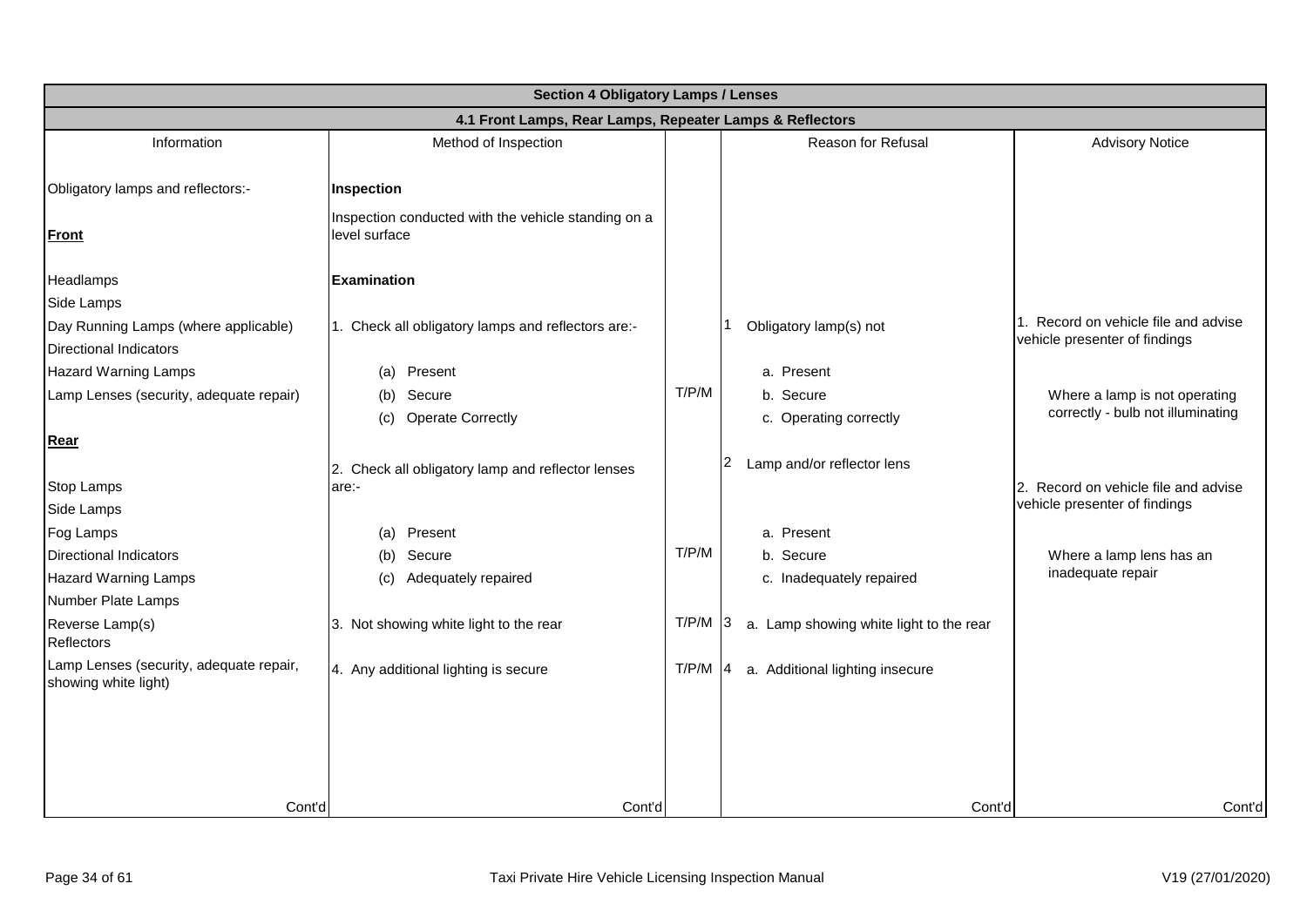|                                                                                                 | <b>Section 5 Engine Compartment</b>                                                                                                      |       |                                                                                                 |                        |  |  |
|-------------------------------------------------------------------------------------------------|------------------------------------------------------------------------------------------------------------------------------------------|-------|-------------------------------------------------------------------------------------------------|------------------------|--|--|
|                                                                                                 | 5.1 Vehicle Identification Number                                                                                                        |       |                                                                                                 |                        |  |  |
| Information                                                                                     | Method of Inspection                                                                                                                     |       | Reason for Refusal                                                                              | <b>Advisory Notice</b> |  |  |
| Visually check for any obvious signs or<br>defects                                              | Inspection                                                                                                                               |       |                                                                                                 |                        |  |  |
| Ensure the Vehicle Identification Numbers                                                       | Inspection conducted with the vehicle standing on a<br>level surface                                                                     |       |                                                                                                 |                        |  |  |
| (VIN) last 6 digits are consistant with those<br>shown on the stamped in body number (TX        | <b>Examination</b>                                                                                                                       |       |                                                                                                 |                        |  |  |
| range of Taxis only), the chassis stamped in<br>number and that shown on the statutory<br>plate | <b>Engine Compartment</b>                                                                                                                |       |                                                                                                 |                        |  |  |
|                                                                                                 | check that:-                                                                                                                             |       |                                                                                                 |                        |  |  |
|                                                                                                 | 1. The VIN plate is accessible                                                                                                           | T/P/M | a. The VIN plate is not accessible                                                              |                        |  |  |
|                                                                                                 | 2. The VIN plate is fitted to the vehicle (including<br>2nd LTC VIN plate in cases where a new<br>manufacturers chassis has been fitted) | T/P/M | a. The VIN plate is not fitted to the vehicle<br>I2.<br>b. 2nd VIN plate required is not fitted |                        |  |  |
|                                                                                                 | 3. The VIN plate has not been tampered with                                                                                              | T/P/M | a. The VIN plate has been tampered with<br>13.                                                  |                        |  |  |
|                                                                                                 | 4. The VIN is consistent with, statutory plate, body<br>number, stamped in chassis number and all other<br>documents                     | T/P   | a. The VIN plate is not consistent with all<br>stamped in numbers and other documents           |                        |  |  |
|                                                                                                 |                                                                                                                                          |       |                                                                                                 |                        |  |  |
|                                                                                                 |                                                                                                                                          |       |                                                                                                 |                        |  |  |
|                                                                                                 |                                                                                                                                          |       |                                                                                                 |                        |  |  |
| Cont'd                                                                                          | Cont'd                                                                                                                                   |       | Cont'd                                                                                          | Cont'd                 |  |  |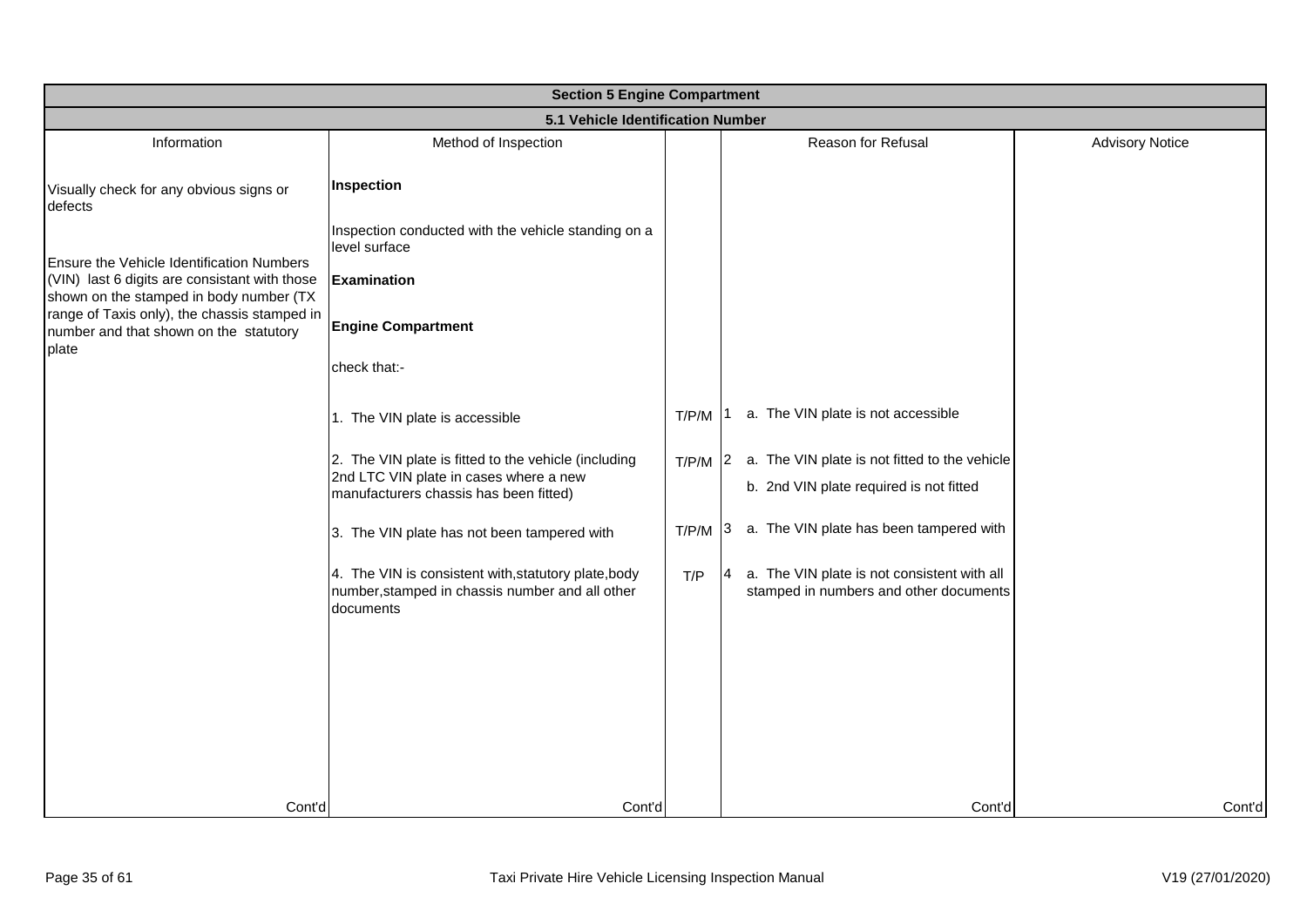| Section 6 Condition of Bodywork and Paintwork                                                                                                                                      |                                                                              |       |                                                                                                                                                               |                        |  |  |
|------------------------------------------------------------------------------------------------------------------------------------------------------------------------------------|------------------------------------------------------------------------------|-------|---------------------------------------------------------------------------------------------------------------------------------------------------------------|------------------------|--|--|
|                                                                                                                                                                                    | 6.1 Topside Body Condition / Glass Section                                   |       |                                                                                                                                                               |                        |  |  |
| Information                                                                                                                                                                        | Method of Inspection                                                         |       | <b>Reason for Refusal</b>                                                                                                                                     | <b>Advisory Notice</b> |  |  |
| Examine the body thoroughly for security,<br>corrosion, poor repair, poor paint<br>match/condition or sharp edges that are<br>likely to cause injury                               | Inspection<br>Inspection conducted with the vehicle standing on a            |       |                                                                                                                                                               |                        |  |  |
| Vehicles should be presented in a clean and<br>tidy condition internally and externally                                                                                            | level surface<br>Examination                                                 |       |                                                                                                                                                               |                        |  |  |
| Significant means:                                                                                                                                                                 |                                                                              |       |                                                                                                                                                               |                        |  |  |
| One or more body panels having sustained<br>disproportionate amount of damage and/or<br>poses a potential risk to the passengers,<br>driver or other road users. Visual inspection | Topside body examination<br>Check that:-                                     |       |                                                                                                                                                               |                        |  |  |
| of all body panels<br>Satisfactory appearance means:                                                                                                                               | 1. There is no evidence of significant damage to the<br>external body panels | T/P/M | a. There is evidence of significant<br>damage to the external body panel(s)                                                                                   |                        |  |  |
| No panel should show the base primer,<br>should not show signs of body filler                                                                                                      |                                                                              |       | b. Insecure, damaged or missing body<br>trim or accessory<br>c. Insecure, heavy scuffing, abrasions or<br>deformation to front and/or rear bumper             |                        |  |  |
| Do not attempt to make holes in the body<br>work or enlarge any hole that already exists                                                                                           |                                                                              |       | d. More than 8 stone chips visible on<br>bonnet/grill that has not penetrated to the<br>metal or more than 4 stone chips that<br>have penetrated to the metal |                        |  |  |
| Door handles and locks:                                                                                                                                                            |                                                                              |       |                                                                                                                                                               |                        |  |  |
| Panel damage around the immediate area of<br>door handles and locks should be given<br>further consideration to ensure the                                                         |                                                                              |       | e. More than 4 stone chips on any panel<br>where the base coat has been penetrated<br>to the metal                                                            |                        |  |  |
| locking/latching mechanisms operate<br>correctly                                                                                                                                   |                                                                              |       | f. A single dent of more than 80mm in<br>diameter, or more than 3 dents of not<br>more than 20mm in diameter in any one<br>panel                              |                        |  |  |
| Cont'd                                                                                                                                                                             | Cont'd                                                                       |       | Cont'd                                                                                                                                                        | Cont'd                 |  |  |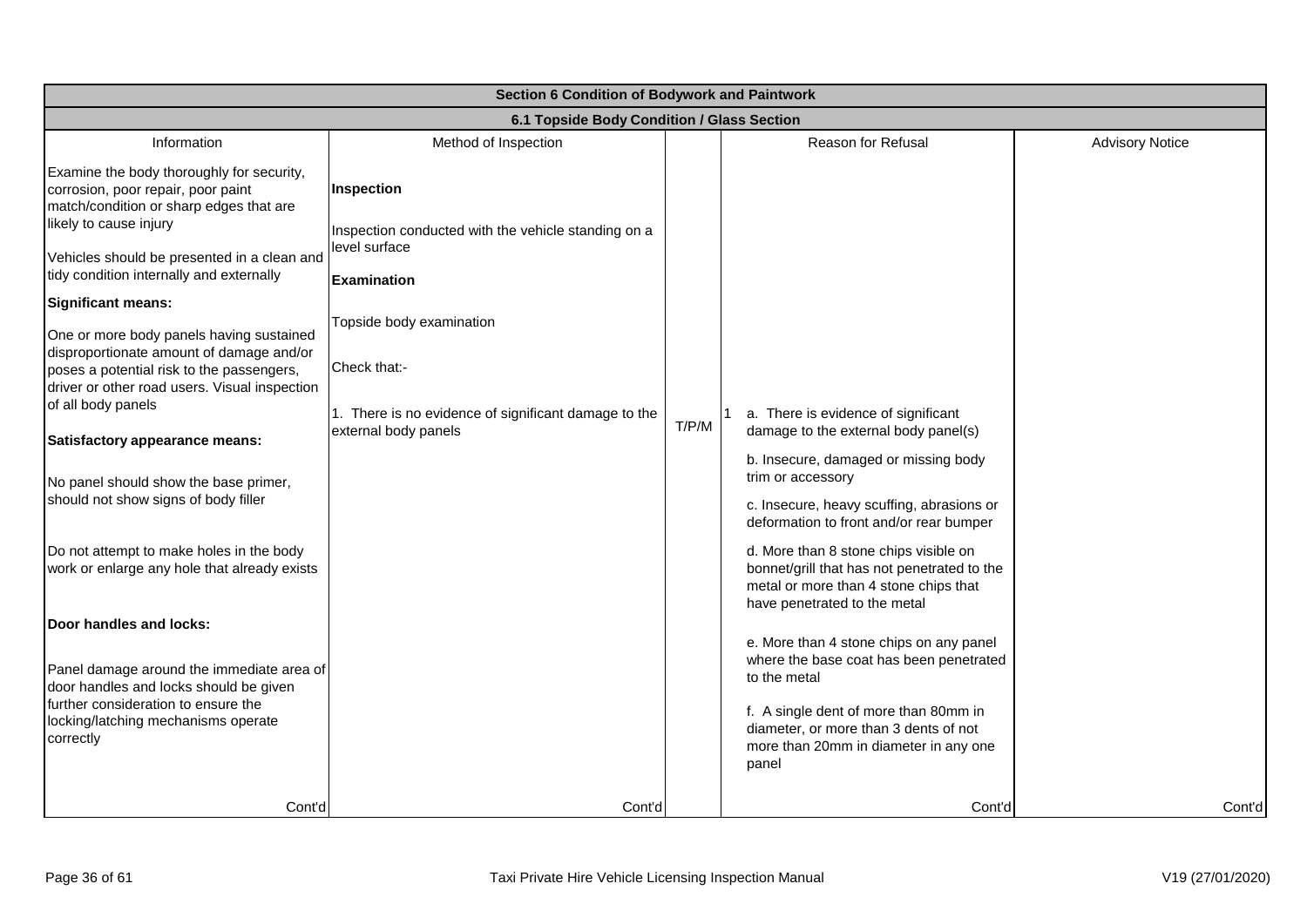|        | Section 6 Condition of Bodywork and Paintwork                                                                       |       |                                                                                                                                                                                           |  |  |  |
|--------|---------------------------------------------------------------------------------------------------------------------|-------|-------------------------------------------------------------------------------------------------------------------------------------------------------------------------------------------|--|--|--|
|        | 6.1 Topside Body Condition / Glass Section                                                                          |       |                                                                                                                                                                                           |  |  |  |
|        |                                                                                                                     |       | g. More than 4 scratches and/or abrasions<br>of more than 50mm in length in any one<br>panel                                                                                              |  |  |  |
|        |                                                                                                                     |       | h. Damage to more than one panel, that<br>combined, detracts from the overall<br>appearance of the vehicle                                                                                |  |  |  |
|        |                                                                                                                     |       | i. Exterior dirty as to obscure condition of<br>paintwork or dirty it detracts from the<br>overall appearance of the vehicle                                                              |  |  |  |
|        |                                                                                                                     |       | j. Body panels show signs of body filler<br>and/or prime paint is visable                                                                                                                 |  |  |  |
|        |                                                                                                                     |       | k. Door locking mechanisms/handles do<br>not operate correctly                                                                                                                            |  |  |  |
|        | 2. Ensure that where there is only one passenger<br>door that door is on the nearside (kerbside) of the<br>vehicle. | P     | a. Single passenger door is not on the<br>12<br>nearside of the vehicle                                                                                                                   |  |  |  |
|        | 3. There is no evidence of crudely repaired or<br>insecure body panels (visual examination)                         | T/P/M | a. There is evidence of crudely repaired<br>or insecure body panels including paint<br>runs and overspray to adjoining panels<br>and/or trim that detracts from the overall<br>appearance |  |  |  |
|        | 4. That there is no evidence of significant rusting or<br>corrosion resulting in sharp protruding edges             | T/P/M | a. There is evidence of significant rusting<br>14<br>or corrosion with sharp protruding edges                                                                                             |  |  |  |
| Cont'd | Cont'd                                                                                                              |       | Cont'd<br>Cont'd                                                                                                                                                                          |  |  |  |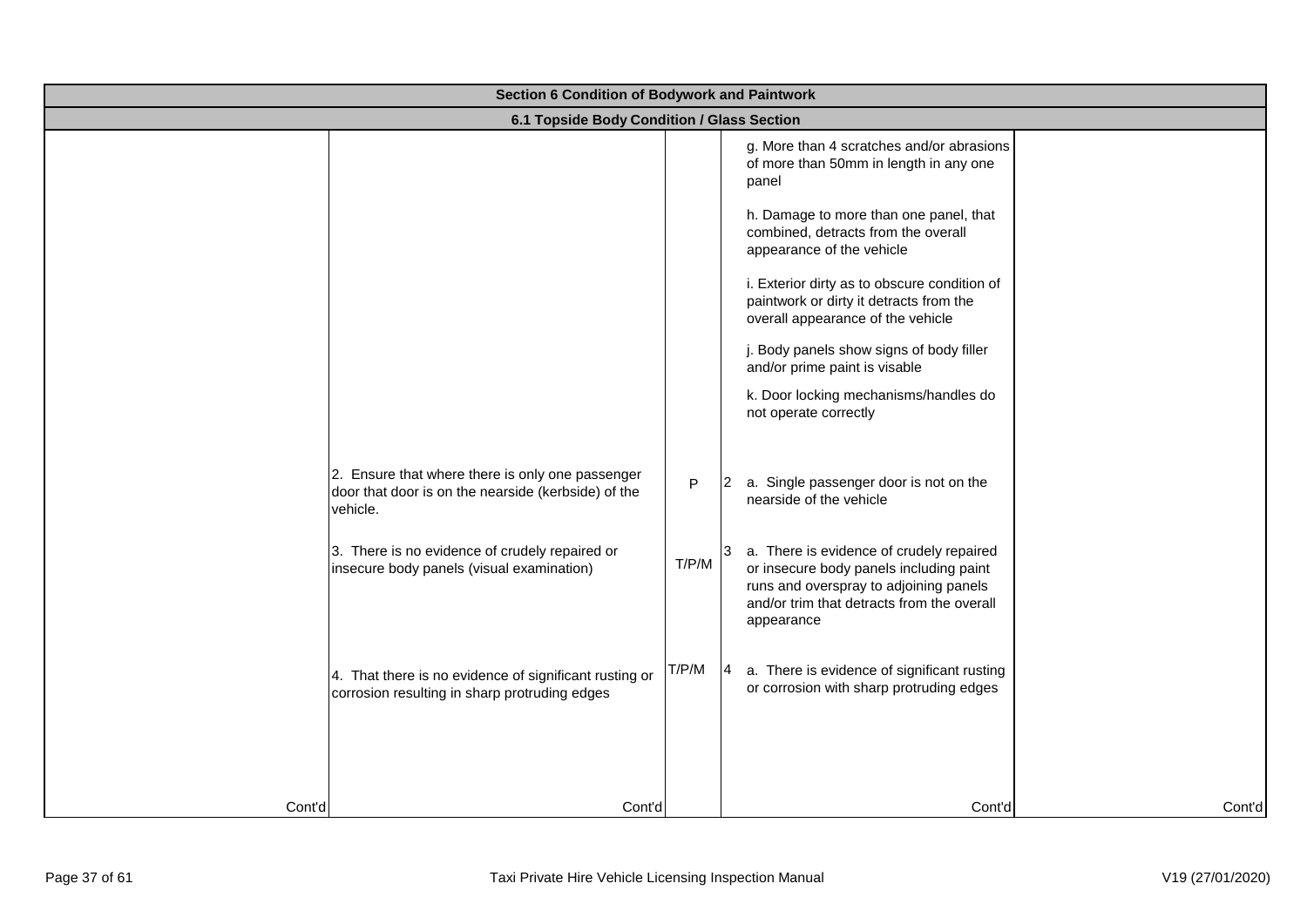|                                                                                                                                                                                                             | Section 6 Condition of Bodywork and Paintwork                                                                                                                                                                      |           |    |                                                                                                                                                                                                                                                         |                        |  |
|-------------------------------------------------------------------------------------------------------------------------------------------------------------------------------------------------------------|--------------------------------------------------------------------------------------------------------------------------------------------------------------------------------------------------------------------|-----------|----|---------------------------------------------------------------------------------------------------------------------------------------------------------------------------------------------------------------------------------------------------------|------------------------|--|
|                                                                                                                                                                                                             | 6.1 Topside Body Condition / Glass Section                                                                                                                                                                         |           |    |                                                                                                                                                                                                                                                         |                        |  |
| Information                                                                                                                                                                                                 | Method of Inspection                                                                                                                                                                                               |           |    | <b>Reason for Refusal</b>                                                                                                                                                                                                                               | <b>Advisory Notice</b> |  |
| Ensure that the licence discs can be<br>mounted in accordance with the PHV<br>licensing regulations and that affixing the<br>licence discs will not cover any safety notice<br>such as airbag warnings etc. | 5. The paintwork is finished and presents a<br>satisfactory appearance (visual examination).                                                                                                                       | T/P       |    | a. Paintwork is poor and presents an<br>unsatisfactory appearance. Dull faded<br>paintwork, not as manuafacturer intended,<br>which detracts from the overall<br>appearance, ie lacks lustre, making the<br>vehicle unsuitable for use as a taxi or PHV |                        |  |
| Ensure that there are no clear plastic films<br>or other such materials preventing the<br>licence discs being affixed directly to the                                                                       | 6. Any exterior alteration or modification has been<br>approved.                                                                                                                                                   | T/P       | 16 | a. The exterior alteration or modification<br>is not approved and/or presents a safety<br>hazard                                                                                                                                                        |                        |  |
| vehicle screens. Provisions should be made<br>to enable clear view of vehicle licence disc                                                                                                                  | 7. All windows are clean, undamaged and free from<br>unapproved sign/advertising medium.                                                                                                                           | $T/P/M$ 7 |    | a. The windows are soiled, damaged or<br>littered with unapproved<br>signage/advertising                                                                                                                                                                |                        |  |
| <b>Note</b><br>This section may be amended to reflect any<br>proposals for the introduction of a front                                                                                                      | 8. There is sufficient space to affix the licence<br>identifiers to the front and rear windscreens and that<br>there is no material present that would prevent the<br>discs being affixed directly to the screens. | T/P       |    | a. There is insufficient space for fixing the<br>LTPH licence discs to the vehicle and/or<br>there is material preventing the licence<br>discs being affixed directly to the screen                                                                     |                        |  |
| licence disc and rear plate for PHV's                                                                                                                                                                       | 9. Vehicle is presented in a clean and tidy condition   T/P                                                                                                                                                        |           | 19 | Vehicle presented in an unclean and<br>untidy condition                                                                                                                                                                                                 |                        |  |
|                                                                                                                                                                                                             |                                                                                                                                                                                                                    |           |    |                                                                                                                                                                                                                                                         |                        |  |
|                                                                                                                                                                                                             |                                                                                                                                                                                                                    |           |    |                                                                                                                                                                                                                                                         |                        |  |
| Cont'd                                                                                                                                                                                                      | Cont'd                                                                                                                                                                                                             |           |    | Cont'd                                                                                                                                                                                                                                                  | Cont'd                 |  |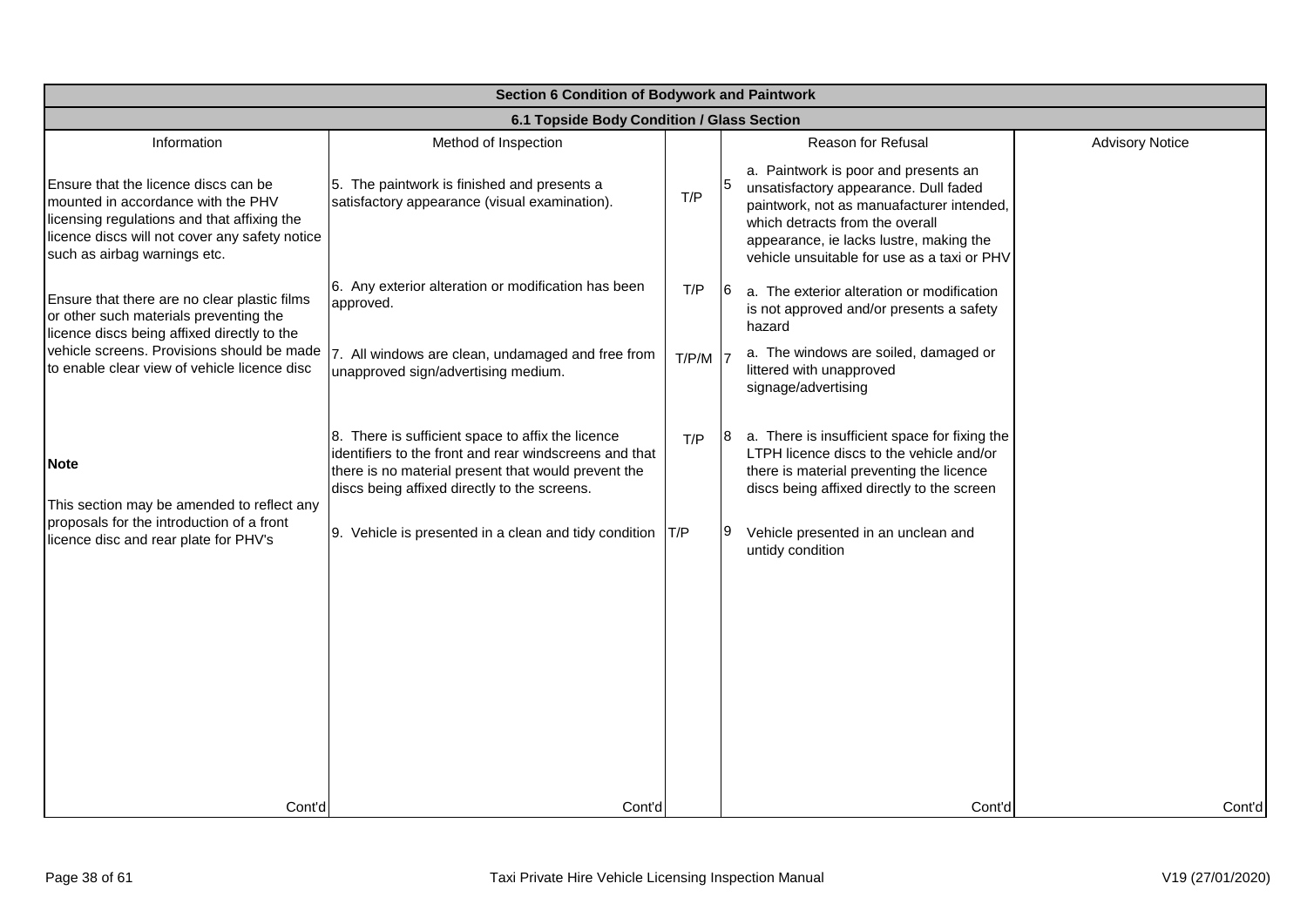|                                                                                                                                                                                                          | Section 6 Condition of Bodywork and Paintwork                                                                                                                |     |                                                                                                          |                        |  |  |
|----------------------------------------------------------------------------------------------------------------------------------------------------------------------------------------------------------|--------------------------------------------------------------------------------------------------------------------------------------------------------------|-----|----------------------------------------------------------------------------------------------------------|------------------------|--|--|
|                                                                                                                                                                                                          | 6.2 External Signage / Advertising                                                                                                                           |     |                                                                                                          |                        |  |  |
| Information                                                                                                                                                                                              | Method of Inspection                                                                                                                                         |     | Reason for Refusal                                                                                       | <b>Advisory Notice</b> |  |  |
| Check that any external signage/advertising<br>complies with LTPH guidelines                                                                                                                             | Inspection                                                                                                                                                   |     |                                                                                                          |                        |  |  |
| Check that the PHV signage is of an<br>appropriate size and is displayed in an                                                                                                                           | Inspection conducted with the vehicle standing on a<br>level surface                                                                                         |     |                                                                                                          |                        |  |  |
| approved place                                                                                                                                                                                           | <b>Examination</b>                                                                                                                                           |     |                                                                                                          |                        |  |  |
| PHVs are not permitted to display<br>advertising material on the vehicle                                                                                                                                 | Check that:-                                                                                                                                                 |     |                                                                                                          |                        |  |  |
| Check that the taxi signage/advertising is<br>displayed in an approved place                                                                                                                             | 1. the content of any external signage complies with<br>PHV regulations and/or LTPH guidelines                                                               | T/P | a. The content of any external signage<br>does not comply with PHV regulations<br>and/or LTPH guidelines |                        |  |  |
|                                                                                                                                                                                                          | 2. any signage is displayed in an approved place                                                                                                             | T/P | a. Signage is displayed in an unapproved<br>place                                                        |                        |  |  |
| Note:- In some instances<br>signage/advertising may be subject to<br>exemption from the advertising/signage<br>guideline specification document by the<br>Licensing Authority. In such cases a letter of | 3. any signage/advertising graphics, images do not<br>obscure any obligatory lamps i.e. brake, directional<br>indicator lamps or door hire lamps (TX models) | T/P | a. Signage/advertising material obscures<br>obligatory lamps                                             |                        |  |  |
| exemption from the Licensing Authority must<br>be presented at the point of licensing                                                                                                                    | 4. any signage/advertising graphics, images do not<br>obscure any obligatory TfL signage, stickers                                                           | T/P | a. Signage/advertising material obscures<br>obligatory signage, stickers                                 |                        |  |  |
|                                                                                                                                                                                                          | 5. Signage/advertising material is attached securely                                                                                                         | T/P | a. Signage/advertising material insecure                                                                 |                        |  |  |
|                                                                                                                                                                                                          | 6. Signage/advertising is affixed to undamaged body<br>panels                                                                                                | T/P | a. Signage/advertising material affixed to<br>damaged or rusty body panels                               |                        |  |  |
|                                                                                                                                                                                                          |                                                                                                                                                              |     |                                                                                                          |                        |  |  |
| Cont'd                                                                                                                                                                                                   | Cont'd                                                                                                                                                       |     | Cont'd                                                                                                   | Cont'd                 |  |  |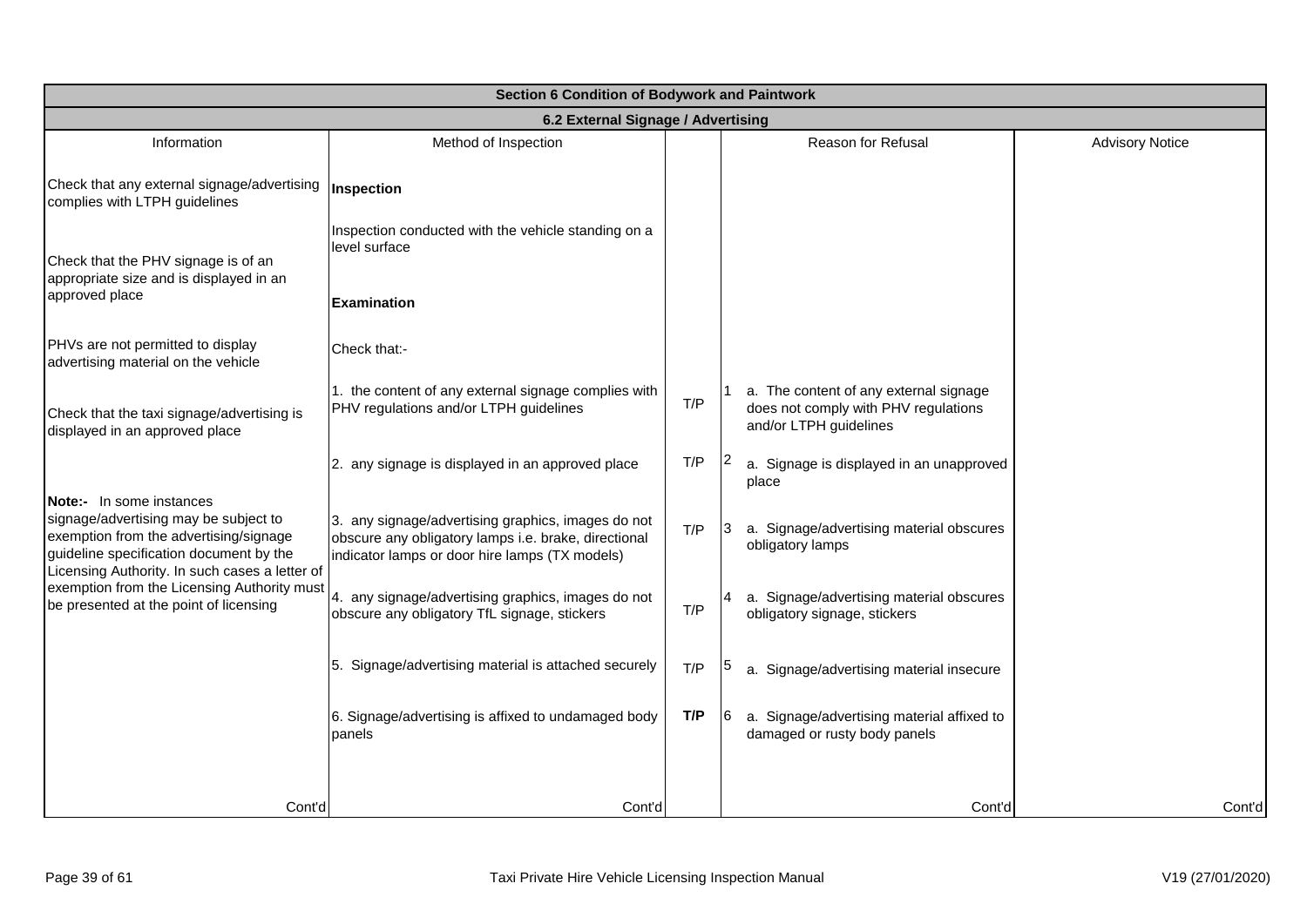|                                                                                                                                                                                                                 | <b>Section 7 Road Tyres &amp; Wheels</b>                                                                                                                                          |                    |                                                                                                               |                        |  |
|-----------------------------------------------------------------------------------------------------------------------------------------------------------------------------------------------------------------|-----------------------------------------------------------------------------------------------------------------------------------------------------------------------------------|--------------------|---------------------------------------------------------------------------------------------------------------|------------------------|--|
|                                                                                                                                                                                                                 | 7.1 Tyres & Wheels Condition                                                                                                                                                      |                    |                                                                                                               |                        |  |
| Information<br>Visually inspect the tyres and security of<br>wheels fitted to the vehicle                                                                                                                       | Method of Inspection<br>Inspection                                                                                                                                                |                    | Reason for Refusal                                                                                            | <b>Advisory Notice</b> |  |
| Taxi tyres must be of the designated size,<br>speed and weight rating for that make and<br>model of vehicle as prescribed by the<br>vehicle manufacturer. If a tyre is<br>remanufactured the sidewall must also | Inspection conducted with the vehicle standing on a<br>level surface<br>The visual check of the items below may require a<br>further detailed inspection should a safety critical |                    |                                                                                                               |                        |  |
| display BS AU144e or ECE109/ECE108<br>The tyre wear bar indicator provides a visual<br>aid to assist in determining the amount of<br>tyre tread pattern wear. The wear bar                                      | defect be found<br><b>Examination</b>                                                                                                                                             |                    |                                                                                                               |                        |  |
| indicators are positioned around the<br>circumference of the tyre. If the tread pattern<br>has worn level to the wear bar indicator(s)<br>the tyre tread depth pattern is considered to                         | Visually check that:-<br>1. The tyres meet the manufacturer size, speed and                                                                                                       |                    | a. The tyres do not meet the<br>manufacturer size, speed and weight                                           |                        |  |
| have reached its legal limit and must be<br>replaced.<br>Tread depth minimum legal requirement is                                                                                                               | weight rating specifications<br>2. The tyre tread pattern is visible above the wear                                                                                               | т<br>T/P/M         | rating specifications<br>a. The tyre tread pattern is not clearly<br>visible above or level with the wear bar |                        |  |
| 1.6 across the centre 75% of tyre breath<br>over the complete circumference. The outer<br>edge of the tyre can be devoid of tread                                                                               | bar indicator(s) across the centre three quarters of<br>the tyre around the entire circumference                                                                                  |                    | indicator(s) across the centre three<br>quarters of the tyre around the entire<br>circumference               |                        |  |
| pattern                                                                                                                                                                                                         | 3. No cuts/splits more than an inch long with ply or<br>cord visible                                                                                                              | $T/P/M$ 3          | a. Cuts/splits exceed an inch with ply or<br>cord visible                                                     |                        |  |
|                                                                                                                                                                                                                 | 4. No ply or cord is visible and free from lumps,<br>bulges and tears                                                                                                             | $T/P/M$ $ 4$       | a. Ply cord exposed. Lump, bulge or tear<br>visible                                                           |                        |  |
|                                                                                                                                                                                                                 | 5. No excessive or uneven tyre wear is visible                                                                                                                                    | T/P/M<br>$T/P/M$ 6 | a. Excessive or uneven tyre wear is<br>visible<br>a. Damage to the wheel rim will interfere                   |                        |  |
|                                                                                                                                                                                                                 | 6. Any damage to the wheel rim will not interfere<br>with the tyre seating/sealing                                                                                                |                    | with the tyre seating/sealing                                                                                 |                        |  |
| wear bar indicators<br>Cont'd                                                                                                                                                                                   | Cont'd                                                                                                                                                                            |                    | Cont'd                                                                                                        | Cont'd                 |  |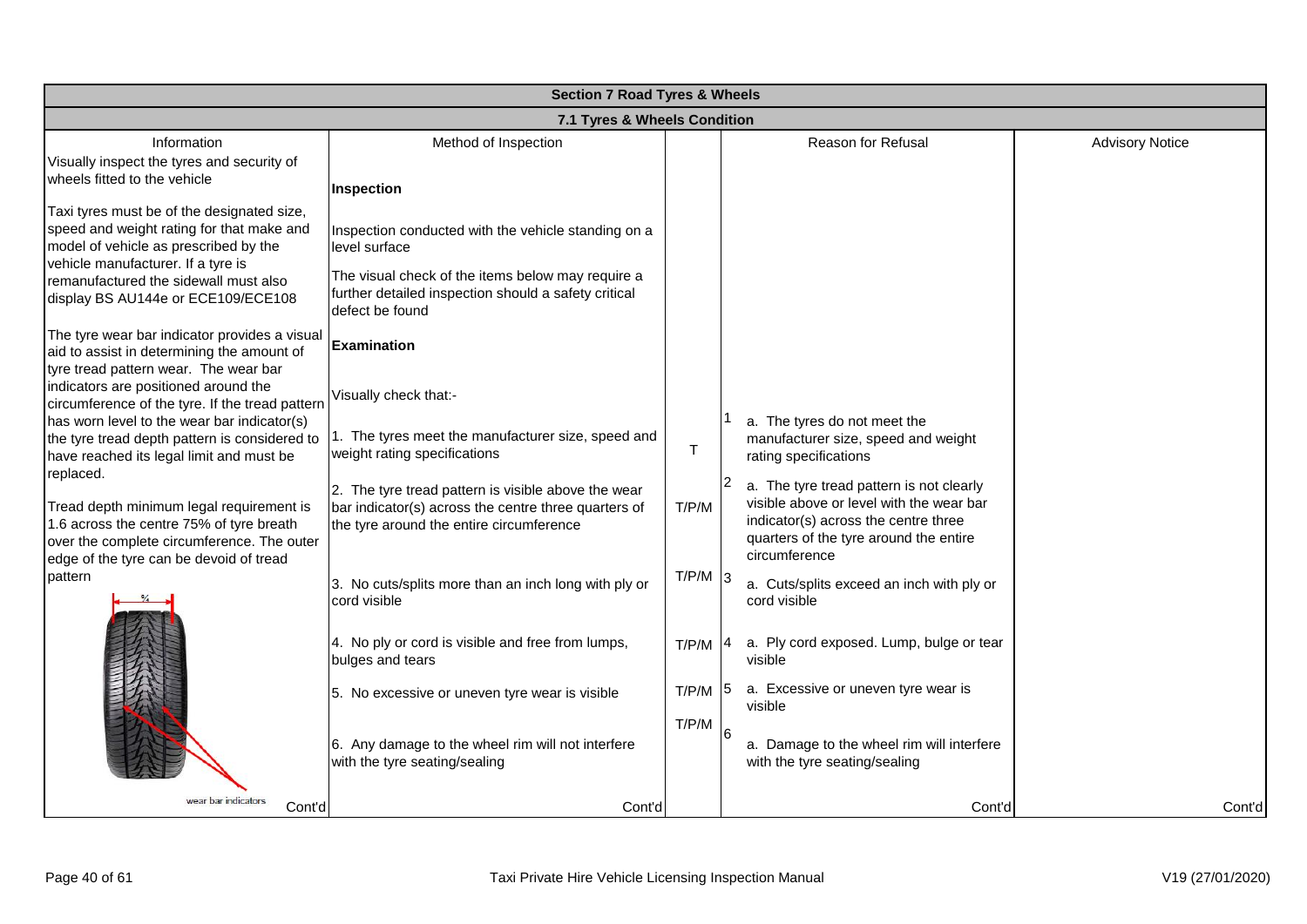|                                                                                                                                  | <b>Section 8 Underside Inspection</b>                                                                         |       |                                                                                     |                        |  |  |
|----------------------------------------------------------------------------------------------------------------------------------|---------------------------------------------------------------------------------------------------------------|-------|-------------------------------------------------------------------------------------|------------------------|--|--|
|                                                                                                                                  | 8.1 Fluid Leaks / Component Security                                                                          |       |                                                                                     |                        |  |  |
| Information                                                                                                                      | Method of Inspection                                                                                          |       | Reason for Refusal                                                                  | <b>Advisory Notice</b> |  |  |
| Fluid description includes:-                                                                                                     | Inspection                                                                                                    |       |                                                                                     |                        |  |  |
| Engine Oil<br><b>Brake Fluid</b>                                                                                                 | Visual inspection conducted with the vehicle raised<br>on a suitable hoist                                    | T     |                                                                                     |                        |  |  |
| Power Steering Fluid<br><b>Transmission Oil</b>                                                                                  | Visual inspection conducted with the vehicle<br>standing on a level surface                                   | P     |                                                                                     |                        |  |  |
| Petrol                                                                                                                           | <b>Examination</b>                                                                                            |       |                                                                                     |                        |  |  |
| <b>Diesel</b>                                                                                                                    |                                                                                                               |       |                                                                                     |                        |  |  |
| Water                                                                                                                            | Check that:-                                                                                                  |       |                                                                                     |                        |  |  |
| <b>IPHVs</b>                                                                                                                     | 1. there are no signs of fluids leaking from under the<br>vehicle onto the ground                             | T/P/M | 1 a. There is evidence of fluid leaking from<br>under the vehicle onto the ground   |                        |  |  |
| Should there be a cause for concern on the<br>condition/serviceability of any of the<br>inspection items in this section, a more | 2. the exhaust pipe is secure to the vehicle and in a<br>serviceable condition                                | T/P/M | a. The exhaust pipe is not fully secured to<br>the vehicle and/or in poor condition |                        |  |  |
| detailed underside visual inspection may be<br>required                                                                          | 3. engine, gearbox, transmission driveline<br>mountings are present, good condition and secure                | T/P/M | a. Engine, gearbox, transmission driveline                                          |                        |  |  |
| Further investigation may require the vehicle<br>to be raised on a suitable hoist                                                |                                                                                                               |       | mounting missing, poor condition or<br>insecure                                     |                        |  |  |
| <b>Exhaust Systems</b>                                                                                                           | 4. the intermediate step guides are present,<br>secured, free from damage and/or corrosion                    | т     | a. Step guides missing, insecure,<br>14<br>damaged, corroded                        |                        |  |  |
| Where an exhaust emission abatement<br>system is fitted the exhaust system should<br>be free from leaks                          | 5. any towing assembly is fully secured to the<br>vehicle (where applicable) and in good working<br>condition | P/M   | a. The towing assembly is not fully<br>secured to the vehicle                       |                        |  |  |
|                                                                                                                                  |                                                                                                               |       | b. Wire harness plug assembley<br>damaged/in poor condition                         |                        |  |  |
| Cont'd                                                                                                                           | Cont'd                                                                                                        |       | Cont'd                                                                              | Cont'd                 |  |  |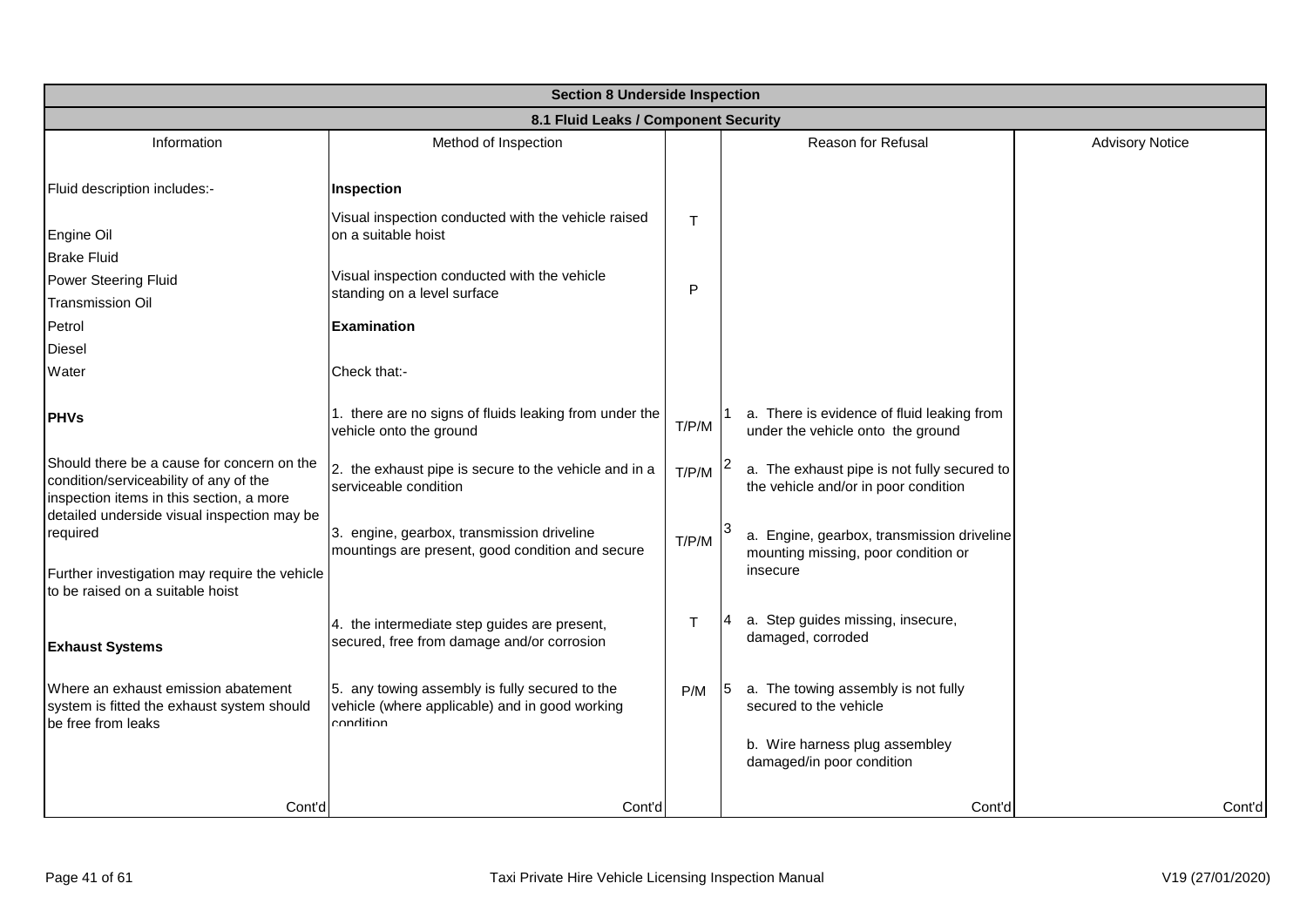|                                                                                                                                      | <b>Section 8 Underside Inspection</b>                                                                                   |     |                                                                                                                     |                        |  |  |
|--------------------------------------------------------------------------------------------------------------------------------------|-------------------------------------------------------------------------------------------------------------------------|-----|---------------------------------------------------------------------------------------------------------------------|------------------------|--|--|
|                                                                                                                                      | 8.2 Abatement Systems & Alternative Fuel Systems                                                                        |     |                                                                                                                     |                        |  |  |
| Information                                                                                                                          | Method of Inspection                                                                                                    |     | Reason for Refusal                                                                                                  | <b>Advisory Notice</b> |  |  |
| Aftermarket approved abatement systems<br>should previously be recorded in TPH<br>records                                            | 1. Abatement system is approved identification mark<br>is consistent with recorded information                          | T/P | a. Abatement system not approved                                                                                    |                        |  |  |
| Alternative fuel systems must be TPH<br>approved<br>All LPG/CNG gas conversions must be                                              | 2. Alternative fuel system is approved and model<br>type identification mark is consistent with recorded<br>information | T/P | a. Alternative fuel system not approved                                                                             |                        |  |  |
| registered with the UK/LPG Association and<br>the vehicle registration details must appear<br>on their electronic data base          | 3. Any additional fuel cut off or electrical power<br>isolating switches are correctly fitted and identified            | T/P | a. Additional fuel cut off or electrical<br>13.<br>power isolating switches are not fitted or<br>fitted incorrectly |                        |  |  |
| All emission abatement systems and<br>technologies must meet the original<br>manufacturers design specification and euro<br>standard |                                                                                                                         |     | b. Additional fuel cut off or electrical<br>power isolating switches are not clearly<br>identified                  |                        |  |  |
|                                                                                                                                      |                                                                                                                         |     |                                                                                                                     |                        |  |  |
|                                                                                                                                      |                                                                                                                         |     |                                                                                                                     |                        |  |  |
|                                                                                                                                      |                                                                                                                         |     |                                                                                                                     |                        |  |  |
|                                                                                                                                      |                                                                                                                         |     |                                                                                                                     |                        |  |  |
| Cont'd                                                                                                                               | Cont'd                                                                                                                  |     | Cont'd                                                                                                              | Cont'd                 |  |  |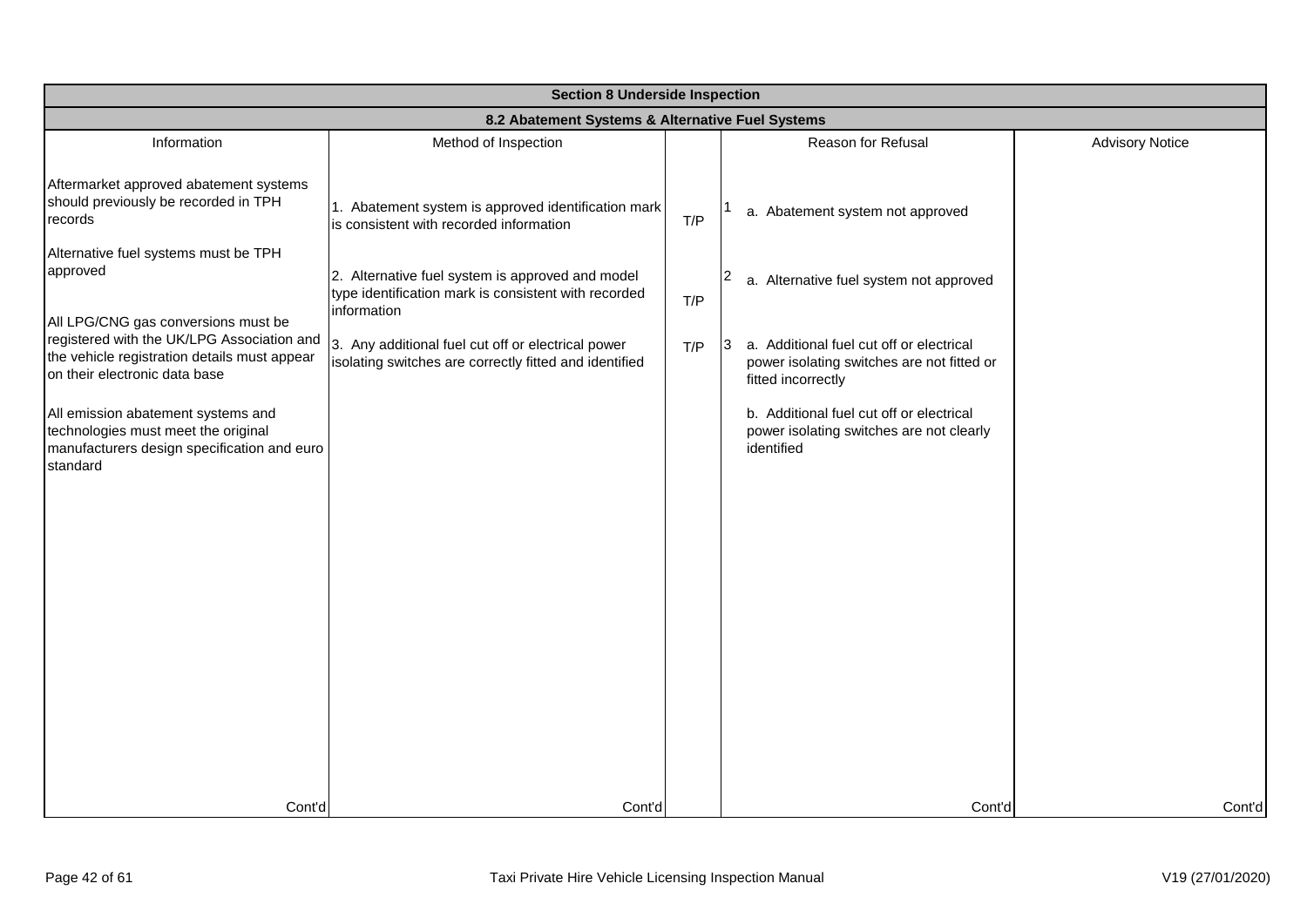| <b>Section 9 Taximeter and Associated Fittings</b>                                                                                            |                                                                                                                                                                                           |   |                                                                                                                                                 |                        |  |
|-----------------------------------------------------------------------------------------------------------------------------------------------|-------------------------------------------------------------------------------------------------------------------------------------------------------------------------------------------|---|-------------------------------------------------------------------------------------------------------------------------------------------------|------------------------|--|
|                                                                                                                                               | 9.1 Taximeters, Lamp Box, Roof Lamp, Seals and Associated Fittings                                                                                                                        |   |                                                                                                                                                 |                        |  |
| Information                                                                                                                                   | Method of Inspection                                                                                                                                                                      |   | Reason for Refusal                                                                                                                              | <b>Advisory Notice</b> |  |
| 1. A Nominated Body is authorised to carry<br>out testing and sealing of taximeters<br>2. Taximeter includes the lamp box                     | <b>Inspection 1</b><br>Inspection conducted with the vehicle on a level<br>surface                                                                                                        |   |                                                                                                                                                 |                        |  |
| 3. Nominated Body seals are embossed<br>with an identification mark and bear a month<br>and year colour coding and are valid for 12<br>months | <b>Examination</b><br>Check that:-                                                                                                                                                        |   |                                                                                                                                                 |                        |  |
| will be changed at the time of the tariff<br>change                                                                                           | 4. The colour coded tariff identification mark 1. An approved type of taximeter with current<br>nominated body seals has been correctly installed<br>(see note $1)$                       | A | a. Unapproved type of taximeter fitted<br>a. Original taximeter<br>installation/calibration certificate has not                                 |                        |  |
| 5. Taximeters, transducers, splitter boxes<br>must be fitted with the correct type of screw<br>to allow fitting of the PCO seal               | 2. The original installation and calibration certificates<br>has been presented<br>3. Taximeter installation certificate issued by an<br>LTPH approved taximeter installer within 30 days |   | been presented<br>a. Taximeter installation certificate not<br>presented, or not issued by an approved<br>installer within 30 days prior to the |                        |  |
| 6. With the taximeter in the "for hire" mode<br>the taxi roof sign must be illuminated                                                        | prior to date of inspection                                                                                                                                                               | X | inspection                                                                                                                                      |                        |  |
| 7. The mounting position of the transducer<br>or splitter box will vary with the mark/model<br>of the vehicle/taximeter                       | 4. The taximeter has been fitted in accordance with<br>the taximeter regulations/guidelines                                                                                               |   | a. Taximeter has not been fitted in<br>accordance with the taximeter<br>regulations/guidelines                                                  |                        |  |
| 8. Providing the nominated body seal in the<br>transducer or splitter box are legible and<br>secure they may remain in situ irrespective      | 5. Taximeter is programmed with the current tariff<br>(see note 2)                                                                                                                        |   | b. Taximeter does not bear current<br>nominated body seals or is insecurely<br>fitted                                                           |                        |  |
| of the date shown                                                                                                                             | 6. There is provision for the PCO seal (see note 3)                                                                                                                                       |   | a. Taximeter tariff programme incorrect or<br>15.<br>out of date                                                                                |                        |  |
| Cont'd                                                                                                                                        | Cont'd                                                                                                                                                                                    |   | a. No provision for fitting the PCO seal<br>Cont'd                                                                                              | Cont'd                 |  |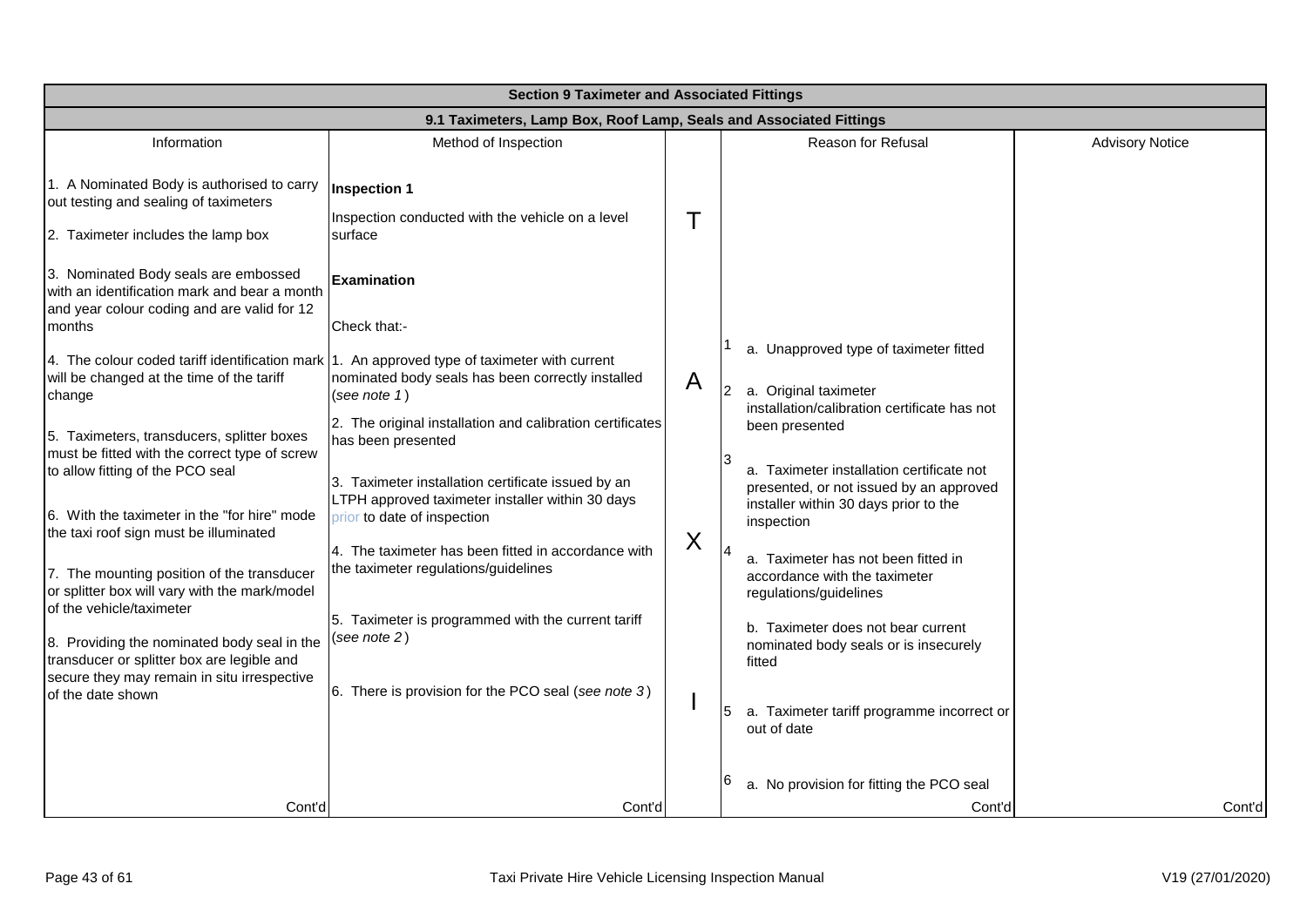| <b>Section 9 Taximeter and Associated Fittings</b> |                                                                                                                                                                                                         |   |                                                                                                                               |                        |  |
|----------------------------------------------------|---------------------------------------------------------------------------------------------------------------------------------------------------------------------------------------------------------|---|-------------------------------------------------------------------------------------------------------------------------------|------------------------|--|
|                                                    | 9.1 Taximeters, Lamp Box, Roof Lamp, Seals and Associated Fittings                                                                                                                                      |   |                                                                                                                               |                        |  |
| Information                                        | Method of Inspection                                                                                                                                                                                    |   | Reason for Refusal                                                                                                            | <b>Advisory Notice</b> |  |
|                                                    | 7. Taximeter displays the correct time to within 3<br>minutes                                                                                                                                           | T | a. Taximeter displaying incorrect time<br>more than 3 minutes                                                                 |                        |  |
|                                                    | 8. With the taximeter set in test mode, check that all<br>the fare and extra digits illuminate and are complete                                                                                         |   | a. Meter fails to operate in the test mode<br>or digits incomplete or fail to illuminate                                      |                        |  |
|                                                    | 9. With the taximeter set in the "for hire" mode<br>ensure that the appropriate section of the<br>independently mounted lamp box is illuminated and<br>the roof mounted lamp box is illuminated and the |   | a. Meter fails to engage in the "for hire"<br>mode or the "for hire" panel of the lamp<br>box fails to illuminate or is faded |                        |  |
|                                                    | work "taxi" is clearly legible (see note 4)                                                                                                                                                             | A | b. Roof sign fails to illuminate or the word<br>"taxi" is illegible/faded                                                     |                        |  |
|                                                    | 10. With the taximeter set in the "hired mode"<br>ensure that the appropriate section of the<br>independently mounted lamp box is illuminated and<br>that the roof mounted taxi lamp has extinguished   |   | 10 a. Roof light can be switched off whilst<br>the meter is in the "for hire" mode                                            |                        |  |
|                                                    | 11. Examine the taximeter drive line and ensure,<br>where applicable, that the taximeter transducer<br>and/or splitter box is/are sealed with the appropriate<br>nominated body seal (where applicable) | X | 11 a. Transducer and or splitter box not<br>nominated body sealed or seals defaced<br>or insecure                             |                        |  |
|                                                    | 12. Ensure that any transducer or splitter box is<br>correctly and securely fitted                                                                                                                      |   | 12 a. Transducer or splitter box not fully<br>secure                                                                          |                        |  |
| Cont'd                                             | Cont'd                                                                                                                                                                                                  |   | Cont'd                                                                                                                        | Cont'd                 |  |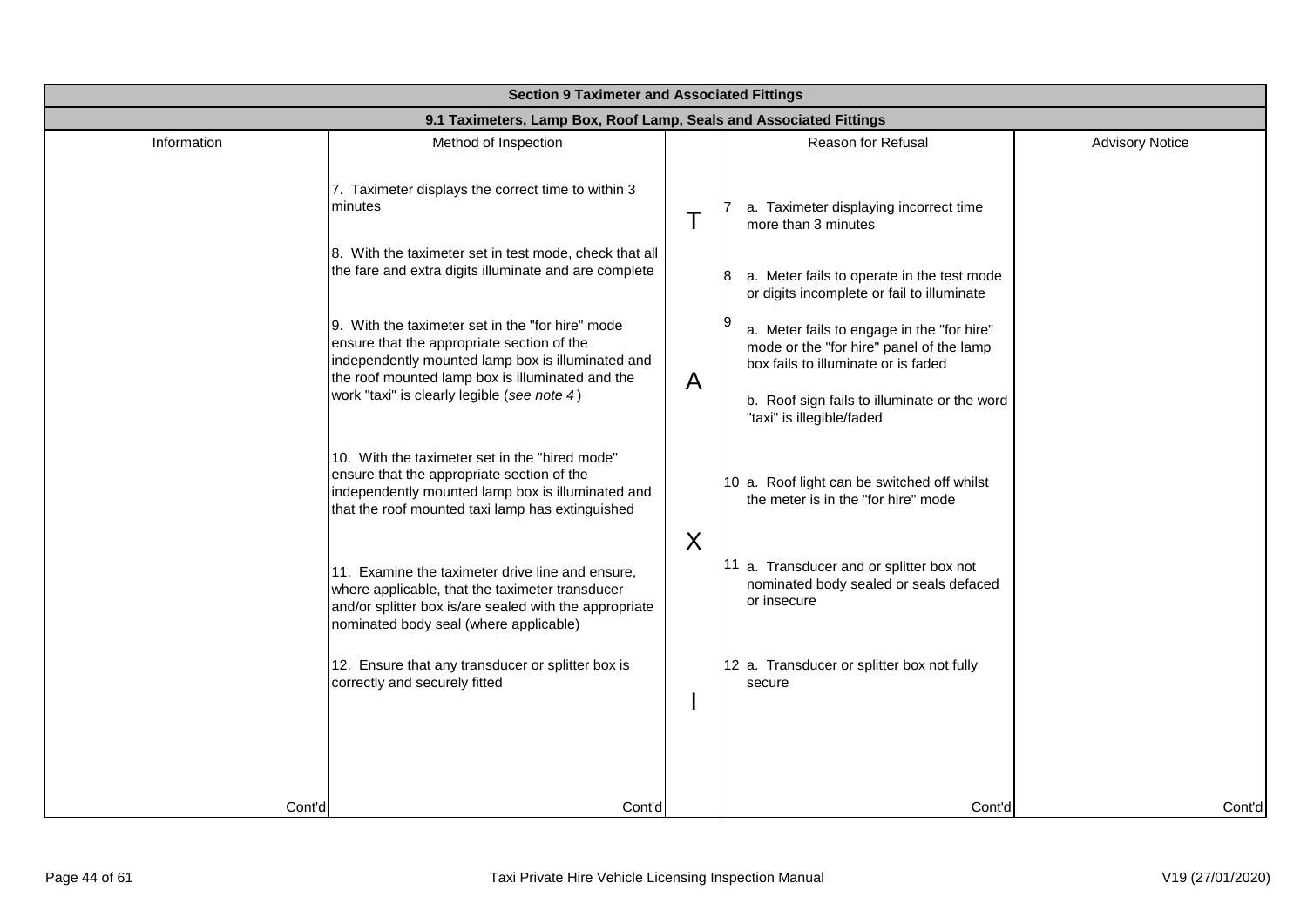|                                                                                                                                              | <b>Section 9 Taximeter and Associated Fittings</b>                                                                                                                             |   |                                                                                                                                               |                        |  |  |
|----------------------------------------------------------------------------------------------------------------------------------------------|--------------------------------------------------------------------------------------------------------------------------------------------------------------------------------|---|-----------------------------------------------------------------------------------------------------------------------------------------------|------------------------|--|--|
|                                                                                                                                              | 9.1 Taximeters, Lamp Box, Roof Lamp, Seals and Associated Fittings                                                                                                             |   |                                                                                                                                               |                        |  |  |
| Information                                                                                                                                  | Method of Inspection                                                                                                                                                           |   | Reason for Refusal                                                                                                                            | <b>Advisory Notice</b> |  |  |
|                                                                                                                                              | <b>Inspection 2</b>                                                                                                                                                            |   |                                                                                                                                               |                        |  |  |
|                                                                                                                                              | With the vehicle raised on an appropriate hoist                                                                                                                                |   |                                                                                                                                               |                        |  |  |
|                                                                                                                                              | <b>Examination</b>                                                                                                                                                             |   |                                                                                                                                               |                        |  |  |
|                                                                                                                                              | Check that:-                                                                                                                                                                   |   |                                                                                                                                               |                        |  |  |
|                                                                                                                                              | 13. The sealing device for the gearbox output<br>drive/pulse generator is secure and undamaged<br>(where applicable)                                                           | A | 13 a. Gearbox sealing device not fitted or<br>secure                                                                                          |                        |  |  |
| <b>Inspection 3</b>                                                                                                                          | 14. Any flexible drive cable, electronic pulse cable or<br>any other associated wiring is correctly installed,<br>undamaged and does not foul any other part of the<br>vehicle |   | a. Flexible drive or electronic pulse cable<br>or associated wiring incorrectly routed,<br>insecure or fouling another part of the<br>vehicle |                        |  |  |
| A 10% dip sampling of taxi meter<br>performance testing to check for accuracy<br>shall be conducted across each of the<br>inspection centres | <b>Inspection 3</b>                                                                                                                                                            | X |                                                                                                                                               |                        |  |  |
| All tolerances will be as prescribed by the<br><b>Licencing Authority</b>                                                                    | Where necessary carry out a rolling road test to<br>check the accuracy of the taximeter<br><b>Examination</b>                                                                  |   |                                                                                                                                               |                        |  |  |
| Using a suitable rolling road the following<br>test is carried out:-                                                                         | 15. With the taximeter set in the "STOPPED" mode                                                                                                                               |   | 15 a. Meter fails to engage in the                                                                                                            |                        |  |  |
| Distance test - The distance covered to the<br>first or other agreed change in fare.                                                         | conduct a rolling road test to ensure increments<br>occur within defined parameter                                                                                             |   | "STOPPED" mode or records outside of<br>the prescribed tolerances                                                                             |                        |  |  |
| The number of pulses taken to effect this<br>change shall be within tolerance laid down<br>by the Licensing Authority                        |                                                                                                                                                                                |   |                                                                                                                                               |                        |  |  |
| Cont'd                                                                                                                                       | Cont'd                                                                                                                                                                         |   | Cont'd                                                                                                                                        | Cont'd                 |  |  |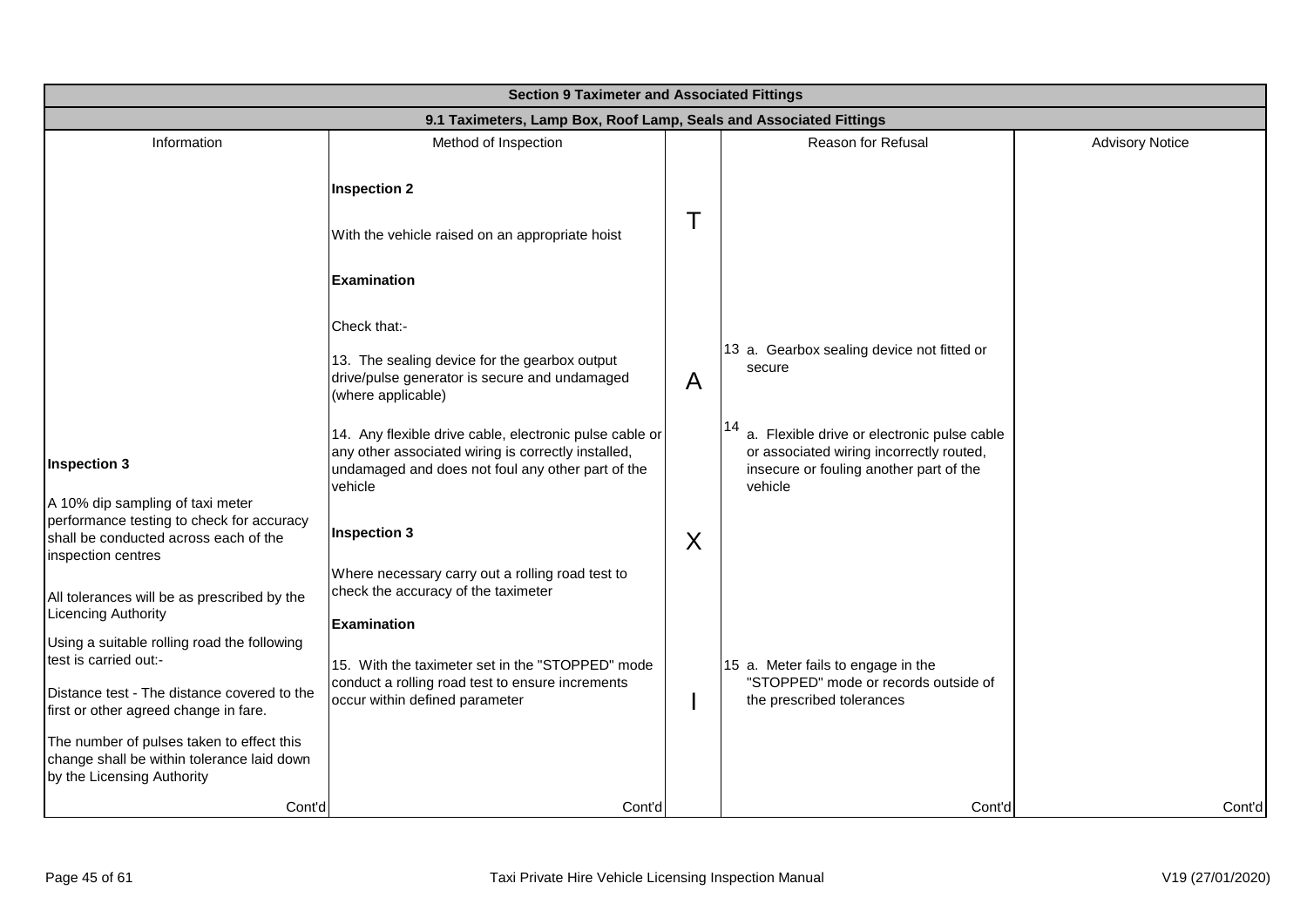|                                                                                                                                                                                                                                                                                                                  | <b>Section 9 Taximeter and Associated Fittings</b>                                                                                                                                                                     |              |                                                                                                                                                                                                                     |                        |  |
|------------------------------------------------------------------------------------------------------------------------------------------------------------------------------------------------------------------------------------------------------------------------------------------------------------------|------------------------------------------------------------------------------------------------------------------------------------------------------------------------------------------------------------------------|--------------|---------------------------------------------------------------------------------------------------------------------------------------------------------------------------------------------------------------------|------------------------|--|
|                                                                                                                                                                                                                                                                                                                  | 9.2 Taximeter Receipt Printers                                                                                                                                                                                         |              |                                                                                                                                                                                                                     |                        |  |
| Information<br><b>Important Notice</b>                                                                                                                                                                                                                                                                           | Method of Inspection                                                                                                                                                                                                   |              | Reason for Refusal                                                                                                                                                                                                  | <b>Advisory Notice</b> |  |
| With effect from 1 January 2013 taxis will no<br>longer be required to have electronic taxi<br>meter receipt printers installed as a<br>condition of the cab licence<br>However, where fares are paid for by credit<br>or debit card transactions it is still a<br>regulatory requirement that a printed receipt | Inspection<br>Inspection conducted with the vehicle standing on a<br>level surface<br><b>Examination</b>                                                                                                               | Т            |                                                                                                                                                                                                                     |                        |  |
| is provided to the passenger<br>on any receipt should be:<br>merchant details<br>date of issue<br>time of issue                                                                                                                                                                                                  | Check that:-<br>Minimum prescribed details to be included  1. An approved printer has been installed<br>2. The condition, security and location of the printer<br>3. Any associated cable/wiring is in good condition, | $\mathsf{A}$ | a. unapproved printer installed<br>a. printer in a poor condition, is insecure<br>or is mounted in an unapproved position                                                                                           |                        |  |
| metered fare<br>metered extras<br>total fare<br>Additional information may be permitted by<br>the Licensing Authority, such information<br>may include:                                                                                                                                                          | is correctly routed and supported and does not foul<br>any other part of the vehicle<br>4. The printer receipt includes the minimum<br>prescribed details *                                                            | X            | a. Wiring or cables are in poor condition<br>or is incorrectly routed or fouls/chaffs<br>against another part of the vehicle<br>a. Printer receipts does not include some<br>I4 I<br>of all of the required details |                        |  |
| start time of the journey<br>$\bullet$<br>time taken for the journey<br>distance travelled<br>tariff code<br>Time printed on receipts must be within 3<br>minutes of the time displayed on the<br>taximeter<br>Cont'd                                                                                            | Cont'd                                                                                                                                                                                                                 |              | Cont'd                                                                                                                                                                                                              | Cont'd                 |  |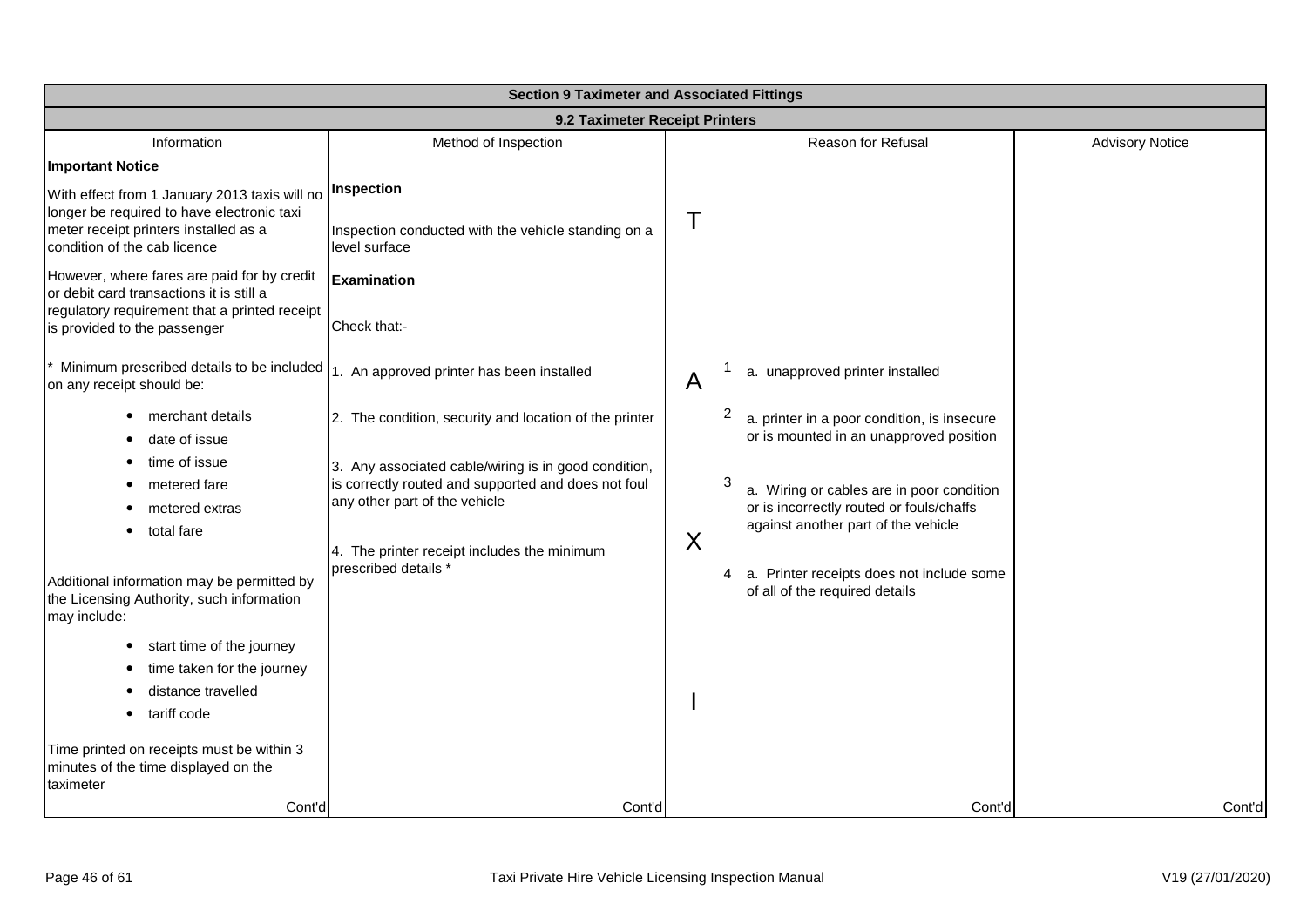| <b>Section 10 Wheelchair Access, Securing Equipment</b>                                                                                                                                                                             |                                                                                                                                                                   |     |                                                                     |                                                                                                                                     |                        |
|-------------------------------------------------------------------------------------------------------------------------------------------------------------------------------------------------------------------------------------|-------------------------------------------------------------------------------------------------------------------------------------------------------------------|-----|---------------------------------------------------------------------|-------------------------------------------------------------------------------------------------------------------------------------|------------------------|
|                                                                                                                                                                                                                                     | 10.1 Safety Belts                                                                                                                                                 |     |                                                                     |                                                                                                                                     |                        |
| Information                                                                                                                                                                                                                         | Method of Inspection                                                                                                                                              |     |                                                                     | Reason for Refusal                                                                                                                  | <b>Advisory Notice</b> |
| <b>Inspection criteria for Special Purpose</b><br>Vehicle and Wheelchair Accessible<br><b>Vehicles (WAVs)</b>                                                                                                                       | Inspection<br>Inspection conducted with the vehicle standing on a<br>level surface                                                                                |     |                                                                     |                                                                                                                                     |                        |
| Check all certificate relate to the vehicle<br>modification/adaption                                                                                                                                                                | <b>Examination</b>                                                                                                                                                |     |                                                                     |                                                                                                                                     |                        |
| Check all certificates date of expiry (where<br>applicable)                                                                                                                                                                         | Check that:-                                                                                                                                                      |     |                                                                     | a. Seating capacities do not match those<br>on vehicle record                                                                       |                        |
| Check for evidence of tampering, forgery<br>and authenticity                                                                                                                                                                        | 1. Seating and wheelchair position combinations<br>match recorded seating capacities                                                                              | P   | 12                                                                  | a. Seatbelts/harnesses and wheelchair                                                                                               |                        |
| Category M2 vehicles that have been<br>modified to meet the maximum seating<br>capacities of category M1 vehicles, e.g. by<br>the removal of one or more seating<br>positions, would be deemed as a non<br>significant modification | 2. Wheelchair occupant seatbelts/harnesses and<br>wheelchair securing systems match declared<br>wheelchair capacities                                             | T/P | securing systems do not match the<br>number of wheelchair positions |                                                                                                                                     |                        |
|                                                                                                                                                                                                                                     | 3. Any wheelchair occupant and wheelchair<br>seatbelts/harnesses/securing system webbing are in<br>good condition and all locking mechanisms operate<br>correctly | T/P |                                                                     | a. Seatbelts/harnesses and wheelchair<br>securing system webbing in poor<br>condition and/or locking mechanism faulty               |                        |
| However, seats that have been repositioned<br>from that of their original position are<br>deemed as a significant modification and will<br>be required to meet the recertification                                                  | 4. Wheelchair and passenger restraints systems are<br>BSI, CE approved or "e" marked                                                                              | T/P | marked                                                              | 4 a. The wheelchair and/or passenger<br>restraints are not BSI, CE approved or "e"                                                  |                        |
| standards of either a VSVA / VIVA or COIF                                                                                                                                                                                           | 5. All removable seat locking devices are present<br>and seat frame is secured into floor tracking                                                                | P/M | inoperative                                                         | a. Seat locking devices missing, insecure,                                                                                          |                        |
|                                                                                                                                                                                                                                     | 6. Suitable secure stowage facilities available for<br>wheelchair occupant seatbelts/harnesses and<br>wheelchair securing systems                                 | T/M |                                                                     | a. Stowing facilities do not adequately<br>secure wheelchair occupant<br>seatbelt/harness, wheelchair securing<br>equipment systems |                        |
| Cont'd                                                                                                                                                                                                                              | Cont'd                                                                                                                                                            |     |                                                                     | Cont'd                                                                                                                              | Cont'd                 |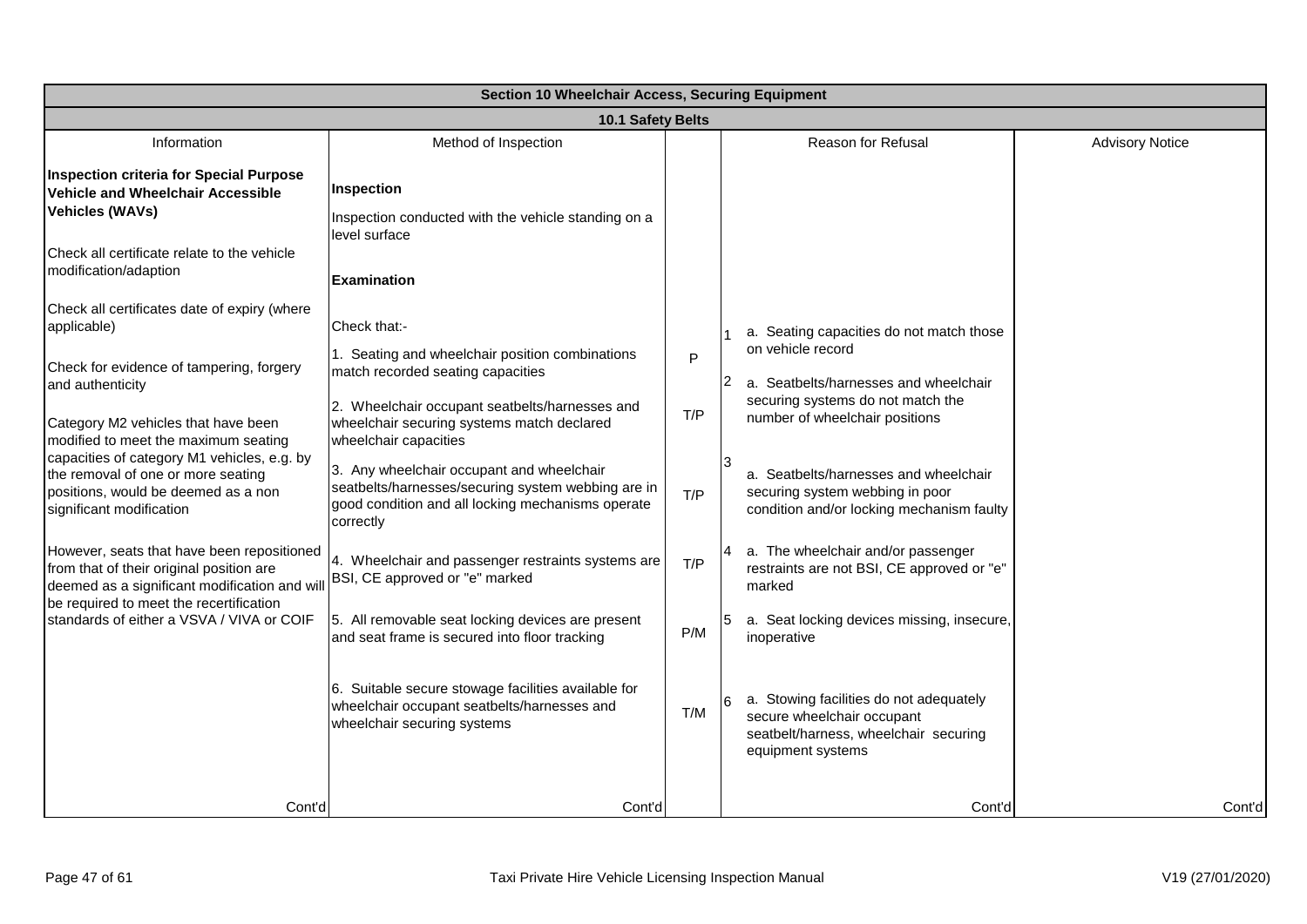|             | Section 10 Wheelchair Access, Securing Equipment                                    |         |                                                                     |                        |  |  |
|-------------|-------------------------------------------------------------------------------------|---------|---------------------------------------------------------------------|------------------------|--|--|
|             | 10.2 Floor Tracking Systems                                                         |         |                                                                     |                        |  |  |
| Information | Method of Inspection                                                                |         | Reason for Refusal                                                  | <b>Advisory Notice</b> |  |  |
|             | <b>Inspection</b>                                                                   |         |                                                                     |                        |  |  |
|             | Inspection conducted with the vehicle standing on a<br>level surface                |         |                                                                     |                        |  |  |
|             | <b>Examination</b>                                                                  |         |                                                                     |                        |  |  |
|             | Check that:-                                                                        |         |                                                                     |                        |  |  |
|             | 1. Floor tracking securing bolts are all present and<br>secured                     | $\sf P$ | a. Floor tracking bolts not present and/or<br>insecure              |                        |  |  |
|             | 2. Floor tracking is free from obvious cracks and/or<br>separation                  | $\sf P$ | $\vert$ 2<br>a. Floor tracking is cracked and/or<br>separated<br>13 |                        |  |  |
|             | 3. Any floor covering does not impede free access<br>and positioning of wheelchairs | T/P     | a. Floor covering restricting free<br>movement of wheelchair        |                        |  |  |
|             |                                                                                     |         |                                                                     |                        |  |  |
|             |                                                                                     |         |                                                                     |                        |  |  |
|             |                                                                                     |         |                                                                     |                        |  |  |
|             |                                                                                     |         |                                                                     |                        |  |  |
| Cont'd      | Cont'd                                                                              |         | Cont'd                                                              | Cont'd                 |  |  |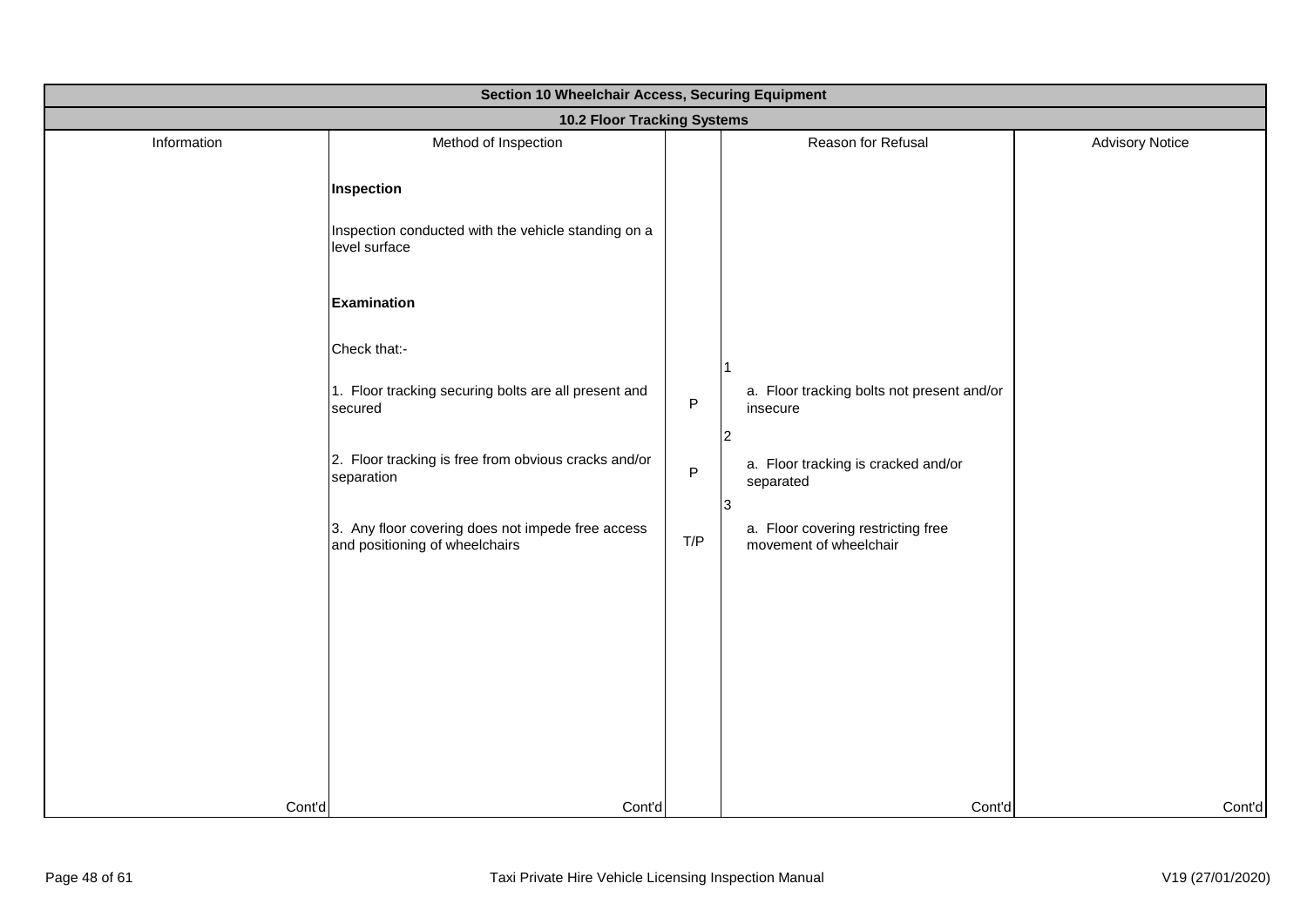|                                                                                                                                                                                                                                                                             | Section 10 Wheelchair Access, Securing Equipment                                                                                                                                          |     |                                                                                                                                                                       |                        |  |  |
|-----------------------------------------------------------------------------------------------------------------------------------------------------------------------------------------------------------------------------------------------------------------------------|-------------------------------------------------------------------------------------------------------------------------------------------------------------------------------------------|-----|-----------------------------------------------------------------------------------------------------------------------------------------------------------------------|------------------------|--|--|
|                                                                                                                                                                                                                                                                             | 10.3 Ramps/Hoist/Winch                                                                                                                                                                    |     |                                                                                                                                                                       |                        |  |  |
| Information                                                                                                                                                                                                                                                                 | Method of Inspection                                                                                                                                                                      |     | Reason for Refusal                                                                                                                                                    | <b>Advisory Notice</b> |  |  |
|                                                                                                                                                                                                                                                                             | Inspection                                                                                                                                                                                |     |                                                                                                                                                                       |                        |  |  |
|                                                                                                                                                                                                                                                                             | Inspection conducted with the vehicle standing on a<br>level surface                                                                                                                      |     |                                                                                                                                                                       |                        |  |  |
|                                                                                                                                                                                                                                                                             | <b>Examination</b>                                                                                                                                                                        |     |                                                                                                                                                                       |                        |  |  |
|                                                                                                                                                                                                                                                                             | Check that:-                                                                                                                                                                              |     |                                                                                                                                                                       |                        |  |  |
|                                                                                                                                                                                                                                                                             | 1. The ramp(s) are securely stowed as<br>recommended by manufacturers                                                                                                                     | T/P | a. Ramps installed - retaining devices<br>missing or ineffective or ramps missing                                                                                     |                        |  |  |
|                                                                                                                                                                                                                                                                             | 2. The ramps are examined for damage, sharp<br>edges or corners and ease of operation                                                                                                     | T/P | a. Ramps damaged, seized or<br>unserviceable                                                                                                                          |                        |  |  |
| The Lifting Operations and Lifting Equipment<br>Regulations 1998 (LOLER)                                                                                                                                                                                                    | 3. As applicable the non-slip provision and locating<br>dowel pins                                                                                                                        | T/P | a. Non-slip provision worn, missing or<br>ineffective or locating dowel pins<br>damaged, loose or missing                                                             |                        |  |  |
| Passenger lifting equipment must be<br>thoroughly examined at least every six                                                                                                                                                                                               | 4. The ramps are permanently marked with VRM or<br><b>VIN</b>                                                                                                                             | Τ   | a. Ramps not permanently marked with<br>the vehicle VRM or VIN                                                                                                        |                        |  |  |
| months by a competent person. The report<br>from this examination must be completed<br>and signed by the competent person and<br>mode available at the point of licensing for<br>inspection/validation and must have been<br>issued not more than thirty (30) days prior to | 5. A valid test certificate for the lifting or winch<br>equipment is available for inspection and has been<br>issued no more than thirty (30) days prior to the date<br>of the inspection | p   | a. A valid test certificate for the lifting or<br>winch equipment is not presented, or has<br>been issued more than thirty (30) days<br>before the date of inspection |                        |  |  |
| the date of the licensing inspection                                                                                                                                                                                                                                        |                                                                                                                                                                                           |     |                                                                                                                                                                       |                        |  |  |
| Cont'd                                                                                                                                                                                                                                                                      | Cont'd                                                                                                                                                                                    |     | Cont'd                                                                                                                                                                | Cont'd                 |  |  |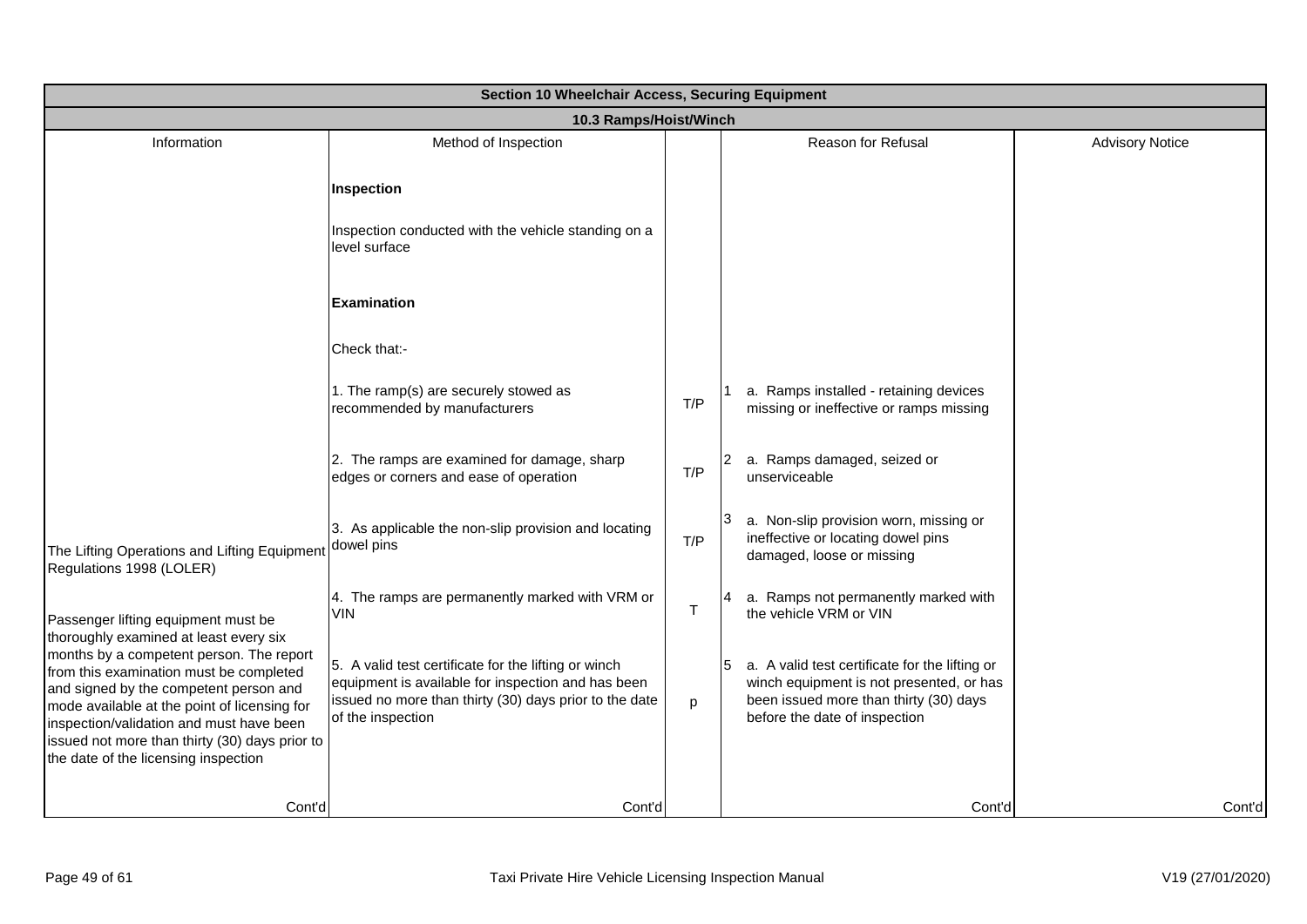| Section 10 Wheelchair Access, Securing Equipment |                                                                              |     |                                                           |                        |
|--------------------------------------------------|------------------------------------------------------------------------------|-----|-----------------------------------------------------------|------------------------|
|                                                  | 10.4 Integral Ramp                                                           |     |                                                           |                        |
| Information                                      | Method of Inspection                                                         |     | Reason for Refusal                                        | <b>Advisory Notice</b> |
|                                                  | Inspection                                                                   |     |                                                           |                        |
|                                                  | Inspection conducted with the vehicle standing on a<br>level surface         |     |                                                           |                        |
|                                                  | <b>Examination</b>                                                           |     |                                                           |                        |
|                                                  | Check that:-                                                                 |     |                                                           |                        |
|                                                  | 1. Intermediate step is securely stowed as<br>recommended by manufacturer    | T/P | a. Intermediate step insecure or missing                  |                        |
|                                                  | 2. Ramp release tool/door stay (orange key) is<br>present                    | т   | a. Ramp tool/door stay (orange key)<br>2<br>missing       |                        |
|                                                  | 3. The ramp sections are free from damage, sharp<br>edges or corners         | T/P | a. Ramp section damaged or<br>3<br>unserviceable          |                        |
|                                                  | 4. Hinges are secure and free operation                                      | T/P | a. Ramp insecure or hinges seized                         |                        |
|                                                  | 5. Extension step guides for position are servicable<br>and free from damage | т   | 5 a. Step guides missing, loose, damaged<br>or misaligned |                        |
|                                                  | 6. As applicable, the non-slip provision                                     | T/P | 6 a. Non-slip provision worn, missing or<br>ineffective   |                        |
|                                                  |                                                                              |     |                                                           |                        |
| Cont'd                                           | Cont'd                                                                       |     | Cont'd                                                    | Cont'd                 |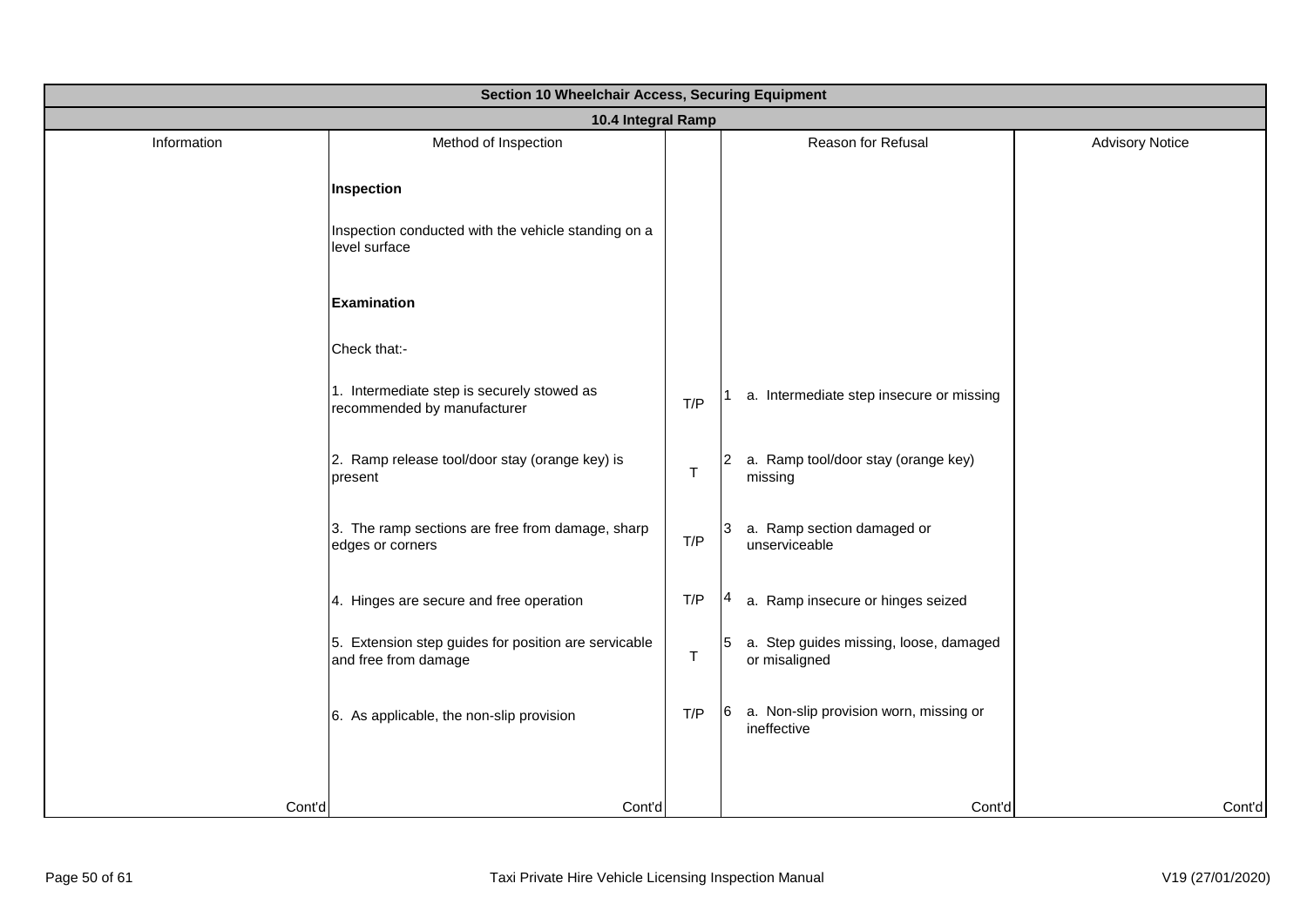|                                                                                                                                                                                                                                                   | <b>Section 10 Wheelchair Access, Securing Equipment</b>                                           |     |                                                                                                  |                        |  |  |
|---------------------------------------------------------------------------------------------------------------------------------------------------------------------------------------------------------------------------------------------------|---------------------------------------------------------------------------------------------------|-----|--------------------------------------------------------------------------------------------------|------------------------|--|--|
|                                                                                                                                                                                                                                                   | 10.5 Powered Step Operation                                                                       |     |                                                                                                  |                        |  |  |
| Information                                                                                                                                                                                                                                       | Method of Inspection                                                                              |     | Reason for Refusal                                                                               | <b>Advisory Notice</b> |  |  |
| Mercedes Vito taxi powered steps safety<br>systems                                                                                                                                                                                                | Inspection                                                                                        |     |                                                                                                  |                        |  |  |
| The electric steps are operated from the<br>driver control button on the centre console                                                                                                                                                           | Inspection conducted with the vehicle standing on a<br>level surface                              |     |                                                                                                  |                        |  |  |
| The powered steps incorporate a safety<br>design feature                                                                                                                                                                                          | <b>Examination</b>                                                                                |     |                                                                                                  |                        |  |  |
| The step should retract from the deployed<br>position automatically (i) when the parking                                                                                                                                                          | Check that:-                                                                                      |     |                                                                                                  |                        |  |  |
| brake is released (ii) when the vehicle<br>moves from the stationary position                                                                                                                                                                     | 1. The deployment and retract operation of both off<br>side and near side steps operate correctly | T/P | a. Automatic or powered steps fails to<br>deploy or retract                                      |                        |  |  |
| Taxi Conditions of Fitness 2007<br>specification requirements for automatic<br>or power steps                                                                                                                                                     | 2. The function of the steps reactive force safety<br>device operates (see notes)                 | T/P | a. Step safety device fails to stop the<br>steps operation when subjected to a<br>reactive force |                        |  |  |
| <b>Section 15.6 (f)</b>                                                                                                                                                                                                                           |                                                                                                   |     |                                                                                                  |                        |  |  |
| If automatic or powered, be fitted with a<br>safety device which stops the motion of the<br>step if the step is subjected to a reactive<br>force not exceeding 150N in any direction<br>and if that motion could cause injury to the<br>passenger | 3. The step safety systems function correctly                                                     | T/P | a. step safety systems are not functioning                                                       |                        |  |  |
| During the testing of this safety device a<br>judgement should be made as to whether<br>the reactive force required to stop the step is<br>such that it may cause injury to a passenger                                                           |                                                                                                   |     |                                                                                                  |                        |  |  |
| Cont'd                                                                                                                                                                                                                                            | Cont'd                                                                                            |     | Cont'd                                                                                           | Cont'd                 |  |  |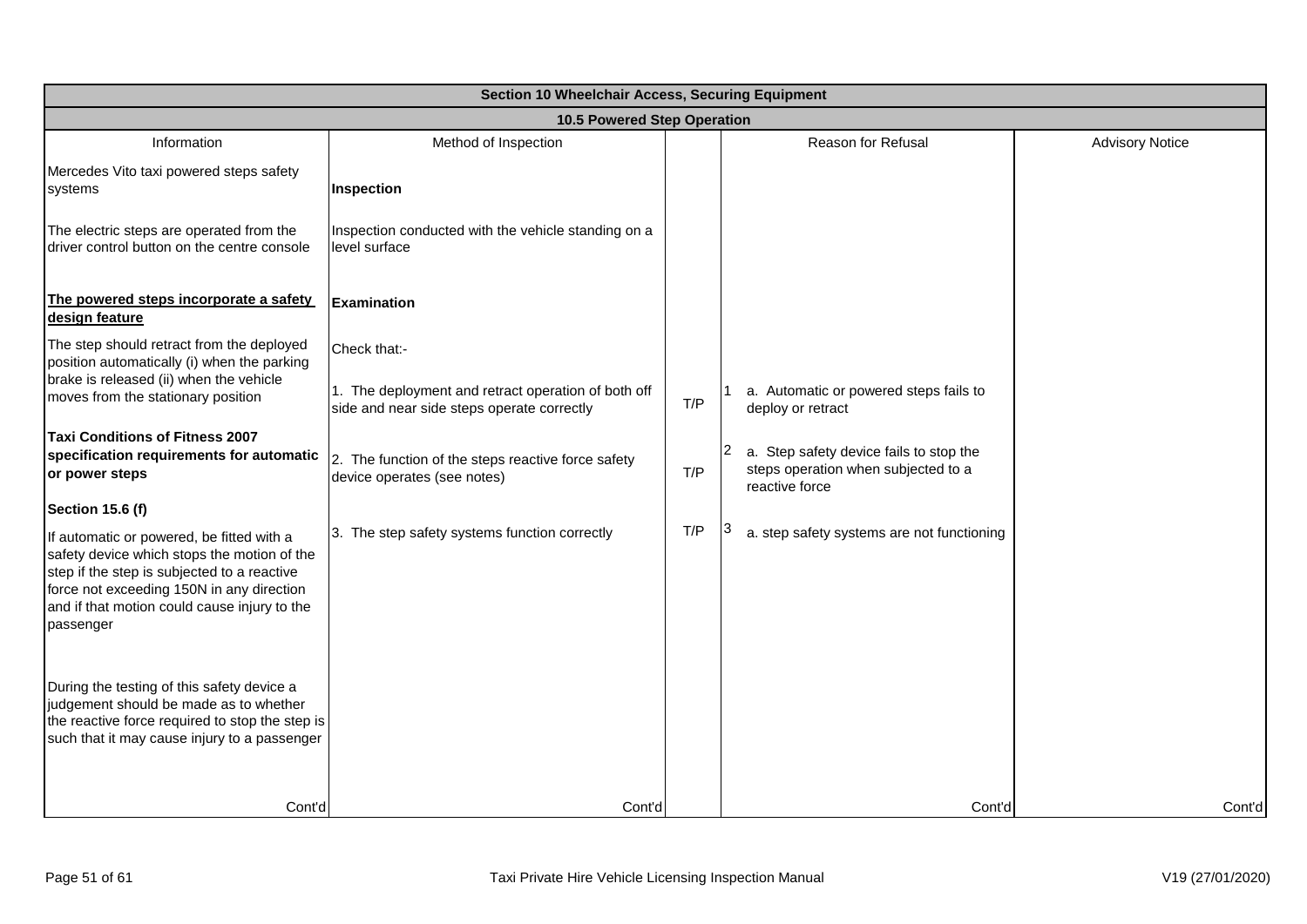|                                                                                                                                                                            | <b>Section 11 Automatic Door Locking System (ADLS)</b>                                                                                                                            |   |                                                                                              |                        |  |  |
|----------------------------------------------------------------------------------------------------------------------------------------------------------------------------|-----------------------------------------------------------------------------------------------------------------------------------------------------------------------------------|---|----------------------------------------------------------------------------------------------|------------------------|--|--|
|                                                                                                                                                                            | 11.1 ADLS Operation                                                                                                                                                               |   |                                                                                              |                        |  |  |
| Information                                                                                                                                                                | Method of Inspection                                                                                                                                                              |   | Reason for Refusal                                                                           | <b>Advisory Notice</b> |  |  |
| ** Note - With the engine running, the ADLS<br>should engage when the vehicle has been<br>moved forward more than 31cms and before<br>a distance of 46cms has been covered | Inspection<br>The function of the ADLS can be observed when the<br>vehicle is driven in or out of the inspection area or<br>when the vehicle is raised in a "wheel free" position |   |                                                                                              |                        |  |  |
| After the vehicle has been stopped moving<br>ensure that there is a two second delay<br>before the ADLS releases                                                           | <b>Examination</b><br>Check that:-                                                                                                                                                |   |                                                                                              |                        |  |  |
| Rear doors should be capable of being<br>opened from the outside irrespective of                                                                                           | 1. The ADLS is fitted                                                                                                                                                             | A | a. ADLS not fitted<br>a. ADLS fails to operate within prescribed<br>12.<br>tolerance         |                        |  |  |
| whether the ADLS is engaged (model<br>specific)                                                                                                                            | 2. The ADLS works within prescribed tolerances**                                                                                                                                  |   |                                                                                              |                        |  |  |
| Vito Taxi - With the engine running and the<br>ADLS engaged the external door handles                                                                                      | 3. The vehicle stationary, engine running and foot<br>brake applied check that the ADLS has engaged                                                                               |   | a. ADLS fails to engage                                                                      |                        |  |  |
| remain locked (In the event of a collision all<br>door locking is disabled)                                                                                                | 4. Apply the handbrake, release the foot brake and<br>ensure that the ADLS has released                                                                                           | X | a. ADLS fails to release                                                                     |                        |  |  |
|                                                                                                                                                                            | 5. The operation of the driver's tell tale/warning<br>lamp, and where applicable, the operation of the<br>passenger compartment ADLS warning lamps(s)                             |   | a. Driver/passenger tell tale/warning lamp<br>or lamps fail to operate                       |                        |  |  |
|                                                                                                                                                                            | 6. Check that the appropriate warning notices are<br>fitted                                                                                                                       |   | a. Warning notice or notices not fitted                                                      |                        |  |  |
|                                                                                                                                                                            | 7. ADLS operating equipment are as per taxi approval                                                                                                                              |   | a. Unapproved additional<br>equipment/switche(s) has been fitted not<br>as per taxi approval |                        |  |  |
| Cont'd                                                                                                                                                                     | Cont'd                                                                                                                                                                            |   | Cont'd                                                                                       | Cont'd                 |  |  |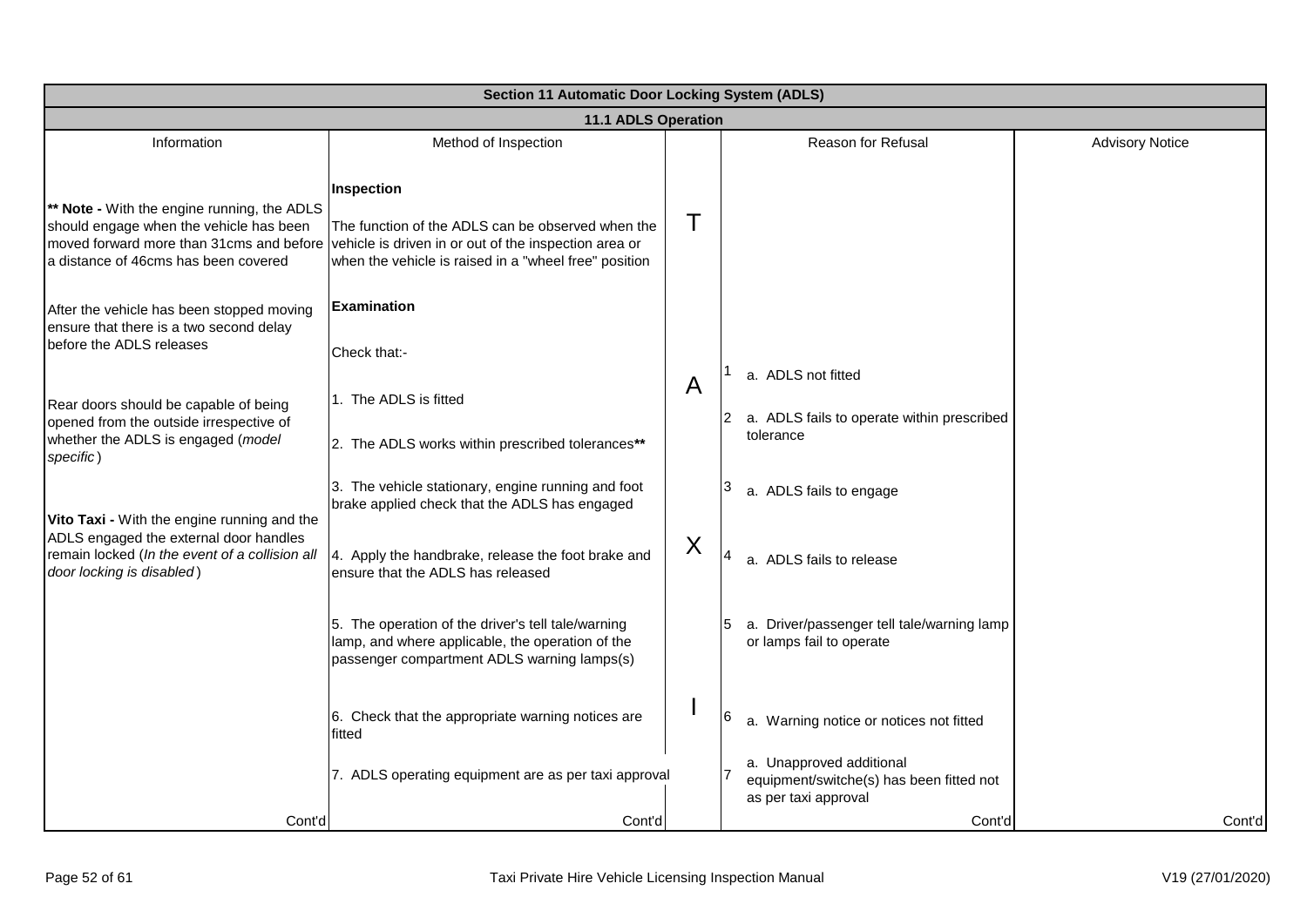| Section 11 Automatic Door Locking System (ADLS) |                                                                                                                                                                                                |              |                                                                                                                                |                        |  |
|-------------------------------------------------|------------------------------------------------------------------------------------------------------------------------------------------------------------------------------------------------|--------------|--------------------------------------------------------------------------------------------------------------------------------|------------------------|--|
|                                                 | 11.1 ADLS Operation                                                                                                                                                                            |              |                                                                                                                                |                        |  |
| Information                                     | Method of Inspection<br>7. Check the condition of the ADLS warning notices<br>8. Check the condition and security of the control<br>box and ensure any associated wiring is safe and<br>secure | T            | Reason for Refusal<br>17<br>a. Warning notice or notices are<br>damaged or defaced<br>8<br>a. control box insecure, damaged or | <b>Advisory Notice</b> |  |
|                                                 |                                                                                                                                                                                                | $\mathsf{A}$ | associated wiring is insecure or unsafe                                                                                        |                        |  |
|                                                 |                                                                                                                                                                                                | X            |                                                                                                                                |                        |  |
|                                                 |                                                                                                                                                                                                |              |                                                                                                                                |                        |  |
| Cont'd                                          | Cont'd                                                                                                                                                                                         |              | Cont'd                                                                                                                         | Cont'd                 |  |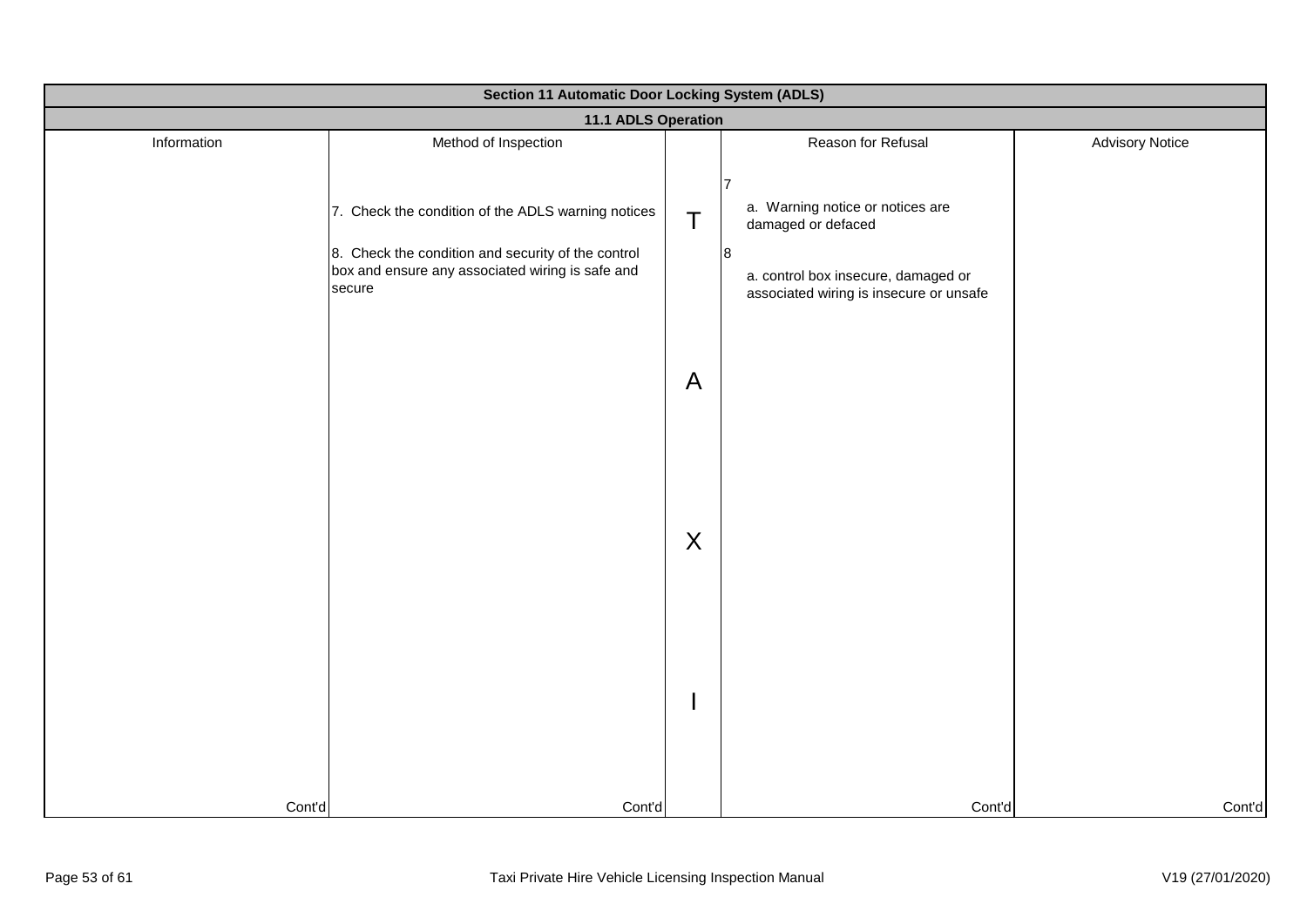|                                                                                                                                                                           | <b>Section 12 Steering</b>                                                                                                                                                                                                                                                                                                                     |        |                                                                                                                                                                                                     |                        |  |  |
|---------------------------------------------------------------------------------------------------------------------------------------------------------------------------|------------------------------------------------------------------------------------------------------------------------------------------------------------------------------------------------------------------------------------------------------------------------------------------------------------------------------------------------|--------|-----------------------------------------------------------------------------------------------------------------------------------------------------------------------------------------------------|------------------------|--|--|
|                                                                                                                                                                           | <b>12.1 Steering Manoeuvrability</b>                                                                                                                                                                                                                                                                                                           |        |                                                                                                                                                                                                     |                        |  |  |
| Information                                                                                                                                                               | Method of Inspection                                                                                                                                                                                                                                                                                                                           |        | Reason for Refusal                                                                                                                                                                                  | <b>Advisory Notice</b> |  |  |
| A 10% dip sample of taxi manoeuvrability<br>requirement testing to check for conformity<br>shall be conducted across each of the<br>inspection centres                    | Inspection<br>Inspection conducted with the vehicle road wheels<br>on a level surface                                                                                                                                                                                                                                                          |        |                                                                                                                                                                                                     |                        |  |  |
| Diagrammatic example below of turning<br>circle requirement                                                                                                               | <b>Examination</b>                                                                                                                                                                                                                                                                                                                             |        |                                                                                                                                                                                                     |                        |  |  |
| STEERING TURNING CIRCLES<br>28 <sup>ft</sup><br>25 <sup>ft</sup><br>7.62m 8.535m                                                                                          | Check that:-<br>1. To manoeuvre the vehicle on either lock to<br>ensure that the wheel turning circle, kerb to kerb,<br>must not be less than 25ft (7.62m)<br>2. To manoeuvre the vehicle on either lock so as to<br>proceed in the opposite direction without reversing<br>within two vertical parallel planes not more than 28ft<br>(8.535m) | A<br>X | a. The vehicle turning circle on either lock<br>is less than 25ft (7.62m)<br>2<br>a. The vehicle fails to turn on either lock<br>within the prescribed body sweep of not<br>more than 28ft (8.535m) |                        |  |  |
| All taxis must meet the manoeuvrability<br>requirement and the functionality of the front<br>and/or rear wheel steering should be tested<br>at all licensing inspections. | 3. Steering mechanism operates correctly in both<br>directions                                                                                                                                                                                                                                                                                 |        | 3<br>a. Rear wheel steer mechanism does not<br>operate correctly in both directions<br>b. Front steering mechanism does not<br>operate correctly in both directions                                 |                        |  |  |
| Cont'd                                                                                                                                                                    | Cont'd                                                                                                                                                                                                                                                                                                                                         |        | Cont'd                                                                                                                                                                                              | Cont'd                 |  |  |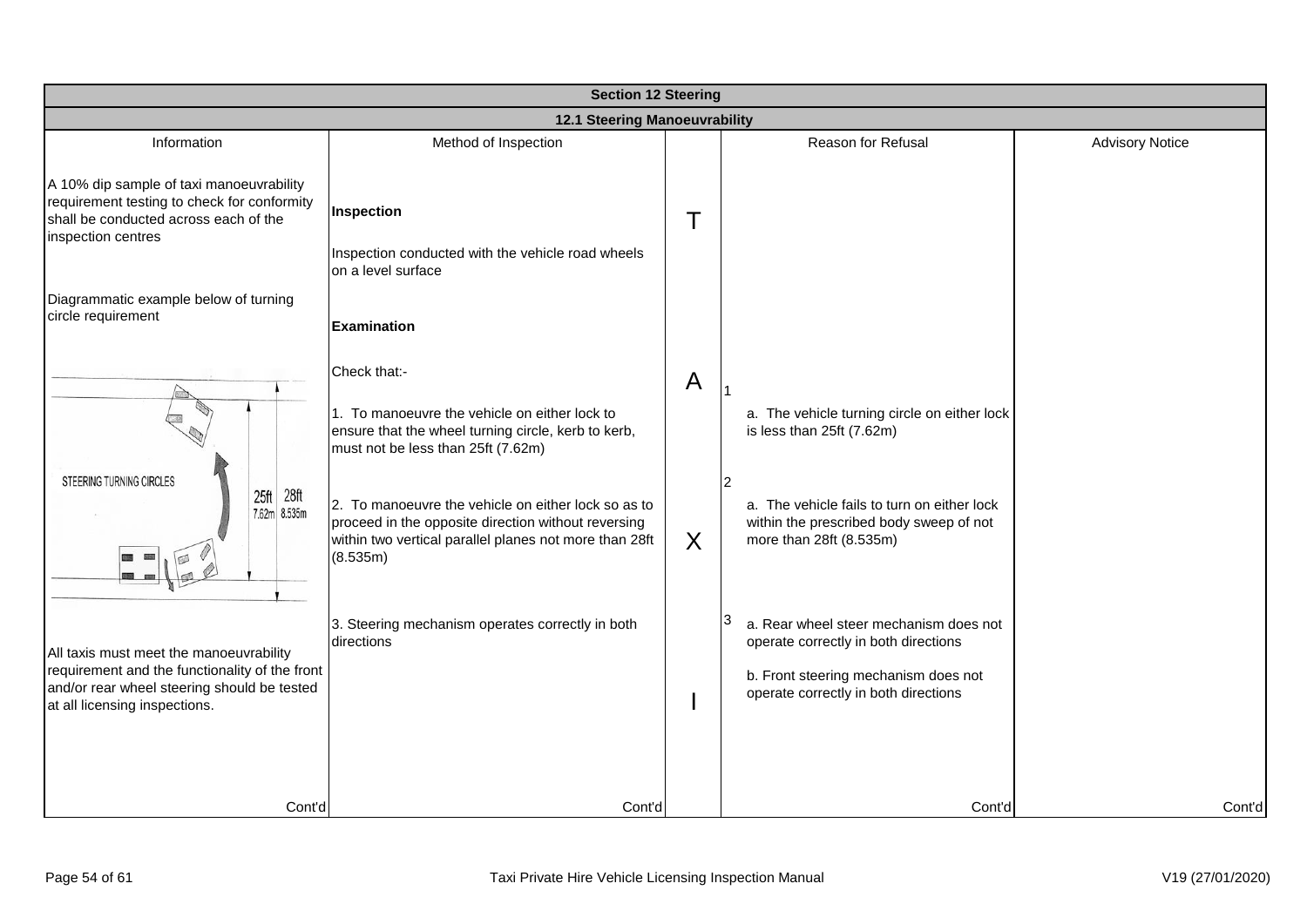| Section 13 Aftermarket Equipment Fixture and Fittings                                                                                                                                                                                             |                                                                                                                            |   |                                                                                                           |                        |
|---------------------------------------------------------------------------------------------------------------------------------------------------------------------------------------------------------------------------------------------------|----------------------------------------------------------------------------------------------------------------------------|---|-----------------------------------------------------------------------------------------------------------|------------------------|
| <b>13.1 Safety Partition Screens</b>                                                                                                                                                                                                              |                                                                                                                            |   |                                                                                                           |                        |
| Information                                                                                                                                                                                                                                       | Method of Inspection                                                                                                       |   | Reason for Refusal                                                                                        | <b>Advisory Notice</b> |
| Where an aftermarket driver safety partition<br>screen is fitted the seat belts must be<br>deployed from the seating position and<br>operated normally to check no part of the<br>seat belt or stalk makes contact with any<br>part of the shield | Inspection<br>Inspection conducted with the vehicle standing on a<br>level surface                                         |   |                                                                                                           |                        |
|                                                                                                                                                                                                                                                   | <b>Examination</b>                                                                                                         |   |                                                                                                           |                        |
| Correct operation of safety systems<br>including seatbelts, head restraints, airbag<br>deployment and all additional supplementary                                                                                                                | Check that:-                                                                                                               | P |                                                                                                           |                        |
| safety systems                                                                                                                                                                                                                                    | 1. Any aftermarket driver safety partition screen is<br>fitted safely and securely                                         |   | a. The partition screen is not fitted safely<br>or securely                                               |                        |
| Where an aftermarket driver safety partition<br>screen is fitted the declaration form<br>(appendix two of the guidelines) must be<br>completed and signed                                                                                         | 2. The partition screen does not interfere with any of<br>the driver and/or passenger safety systems                       | H | 2 <br>a. The partition screen interferes with the<br>driver/passenger safety system<br>$\vert$ 3          |                        |
|                                                                                                                                                                                                                                                   | 3. The safety partition screen is maintained in<br>clear/clean condition and free from scratches,<br>clouding and stickers |   | a. The partition screen is cloudy, in poor<br>condition and/or not clear of free of<br>scratches/stickers |                        |
|                                                                                                                                                                                                                                                   | 4. The declaration form is completed and signed                                                                            |   | a. The declaration form is not completed<br>and/or signed                                                 |                        |
|                                                                                                                                                                                                                                                   |                                                                                                                            |   |                                                                                                           |                        |
|                                                                                                                                                                                                                                                   |                                                                                                                            |   |                                                                                                           |                        |
| Cont'd                                                                                                                                                                                                                                            | Cont'd                                                                                                                     |   | Cont'd                                                                                                    | Cont'd                 |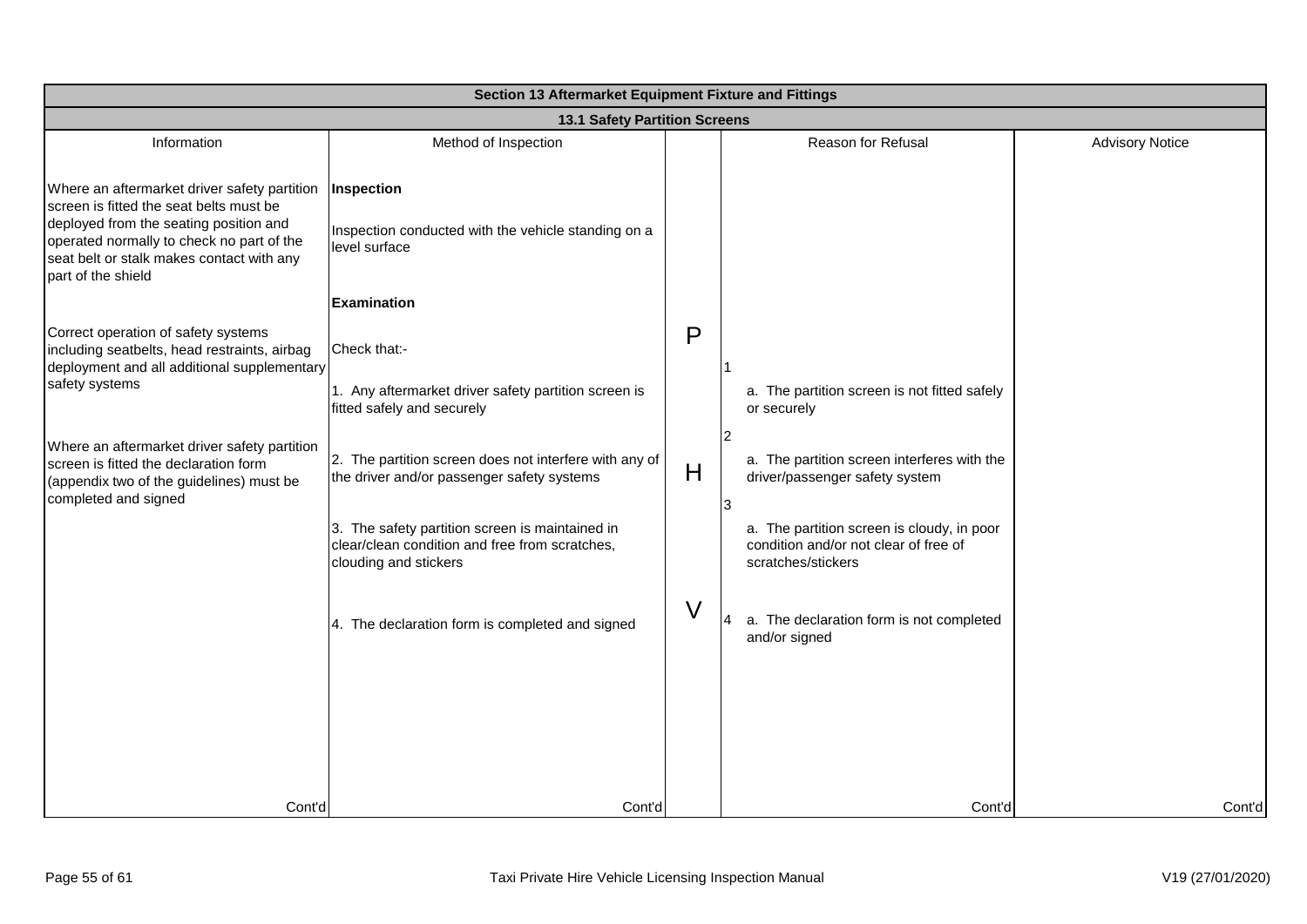| Section 13 Aftermarket Equipment Fixture and Fittings                                                                                                                                                                                                                                                                                                                                                                                                                                         |                                                                                                                                                                                                                                                                                                                                                                                                                                                      |                        |                                                                                                                                                                                                                                                                                                                                                                                                      |                        |
|-----------------------------------------------------------------------------------------------------------------------------------------------------------------------------------------------------------------------------------------------------------------------------------------------------------------------------------------------------------------------------------------------------------------------------------------------------------------------------------------------|------------------------------------------------------------------------------------------------------------------------------------------------------------------------------------------------------------------------------------------------------------------------------------------------------------------------------------------------------------------------------------------------------------------------------------------------------|------------------------|------------------------------------------------------------------------------------------------------------------------------------------------------------------------------------------------------------------------------------------------------------------------------------------------------------------------------------------------------------------------------------------------------|------------------------|
| 13.2 Electronic Sub Assemblies (ESA)                                                                                                                                                                                                                                                                                                                                                                                                                                                          |                                                                                                                                                                                                                                                                                                                                                                                                                                                      |                        |                                                                                                                                                                                                                                                                                                                                                                                                      |                        |
| Information                                                                                                                                                                                                                                                                                                                                                                                                                                                                                   | Method of Inspection                                                                                                                                                                                                                                                                                                                                                                                                                                 |                        | Reason for Refusal                                                                                                                                                                                                                                                                                                                                                                                   | <b>Advisory Notice</b> |
| Check that any aftermarket electronic device<br>and/or equipment is installed correctly,<br>safely and securely as recommended by the<br>equipment manufacturer                                                                                                                                                                                                                                                                                                                               | Inspection<br>Inspection conducted with the vehicle standing on a<br>level surface<br><b>Examination</b>                                                                                                                                                                                                                                                                                                                                             |                        |                                                                                                                                                                                                                                                                                                                                                                                                      |                        |
| The equipment does not adversely encroach Check that:-<br>into the passenger area, and any visible<br>wiring is safe, permanent and does not<br>present a hazard to the passenger or driver<br>The device and/or equipment should not be<br>installed in such a way as to obscure the<br>drivers' all round visibility or interfere with<br>any driver controls<br>Ensure that the device and/or equipment<br>has not been installed so that it is directly in<br>front of the passenger seat | 1. Any aftermarket electronic device and/or<br>equipment installed correctly, safe and the<br>installation is secure<br>2. Any aftermarket electronic device and/or<br>equipment installed is in good operational condition<br>and free from damage<br>3. The device and/or equipment (including any<br>associated wiring) does not encroach into the driver<br>or passenger areas<br>4. A declaration form has been issued, completed<br>and signed | T/P<br>T/P<br>T/P<br>P | a. The aftermarket electronic device<br>and/or equipment installed have not been<br>fitted correctly, safely or securely<br>a. The aftermarket electronic device<br>and/or equipment installed is in poor<br>condition and/or damaged<br>13<br>a. The device and/or equipment/wiring<br>encroaches into the driver or passenger<br>area<br>a. The declaration form is not completed<br>and/or signed |                        |
| Where displaying passenger information<br>signage is mandatory for example, CCTV<br>systems and electronic payment systems,<br>please ensure they are attached in the<br>approved position, see section 3.6                                                                                                                                                                                                                                                                                   | 5. Additional lifting equipment operates correctly<br>6. Ensure that any modification has been approved<br>by the Licensing Authority                                                                                                                                                                                                                                                                                                                | P<br>T/P               | a. Additional lifting equipment is<br>inoperative<br>a. Unapproved modification fitted                                                                                                                                                                                                                                                                                                               |                        |
| Cont'd                                                                                                                                                                                                                                                                                                                                                                                                                                                                                        | Cont'd                                                                                                                                                                                                                                                                                                                                                                                                                                               |                        | Cont'd                                                                                                                                                                                                                                                                                                                                                                                               | Cont'd                 |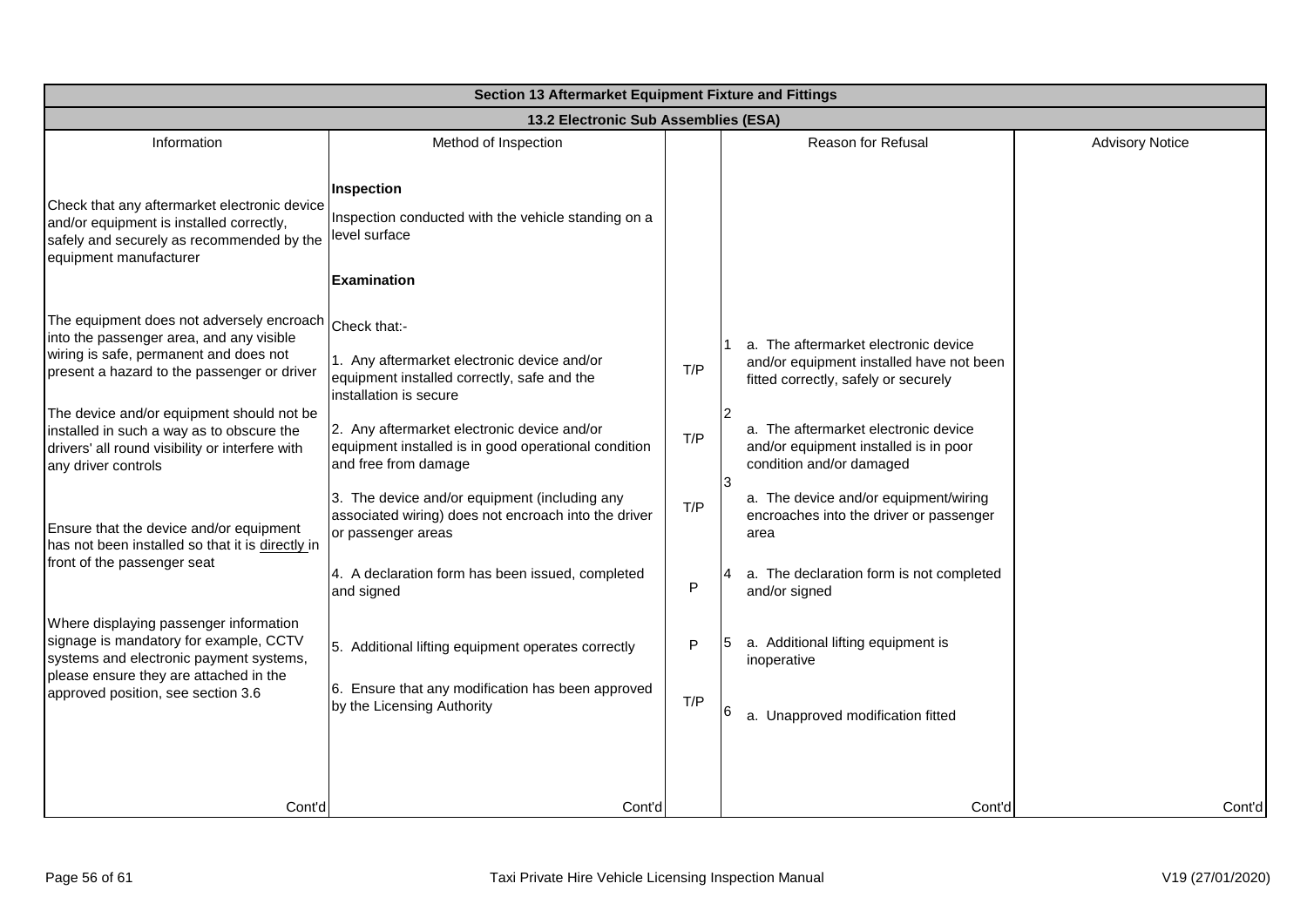| Section 13 Aftermarket Equipment Fixture and Fittings                                                                                                                                                                                                            |                                                                                              |    |                                                                                                |                        |
|------------------------------------------------------------------------------------------------------------------------------------------------------------------------------------------------------------------------------------------------------------------|----------------------------------------------------------------------------------------------|----|------------------------------------------------------------------------------------------------|------------------------|
| 13.2 Electronic Sub Assemblies (ESA)                                                                                                                                                                                                                             |                                                                                              |    |                                                                                                |                        |
| Information                                                                                                                                                                                                                                                      | Method of Inspection                                                                         |    | Reason for Refusal                                                                             | <b>Advisory Notice</b> |
| The following items may constitute an<br>approved ESA:                                                                                                                                                                                                           | 7. there is an approved card payment system fitted<br>within the rear passenger compartment. | T. | Card payment system not fitted.<br>17<br>a.<br>Unapproved card payment system<br>b.<br>fitted. |                        |
| · data despatch system                                                                                                                                                                                                                                           |                                                                                              |    |                                                                                                |                        |
| • satellite navigation equipment<br>• two-way radio                                                                                                                                                                                                              |                                                                                              |    | Card payment system is defective or<br>c.<br>inoperative.                                      |                        |
| • hand free mobile phone equipment<br>• additional lighting                                                                                                                                                                                                      |                                                                                              |    | Unable to provide printed receipt.<br>d.<br>Card payment device insecure.<br>е.                |                        |
| • sound system<br>• electronic advertising<br>• intercom system                                                                                                                                                                                                  |                                                                                              |    | More than one fixed device is fitted<br>f.<br>within the taxi.                                 |                        |
| • CCTV systems                                                                                                                                                                                                                                                   |                                                                                              |    |                                                                                                |                        |
| • passenger compartment electronic<br>display screens                                                                                                                                                                                                            |                                                                                              |    |                                                                                                |                        |
| • electronic payment systems<br>• Wi-Fi systems                                                                                                                                                                                                                  |                                                                                              |    |                                                                                                |                        |
| • any other non-standard, aftermarket<br>interior fixture or fitting                                                                                                                                                                                             |                                                                                              |    |                                                                                                |                        |
| From 1 January 2017 ALL licensed taxis<br>MUST be fitted with an approved card<br>payment system fitted in the rear passenger<br>compartment. This must be an approved<br>system and be securely mounted in<br>accordance with the relevant system Tech<br>memo. |                                                                                              |    |                                                                                                |                        |
| Only one fixed device per vehicle is<br>permissible fitted in the passenger<br>compartment. Hand held units are not<br>approved devices.                                                                                                                         |                                                                                              |    |                                                                                                |                        |
| Cont'd                                                                                                                                                                                                                                                           | Cont'd                                                                                       |    | Cont'd                                                                                         | Cont'd                 |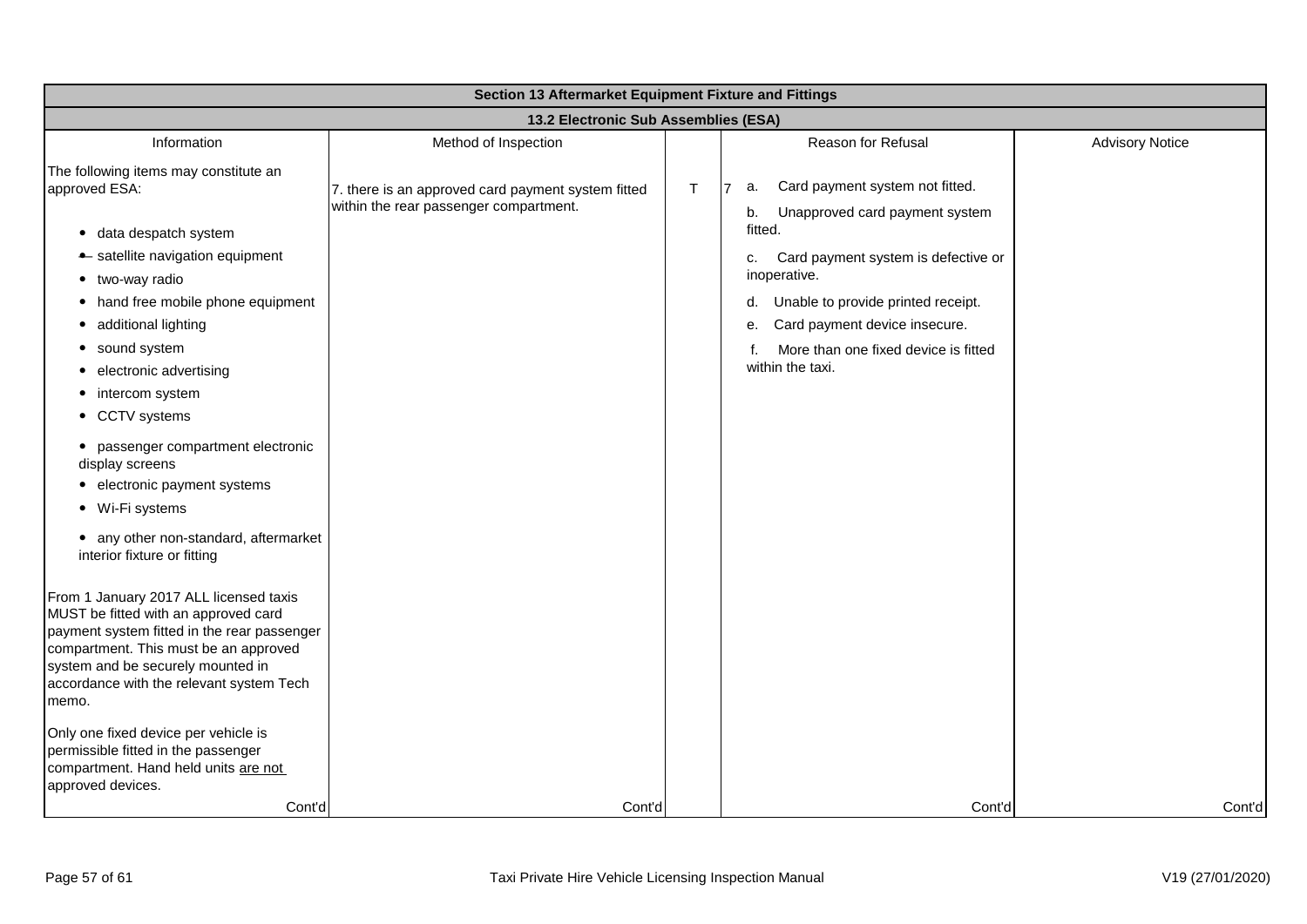| Section 13 Aftermarket Equipment Fixture and Fittings                                                                                  |                                                                                    |       |                                                                   |                        |
|----------------------------------------------------------------------------------------------------------------------------------------|------------------------------------------------------------------------------------|-------|-------------------------------------------------------------------|------------------------|
| 13.3 Disabled Driver Controls/Adaption's                                                                                               |                                                                                    |       |                                                                   |                        |
| Information                                                                                                                            | Method of Inspection                                                               |       | Reason for Refusal                                                | <b>Advisory Notice</b> |
| The fitment of disabled driver<br>controls/adaption's are vehicle specific and<br>must not be interchanged with a different<br>vehicle | Inspection<br>Inspection conducted with the vehicle standing on a<br>level surface |       |                                                                   |                        |
|                                                                                                                                        | Examination                                                                        |       |                                                                   |                        |
|                                                                                                                                        | 1. Any disabled driver controls/adaption's are<br>approved                         | T/P   | a. Controls/adaption's are not approved                           |                        |
|                                                                                                                                        | 2. Disabled driver controls/adaption's are secure<br>and in good condition         | T/P/M | 2 a. Controls/adaption's are insecure and/or<br>in poor condition |                        |
|                                                                                                                                        |                                                                                    |       |                                                                   |                        |
|                                                                                                                                        |                                                                                    |       |                                                                   |                        |
|                                                                                                                                        |                                                                                    |       |                                                                   |                        |
|                                                                                                                                        |                                                                                    |       |                                                                   |                        |
|                                                                                                                                        |                                                                                    |       |                                                                   |                        |
|                                                                                                                                        |                                                                                    |       |                                                                   |                        |
| Cont'd                                                                                                                                 | Cont'd                                                                             |       | Cont'd                                                            | Cont'd                 |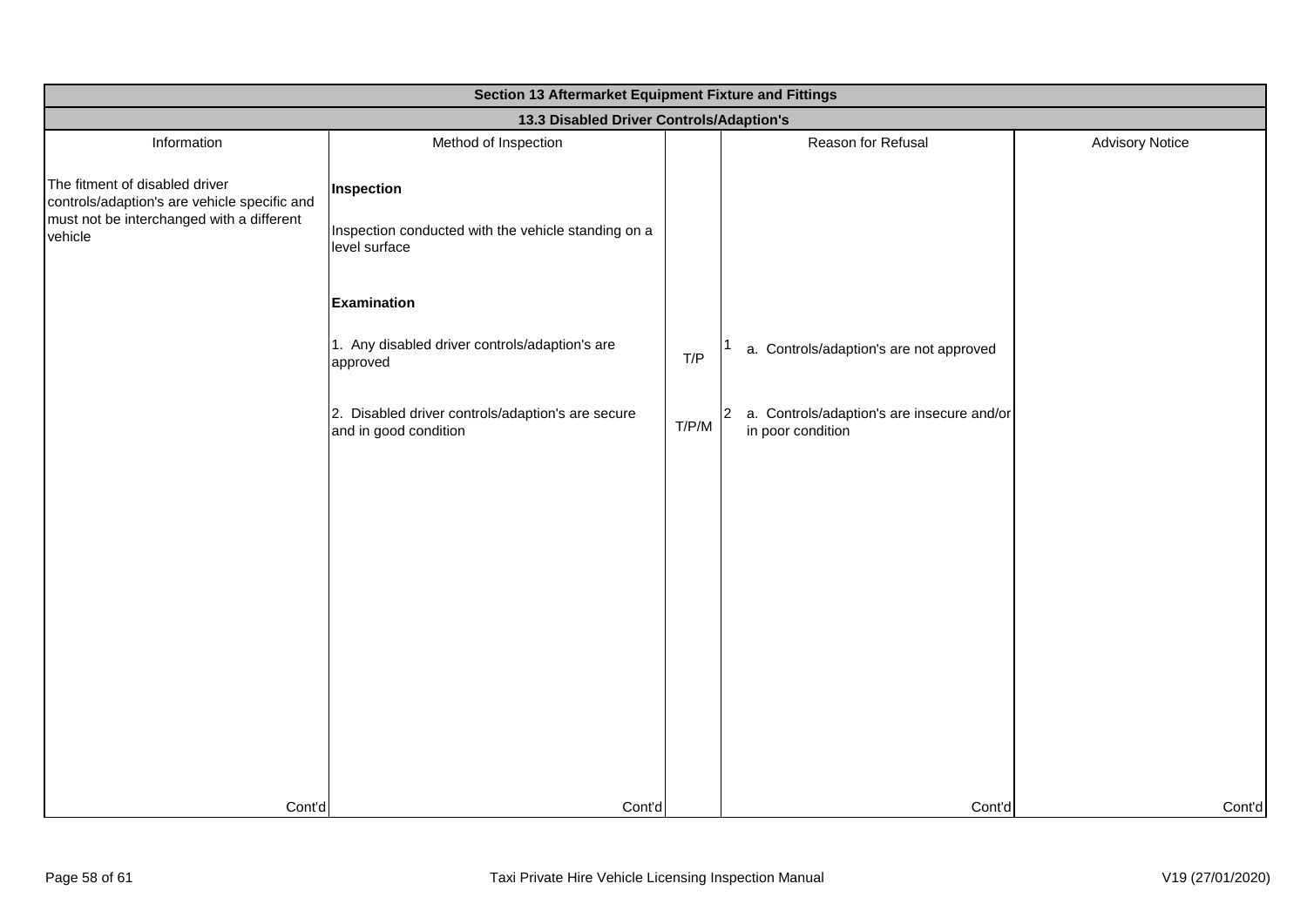| <b>Section 14 Other Defects</b>                                                                                                                                                                                                                                                                                                                            |                                                                                                                                                      |           |  |                                                                                                                                                             |                                                                                                                                                                |
|------------------------------------------------------------------------------------------------------------------------------------------------------------------------------------------------------------------------------------------------------------------------------------------------------------------------------------------------------------|------------------------------------------------------------------------------------------------------------------------------------------------------|-----------|--|-------------------------------------------------------------------------------------------------------------------------------------------------------------|----------------------------------------------------------------------------------------------------------------------------------------------------------------|
| 14.1 Construction & Use / Conditions of Fitness Compliance                                                                                                                                                                                                                                                                                                 |                                                                                                                                                      |           |  |                                                                                                                                                             |                                                                                                                                                                |
| Information<br>The vehicle mechanical components and<br>system, body appearance and fixture and<br>fittings must be maintained in good condition                                                                                                                                                                                                           | Method of Inspection<br>Other defects                                                                                                                |           |  | <b>Reason for Refusal</b>                                                                                                                                   | <b>Advisory Notice</b>                                                                                                                                         |
| at all times. Any safety critical/MOT defect<br>item should be noted under 14.1.1 with<br>explanatory note identifying item of concern.<br>Vehicles must meet the standards as<br>defined within this inspection manual, the                                                                                                                               | 1. The vehicle appears to be in a roadworthy<br>condition (see information)<br>2. The vehicle complies with the Conditions of                        | T/P/M     |  | a. Mechanical defect has been noted<br>b. An outstanding DVSA safety recall has <b>provided</b> :<br>been noted<br>a. Conditions of Fitness defect/non      | 1.b. An outstanding DVSA safety recall<br>has been noted. Evidence to be<br>(i) from the main dealer the vehicle has<br>attended for rectification work within |
| Road Vehicle (Construction and Use)<br>Regulations 1986 as amended, Road<br>Vehicle Lighting Regulations 1989 as                                                                                                                                                                                                                                           | <b>Fitness specification</b>                                                                                                                         | T/P       |  | compliance has been noted                                                                                                                                   | the past 2 / 3 weeks (to take into<br>account the time delay with websites<br>updating).                                                                       |
| amended and the 1934 Cab Order as<br>amended                                                                                                                                                                                                                                                                                                               | amended, the Conditions of Fitness 2007 as 3. The vehicle complies with the 1934 Cab Order as<br>amended                                             |           |  | a. 1934 Cab Order defect/non compliance<br>has been noted                                                                                                   | (ii) from the main dealer the vehicle<br>has an appointment for the rectification<br>work to be carried out.                                                   |
| Any vehicle defects and/or non compliance<br>identified during special inspections, on-<br>street inspections or any other authorised<br>inspection may be issued with a Reason for<br>Refusal, Advisory Notice or Unfit Notice as                                                                                                                         | 4. All three (3) Vehicle identification numbers (VIN,<br>body number and stamped in Chassis number) must<br>be inspected and compared to V5 and MOT. | T/P       |  | a. One or more of the three (3) vehicle<br>identity numbers do not match with the<br>VIN displayed on the statutory plate<br>and/or the vehicles V5 or MOT. | (iii) from the main dealer a remedy has<br>not yet been released for the recall<br>litem.<br>(iv) from TPH recall item concerned is<br>not a failure criteria. |
| appropriate<br>The Vehicle Identification Number (VIN)<br>shown on the statutory plate MUST match<br>the stamped in body and chassis number.<br>This number must also be the same as<br>entered on all documentation i.e MOT and<br>V5 etc.                                                                                                                | 5. The vehicles exhaust emissions appear to be in a<br>roadworthy condition                                                                          | $T/P/M$ 5 |  | a. Exhaust emits dense blue or clearly<br>visible black smoke                                                                                               |                                                                                                                                                                |
| Where a new manufacturers chassis has<br>been fitted, an LTC VIN plate should be<br>fitted adjacent to the original staturtory VIN<br>plate with the new DVLA VIN stamped on it.<br>The V5 document and MOT certificate<br>should correspond with the 2nd VIN plate.<br>Note: Body number should match original<br>manufacturers statutory plate<br>Cont'd | Cont'd                                                                                                                                               |           |  | Cont'd                                                                                                                                                      | Cont'd                                                                                                                                                         |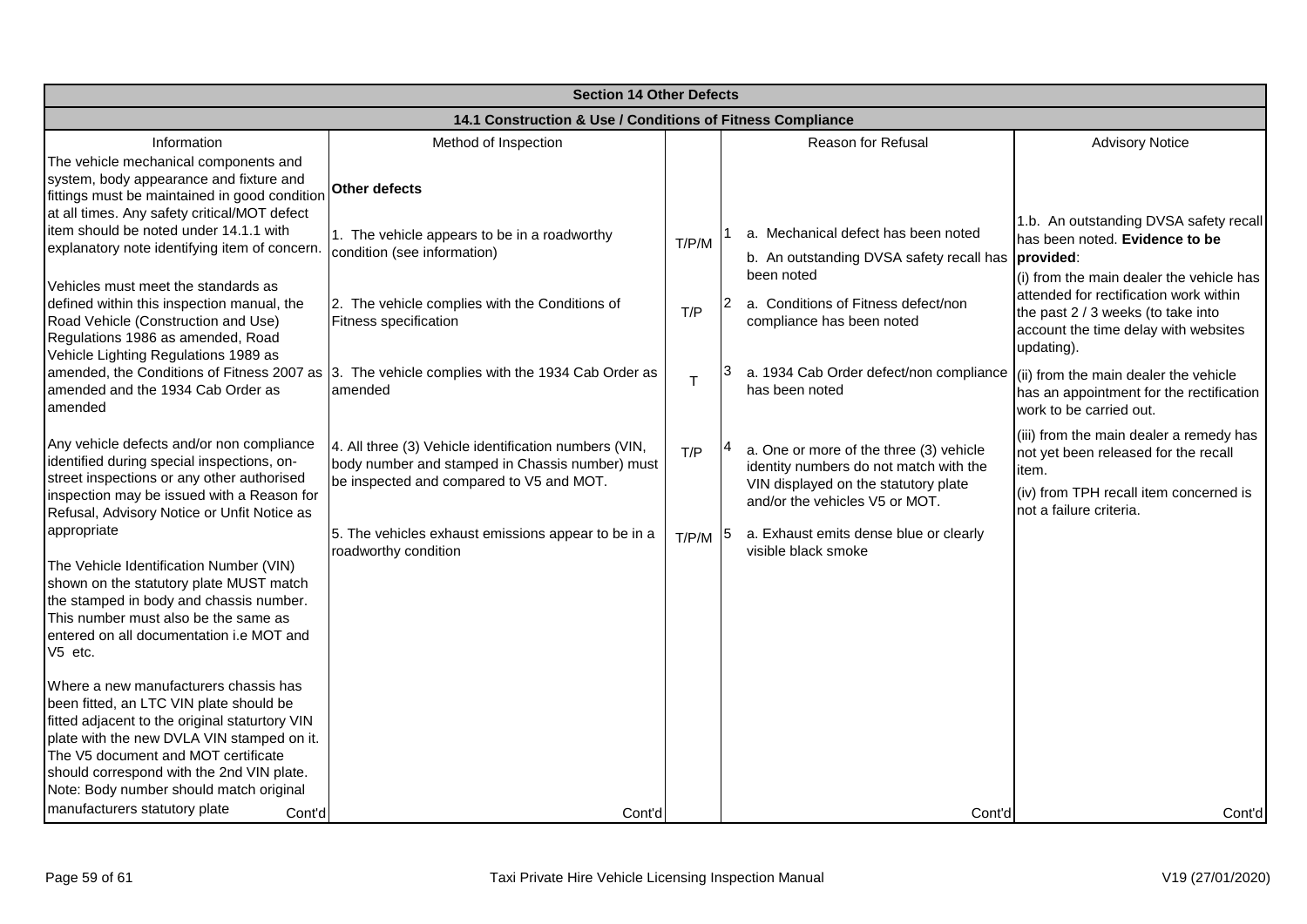| <b>Section 15 Special Inspection</b>                                                                                                                                                                                                                                                                                                                                                                                                                                                                                                                               |  |  |  |  |  |
|--------------------------------------------------------------------------------------------------------------------------------------------------------------------------------------------------------------------------------------------------------------------------------------------------------------------------------------------------------------------------------------------------------------------------------------------------------------------------------------------------------------------------------------------------------------------|--|--|--|--|--|
| 15.1 Pre Licensing                                                                                                                                                                                                                                                                                                                                                                                                                                                                                                                                                 |  |  |  |  |  |
|                                                                                                                                                                                                                                                                                                                                                                                                                                                                                                                                                                    |  |  |  |  |  |
| <b>Method of Inspection</b>                                                                                                                                                                                                                                                                                                                                                                                                                                                                                                                                        |  |  |  |  |  |
| <b>Taxis and PHVs</b>                                                                                                                                                                                                                                                                                                                                                                                                                                                                                                                                              |  |  |  |  |  |
|                                                                                                                                                                                                                                                                                                                                                                                                                                                                                                                                                                    |  |  |  |  |  |
| <b>Definition</b>                                                                                                                                                                                                                                                                                                                                                                                                                                                                                                                                                  |  |  |  |  |  |
| Prior to the annual licensing inspection, the Licensing Authority can be asked to approve new designs of vehicle, modification to the design of an existing vehicle or to approve a new type of fixture<br>or fitting to the interior or exterior of a vehicle.                                                                                                                                                                                                                                                                                                    |  |  |  |  |  |
| The Construction and Licensing of Motor Taxis for use in London, Conditions of Fitness (CoF) specification document, UK road vehicle regulations, EC legislation and EC Directives etc., will be<br>used to determine compliance for all new modification to approved vehicles.                                                                                                                                                                                                                                                                                    |  |  |  |  |  |
| The vehicle owner should in the first instance contact the Licensing Authority prior to any modifications being carried out. The owner will be invited to provide all technical specifications, designs<br>and drawings, manufacturer installation guidance and appropriate certification, declarations to the Licensing Authority for review. The Licensing Authority and vehicle owner will then arrange for<br>an appointment for one of the following types of inspection. Please note this is not an exhaustive list and there may be other items not listed. |  |  |  |  |  |
| • alternative fuel types (LPG/CNG, fuel cells, hybrid electric, etc)                                                                                                                                                                                                                                                                                                                                                                                                                                                                                               |  |  |  |  |  |
| • emissions abatement technology                                                                                                                                                                                                                                                                                                                                                                                                                                                                                                                                   |  |  |  |  |  |
| • new vehicle design                                                                                                                                                                                                                                                                                                                                                                                                                                                                                                                                               |  |  |  |  |  |
| • new fixture or fitting                                                                                                                                                                                                                                                                                                                                                                                                                                                                                                                                           |  |  |  |  |  |
| • new satellite navigation system                                                                                                                                                                                                                                                                                                                                                                                                                                                                                                                                  |  |  |  |  |  |
| • new in-cab CCTV system                                                                                                                                                                                                                                                                                                                                                                                                                                                                                                                                           |  |  |  |  |  |
| • modification of new major components (alternative engine/transmission)                                                                                                                                                                                                                                                                                                                                                                                                                                                                                           |  |  |  |  |  |
| new electronic advertisements                                                                                                                                                                                                                                                                                                                                                                                                                                                                                                                                      |  |  |  |  |  |
| • new headlining, seating, panelling material                                                                                                                                                                                                                                                                                                                                                                                                                                                                                                                      |  |  |  |  |  |
| • new electronic payment systems                                                                                                                                                                                                                                                                                                                                                                                                                                                                                                                                   |  |  |  |  |  |
| • other                                                                                                                                                                                                                                                                                                                                                                                                                                                                                                                                                            |  |  |  |  |  |
| <b>Licensing Inspection</b>                                                                                                                                                                                                                                                                                                                                                                                                                                                                                                                                        |  |  |  |  |  |
| At the point of licensing vehicle owner/presenter to present written confirmation from the Licensing Authority specifying the item or items approved                                                                                                                                                                                                                                                                                                                                                                                                               |  |  |  |  |  |
| > Vehicle examiner to inspect the Licensing Authority written confirmation to validate and confirm approved item(s) are as specified on written confirmation                                                                                                                                                                                                                                                                                                                                                                                                       |  |  |  |  |  |